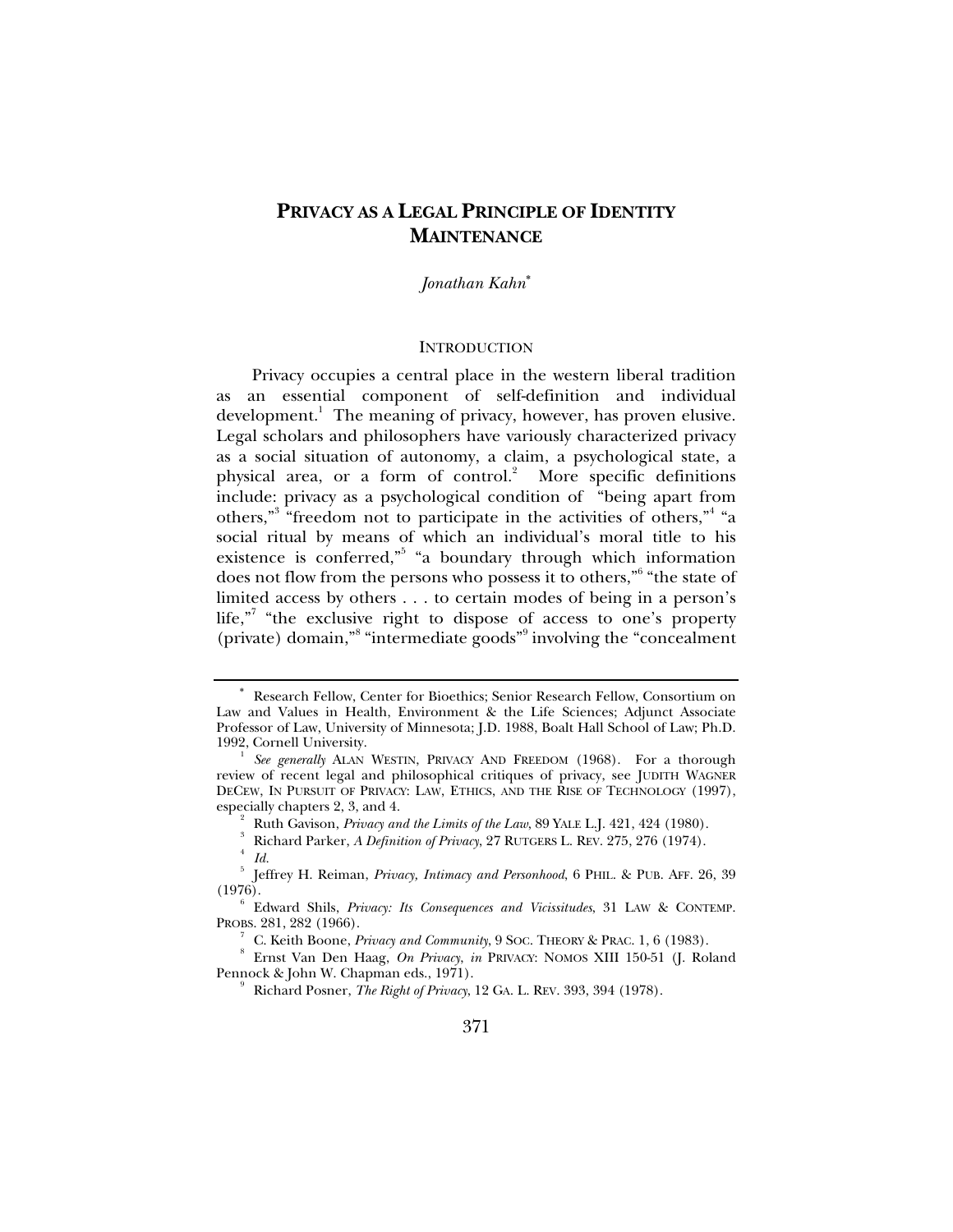of information about themselves that others might use to their disadvantage,"10 and as "the claim of individuals, groups, or institutions to determine for themselves when, how, and to what extent information about them is communicated to others."<sup>11</sup>

Control seems to be a common concern of many definitions, whether of information, territory, or the self. Thus privacy has been defined as control over: "knowledge about oneself,"<sup>12</sup> "the intimacies of personal identity,"<sup>13</sup> "acquaintance with one's personal affairs,"<sup>14</sup> "disclosures [of confidential information] by others when disclosures do not, or no longer, serve associational interests,"15 "decisions concerning matters that draw their meaning and value from the agent's love, caring, or liking,"<sup>16</sup> and finally "control over who can sense us."<sup>17</sup>

This Article provides a historical commentary on the meaning of privacy, drawing from various genres, including philosophy, literature, and English and American jurisprudence. Its primary concern is not to provide an authoritative definition of privacy, but rather to consider how existing literature on privacy recognizes, constructs, and otherwise implicates identity and the integrity of the self as legal and/or social values. Integral to this concern is approaching privacy as a regulative principle for constructing and managing relations between the individual and three primary spheres of engagement: society, the market, and the state.<sup>18</sup> Contemporary

<sup>&</sup>lt;sup>10</sup> Richard Posner, *Privacy, Secrecy, and Reputation*, 28 BUFF. L. REV. 1, 5 (1979).<br><sup>11</sup> WESTIN, *supra* note 1, at 7. Westin also describes four states of individual privacy: *Solitude*, in which "the individual is separated from the group and freed from the observation of other persons"; *Intimacy*, in which "the individual is acting as a part of a small unit that claims and is allowed to exercise corporate seclusion so that it may achieve a close, relaxed, and frank relationship between two or more individuals"; *Anonymity*, which "occurs when the individual is in public places or performing public acts but still seeks, and finds, freedom from identification and surveillance"; and *Reserve*, which entails "the creation of a psychological barrier against unwanted intrusion." *Id.* at 31.

against unwanted intrusion." *Id.* at 31. 12 Charles Fried, *Privacy*, 77 YALE L.J. 475, 483 (1968); s*ee also* William A. Parent, *<sup>A</sup> New Definition of Privacy for the Law*, 2 LAW & PHIL. 305, 306 (1983) (defining privacy as "the condition of not having undocumented personal information about oneself known by others"). Parent combines the idea of privacy as a condition with a concern for control over information.  $Id$ .

<sup>&</sup>lt;sup>13</sup> Tom Gerety, *Redefining Privacy*, 12 HARV. C.R.-C.L. L. REV. 233, 236 (1977).<br><sup>14</sup> Hyman Gross, *Privacy and Autonomy*, *in* PRIVACY: NOMOS XIII 169 (J. Roland Pennock & John W. Chapman eds., 1971).

<sup>&</sup>lt;sup>15</sup> Randall P. Bezanson, *The Right to Privacy Revisited: Privacy, News, and Social Change 1890-1990, 80 CAL. L. REV. 1133, 1151 (1992).* 

<sup>&</sup>lt;sup>16</sup> JULIE C. INNES, PRIVACY, INTIMACY AND ISOLATION 91 (1992).<br><sup>17</sup> Parker, *supra* note 3, at 280.<br><sup>18</sup> By society, I mean that sphere of engagement beyond the family where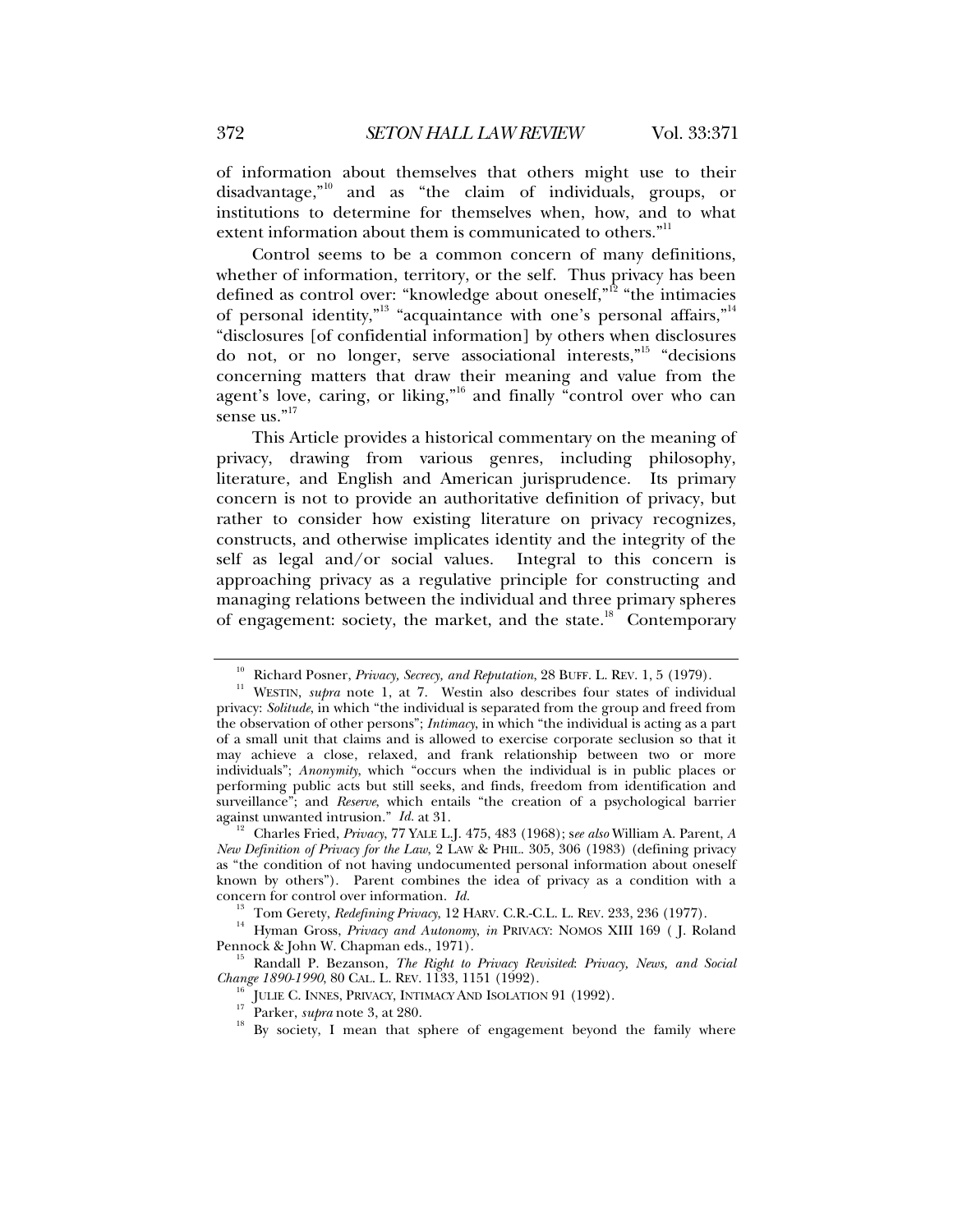analyses of privacy tend to concentrate on how privacy protects the individual from state tyranny or the prying eyes of social busy bodies. Much less attention has been paid, however, to privacy as a principle for demarcating a space beyond the reach of market forces. Here is where my concern for identity takes the fore. As privacy recognizes and protects the conditions necessary for proper individuation and realization of the self over time, it stands in stark opposition to the expansive forces of the modern market, which reduces everything that comes within its grasp to a common medium of exchange.

I will argue that the existing literature on privacy lays the groundwork for a consideration of how the law constructs and manages the principle of identity. At the core of this process lies the concern to define and protect certain dignitary interests that some view as critical to maintaining the integrity of the self in the face of modern social, economic, and political forces. Privacy, in short, provides principles for negotiating the legal management of personhood in a manner that facilitates the development and maintenance of a coherent individual identity essential to our liberal polity's commitment to human flourishing.

Among these principles are a commitment to maintaining the conditions necessary for proper individuation and realization of the self over time. In particular, this involves the legal recognition and protection of a sphere of personhood beyond the reach of market forces. In such a sphere, a person may choose to locate aspects of herself that may not be rendered fungible or commensurable with other objects through a market exchange. More generally, the literature also reveals the potential for recognizing privacy as a means through which society itself is constituted. As a principle of community maintenance, privacy casts the construction of the self as a relational, social process that implicates identities drawn from powerful historical and social affiliations. In this context, privacy challenges the notion of the bounded self and provides legal principles that construct identity as contingent, open, and shifting across time and space. Privacy is also ultimately grounded in a concern to protect the basic dignity implicated in allowing a person

individuals join together and interact in a wide array of engagements of a primarily non-economic character. This approximates the sphere of civil society, of Tocqueville-like association, and the general encounters of everyday life. By the market, I refer to that sphere of interaction governed primarily by economic considerations, where individual activity is oriented toward providing goods and services that are rendered commensurable by being arrayed along a continuous common medium of exchange. By the state, I refer to the formal operations of the institutions and apparatus of governance given sanction by the law and backed by the legitimized use of force.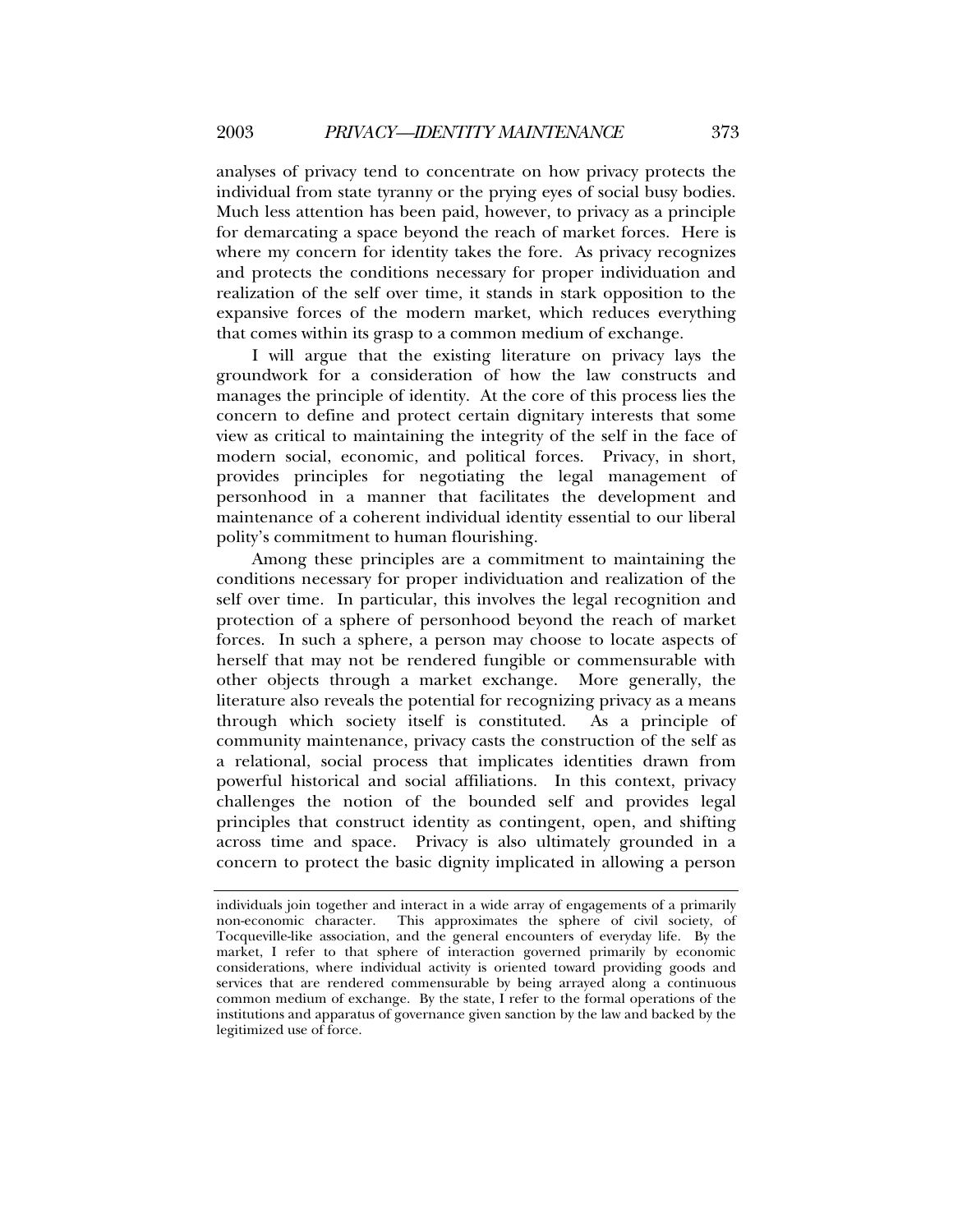to negotiate this complex terrain with a measure of autonomy and control over the process of developing an individuated self, capable of human flourishing.

# I. PRIVACY AND THE INVIOLATE PERSONALITY

During the nineteenth century a framework of privacy law developed around legal concerns ranging from protection of correspondence, to discussions of trespass upon the home, to trademark infringement and protection of the confessional.<sup>19</sup> In his influential treatise on the law of torts, Judge Thomas Cooley referred to "the right to be left alone" as a personal immunity.<sup>20</sup> And in 1890, E.L. Godkin, the prominent editor of *The Nation*, wrote of the citizen's "right to his own reputation" as "the very first form of individual property," and warned against "violations of the rights to privacy" as a threat to social order and civil peace. $2^1$  But it was Samuel Warren and Louis Brandeis who first fully elaborated on the principle of privacy as a right deserving of legal recognition and protection.<sup>2</sup>

In a now legendary law review article, Warren and Brandeis reviewed the diverse strands of legal, political, and social commentary relating to issues of privacy and wove them together into a coherent argument for a legally distinct right to privacy grounded in a concern for "man's spiritual nature."<sup>23</sup> To Warren and Brandeis, privacy did

<sup>&</sup>lt;sup>19</sup> *See* Note, *The Right to Privacy in Nineteenth Century America*, 94 HARV. L. REV. 1892 (1981) [hereinafter *Right to Privacy*].

<sup>&</sup>lt;sup>20</sup> THOMAS COOLEY, THE LAW OF TORTS 29 (2d ed. 1888).<br><sup>21</sup> E.L. Godkin, *The Rights of the Citizen*. IV. *To His Own Reputation*, SCRIBNER'S MAGAZINE, July 1890, at 59-65.

For a thorough review of the right to privacy in the nineteenth century, see *Right to Privacy*, *supra* note 19. The Note argues that far from creating a new right, Warren and Brandeis merely provided the clearest articulation of what, by 1890, was a tradition of "ample and explicit protection of privacy in its own right." *Id*. at 1894. Warren and Brandeis probably would not quarrel with this interpretation. Indeed, they did their best to build their argument on what they saw as existing precedent for establishing a right to privacy. As Ronald Dworkin notes of their work, it may be, however, that the new principle strikes out on a different line, so that it justifies a precedent or a series of precedents on grounds very different from what their opinions propose. RONALD DWORKIN, TAKING RIGHTS SERIOUSLY 119 (1977). Brandeis and Warren's famous argument about the right to privacy is a dramatic illustration: they argued that this right was not unknown to the law, but was, on the contrary, demonstrated by a wide variety of decisions, in spite of the fact that the judges who decided these cases mentioned no such right. *Id.* <sup>23</sup> *See* Samuel D. Warren & Louis D. Brandeis, *The Right to Privacy*, 4 HARV. L. REV.

<sup>193 (1890).</sup> Like all good legends, the article even has its own creation myths. William Prosser, writing seventy years later, attributed the article to Warren's outrage at the press' intrusive coverage of his daughter's wedding. The image of the right to privacy as the product of an outraged brahmin's delicate sensibilities held sway for years until James Barron debunked it in 1979. Barron showed that Warren's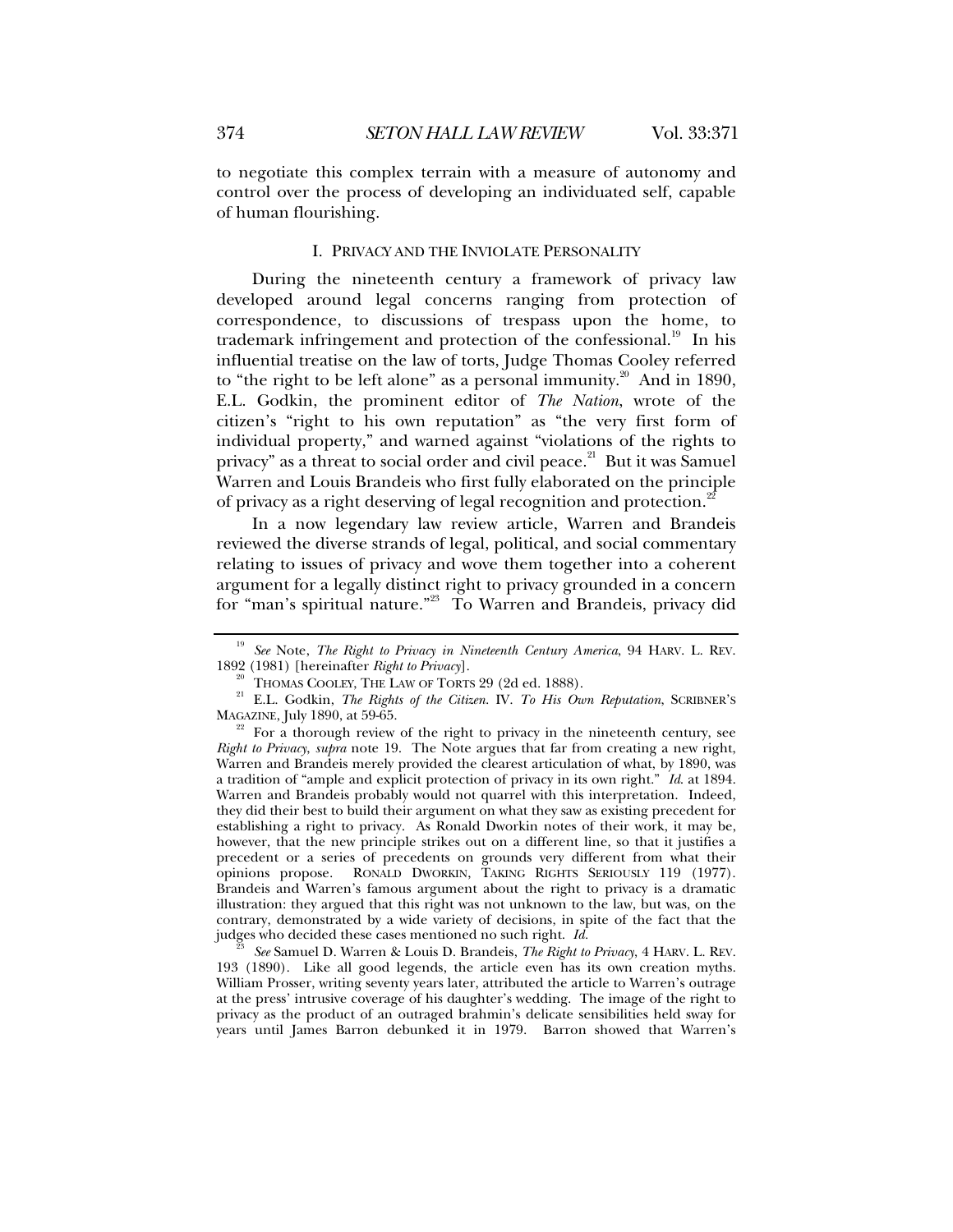not involve property so much as the "more general right of the individual to be let alone."<sup>24</sup> Their goal was largely to "disentangle privacy from property,<sup>"25</sup> and their great accomplishment was articulating privacy as a freestanding basic right. $^{26}$ 

Warren and Brandeis grounded the right to privacy in principles of human dignity and the "inviolate personality."<sup>27</sup> Similarly, the first case to recognize a right to privacy, *Pavesich v. New England Life Insurance Co.*,<sup>28</sup> expressed concern that the use of a person's name or image for a commercial purpose without his consent constituted an assault upon the integrity of his persona that effectively enslaved a part of him. In this context, privacy rights are rooted not simply in dignity, but more specifically in dignity as manifested in the integrity of one's individual identity or persona. The court in *Pavesich* clearly expressed a concern that the expansive forces of the modern market threatened to efface individual identity.<sup>29</sup> As Edward Bloustein noted in his commentary on the case:

use of a photograph for trade purposes turns a man into a commodity and makes him serve the economic needs and interests of others. In a community at all sensitive to the commercialization of human values, it is degrading to thus make a man a part of commerce against his will. $\alpha$ 

Writing seventy years after Warren and Brandeis, William Prosser set the standard for modern assessment of the invasion of privacy by

daughter was not married around the time of the article (a cousin of his was married in 1890 but press reports of it were restrained and not out of the ordinary) and that claims that Warren was unduly sensitive to intrusions on private concerns lacked firm support. *See* James H. Barron, *Warren and Brandeis, The Right to Privacy, 4 Harvard Law Review 193 (1890): Demystifying a Landmark Citation*, 13 SUFFOLK U. L. REV. 875, 892-

<sup>912 (1979).&</sup>lt;br><sup>24</sup> Warren & Brandeis, *supra* note 23, at 205.<br><sup>25</sup> Robert C. Post, *Rereading Warren and Brandeis: Privacy, Property, and <i>Appropriation*, 41 CASE W. RES. L. REV. 647, 648 (1991).

<sup>&</sup>lt;sup>26</sup> David W. Leebron, *The Right to Privacy's Place in the Intellectual History of Tort Law*, 41 CASE W. RES. L. REV. 769, 779-80 (1991).

*Warren & Brandeis, supra* note 23, at 205. Bloustein defines the "inviolate personality" as "the individual's independence, dignity, and integrity; it defines man's essence as a unique and self-determining being." Edward J. Bloustein, *Privacy As An Aspect of Human Dignity: An Answer to Dean Prosser*, 39 N.Y.U. L. REV. 962, 971

<sup>&</sup>lt;sup>28</sup> 50 S.E. 68 (Ga. 1905).<br><sup>29</sup> Id. at 80.

<sup>&</sup>lt;sup>30</sup> Bloustein, *supra* note 27, at 988. For more on the origins of the tort of invasion of privacy and its relation to emerging concerns over the newly expansive forces of the modern national market economy, see generally Jonathan Kahn, *Enslaving the Image: The Origins of the Tort of Appropriation of Identity Reconsidered*, 2 LEGAL THEORY 301, 301-24 (1996).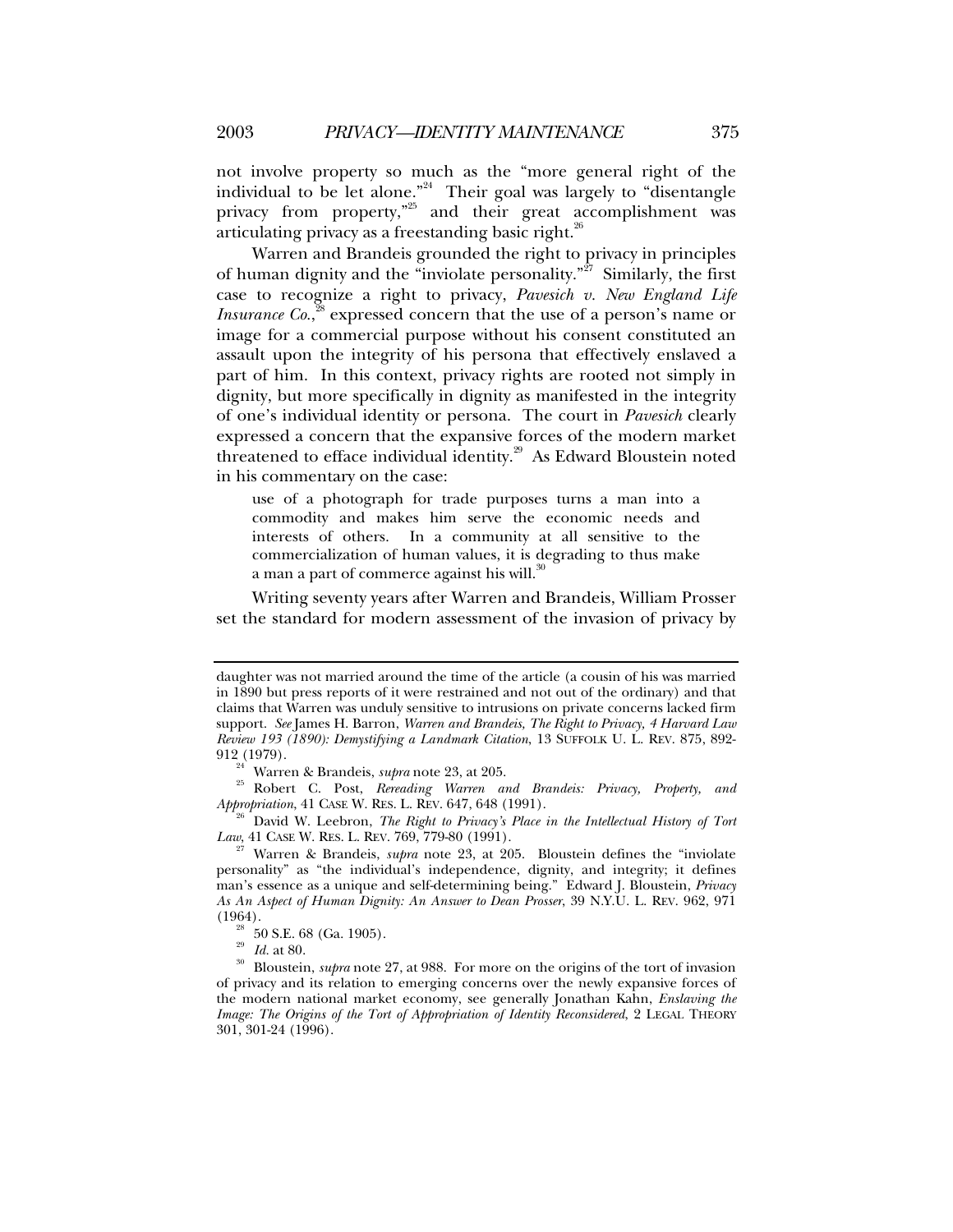fracturing the concept into four distinct torts: intrusion into private affairs, public disclosure of embarrassing private facts, false light, and appropriation of name or likeness for commercial benefit.<sup>31</sup> Prosser's taxonomy of privacy repudiated the legacy of Warren and Brandeis by denying the difference between privacy and property interests and "by suggesting that privacy is not an independent value at all but rather a composite of the interests in reputation, emotional tranquility and intangible property."<sup>32</sup>

In response to Prosser, Bloustein tried to reunify the tort of invasion of privacy under the umbrella of injuries to human dignity.<sup>33</sup> Bloustein accepted Prosser's four-part division of the tort of invasion of privacy, but in keeping with Warren and Brandeis, he argued that privacy must be recognized as an independent right, implicating not property but one's very self or individuality.<sup>34</sup> Bloustein asserted that the basic social value underlying all torts of invasion of privacy was a concern for human dignity.<sup>35</sup> In particular, Bloustein also infused Prosser's tort of appropriation of identity with a concern for the commodification of the individual persona.<sup>36</sup> The tort, Bloustein argued, was not about the "misappropriation of something of pecuniary value, $^{37}$  it was about "demeaning and humiliating" the individual through "the commercialization of an aspect of personality."38

Hyman Gross provides a sympathetic critique of Bloustein, asserting that although Bloustein indicates why privacy is valuable, he never adequately defines it.<sup>39</sup> Gross believes that Bloustein's identification of privacy as an aspect of human dignity is apt, but faults his failure to specify *which* aspect.<sup>40</sup> Gross defines privacy as a function of control over access to personal affairs,<sup>41</sup> but he does not

<sup>31</sup> William Prosser, *Privac*y, 48 CAL. L. REV. 383, 389 (1960).<br><sup>32</sup> *See* Bloustein, *supra* note 27, at 971.<br><sup>33</sup> *Id.* at 974.<br><sup>34</sup> *Id.* at 987.<br><sup>35</sup> *Id.* at 987.<br>*Id.* at 987.<br><sup>35</sup> *Id.* at 988.<br><sup>35</sup> *Id.* at 968. criticism; most of it was a sympathetic appreciation of his concern for dignity that nonetheless asserted such an interest was simply too broad and amorphous to be of practical use. *See, e.g*., Gerety, *supra* note 13, at 250-53, 259; Tim Frazer, *Appropriation of Personality-A New Tort?*, 99 L. Q. REV. 281, 296 (1980); Dianne Zimmerman, *Requiem for a Heavyweight: A Farewell to Warren and Brandeis' Privacy Tort*, 68 CORNELL L. REV.

<sup>39</sup> Hyman Gross, *The Concept of Privacy*, 42 N.Y.U. L. REV. 34, 35 (1967).<br><sup>40</sup> *Id.* at 51-52. *Id.* at 35-36.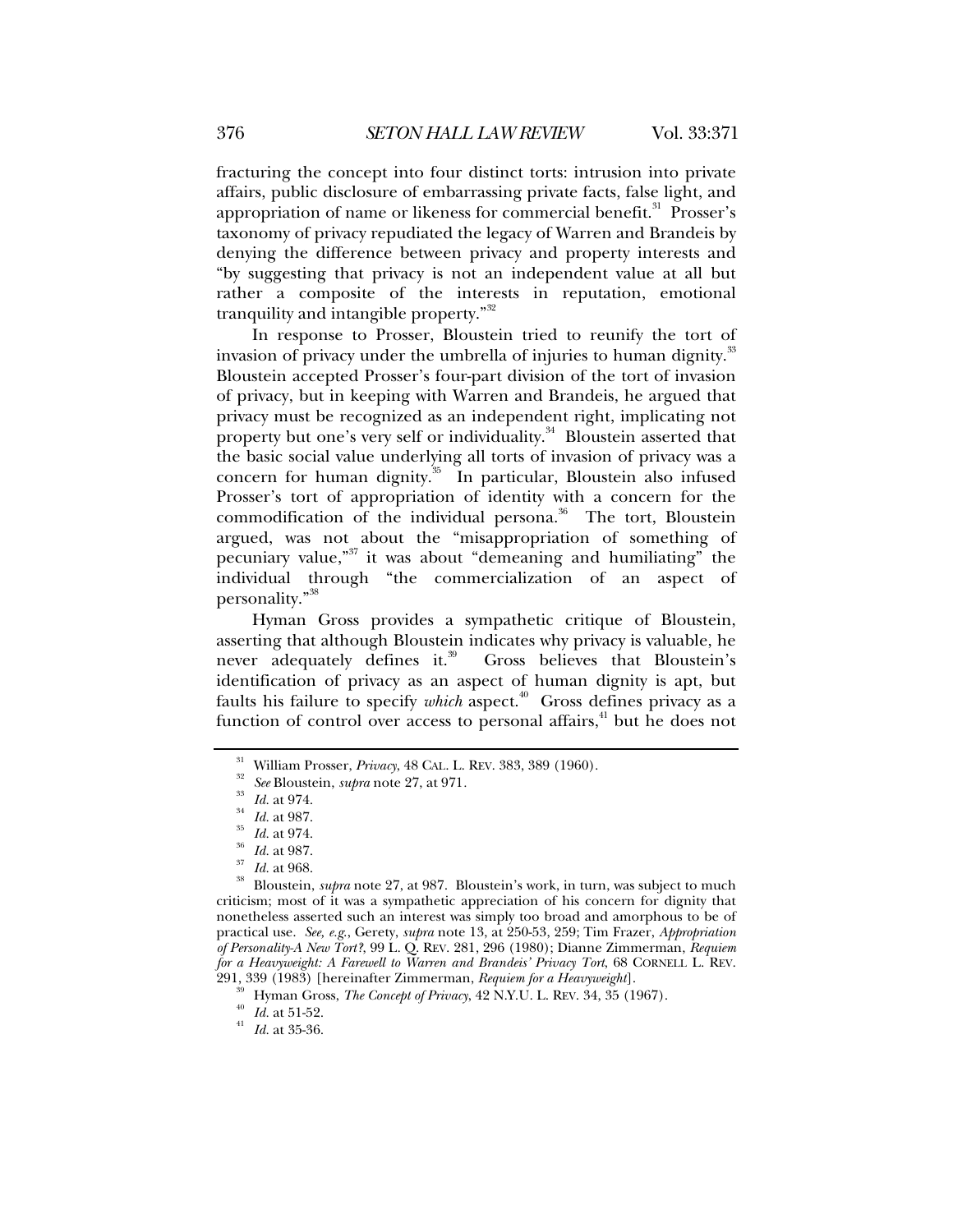elaborate on the relation between privacy, dignity, and identity. This must be the focus of inquiry if our concern is not so much with privacy per se, but with the evolving status of identity before the law.<sup> $42$ </sup>

While Bloustein's focus remains on dignity and privacy, he does not fully consider their further relation to identity. The harm to dignity caused by invasions of privacy ultimately implicates the integrity of individual identity. Bloustein is clearly concerned with this, but he tends to assert the relation rather than explore and analyze it. Dignity and identity, of course, are hardly easier to define than privacy. Yet by considering the relation of dignity to privacy, we can develop a more complete understanding of the principles underlying particular rules that implicate the legal recognition and construction of identity.

Gerety, *supra* note 13, at 259-260. Gerety rightly raises concerns that Bloustein's conception of dignitary harm may be too broad, but his distinction between pubic and private selves misses the point by, in effect, conflating what Alan Gewirth identifies as "empirical" and "inherent" dignity. Every day each of us may suffer insult to empirical dignity, to our ability to conduct ourselves in a "dignified" manner. Bloustein, and Warren and Brandeis before him, however, is concerned with deeper insults to our inherent dignity, a kind of intrinsic worth at the core of individual identity. That core of identity is not simply about personal "intimacies," it implicates our very sense of self and deserves protection whether in public or private. Thus, when Gerety goes on to assert that the tort of appropriation of identity does not involve privacy because it is a matter of controlling aspects of the identity that "face outward," he overlooks the fact that the harm of appropriation does not only implicate *how* an individual may choose to present his or her outward identity but also *whether* to present an outward face in the first place. *Id.* at 250-53.

Gerety in effect reduces the harm of appropriation to a matter of reputation or simple unjust enrichment when he asserts that existing law relating to fraud and property rights are adequate to redress any resulting grievances. He wholly fails to consider that appropriation of identity affects not only how others view you, but also how you view yourself: as appropriation renders a unique part of your self into a fungible commodity, it undermines the integrity of your persona, regardless of how others perceive you.

 $42$  Tom Gerety agrees that privacy is one single concept and thus definable. He characterizes it, however, as "an autonomy, or control over the intimacies of personal identity." Gerety, s*upra* note 13, at 236. Gerety thus focuses on identity more explicitly than Bloustein, but he also criticizes Bloustein's characterization of privacy as a dignitary interest as being too broad and undifferentiated. *Id.* at 250-59. Tim Frazer, among others, shares this criticism. *See* Frazer, *supra* note 38, at 296.

Like Laurence Tribe, Gerety distinguishes between public and private aspects of identity. He asserts the following,

Our personalities and our dignities are no doubt most surely and tightly enmeshed in the private world over which we exercise, at times, considerable sway. But whether we like it or not, our selves also extend outside of that world into another in which most of us have very little power or expectation of power over the opinions and impressions others may form of us. Every affront to our dignity in that outer world, while felt, even keenly, in our inner world, is not a legally cognizable assault upon our private selves.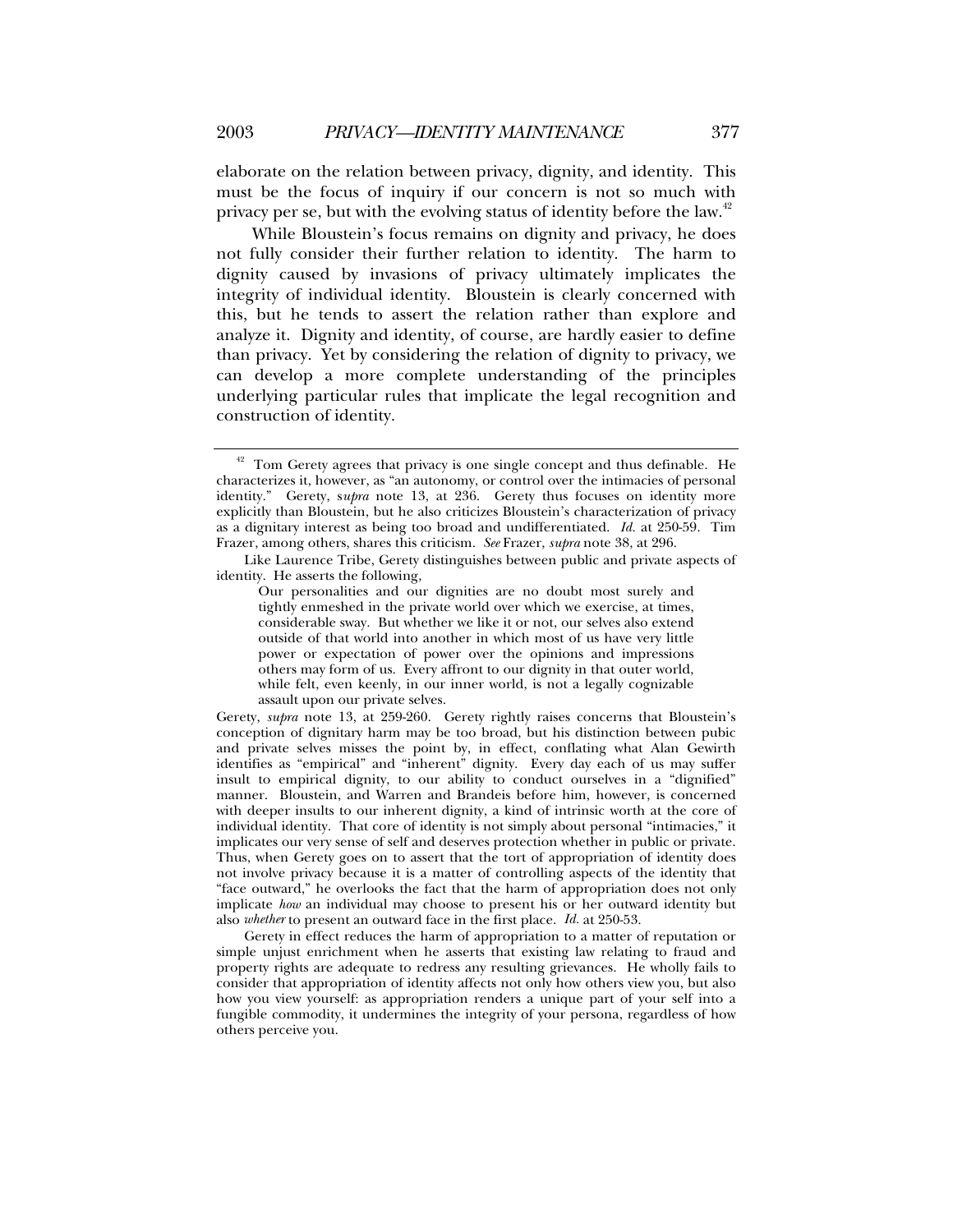Whereas dignity broadly implicates a consideration of the inherent value of human beings, privacy involves the more focused right to protect the conditions necessary to individuation. That is, where dignity broadly conceived is a condition of personhood, privacy is an attribute of individuality. The liberal tradition connects the two in so far as it posits that the full realization of one's personhood involves articulating and developing one's individual identity.<sup>43</sup> Assaults on identity affront dignity insofar as they deny the conditions of individuation necessary to the proper respect for and development of one's personhood. Invasions of privacy, therefore, affront dignity insofar as they undermine the integrity of one's identity by: forcing the manifestation of a partial or reductive version of one's individuality, more thoroughly effacing one's individuality, or otherwise rendering the individual as fungible and non-distinct. Thus, in answer to Gross' criticism of Bloustein, it is my assertion that privacy implicates that aspect of dignity grounded in the belief that a full realization of one's personhood requires the recognition of, and respect for, the conditions necessary for each person to realize her distinct individual identity.

# II. PRIVACY AS A DISTINCT INTEREST

In searching for common privacy-based principles, this Article breaks from other theories, like Prosser's, that fragment privacy into diverse rights. It diverges even more radically from scholars such as Harry Kalven or Judith Jarvis Thomson who deny the existence of a distinctive tort of invasion of privacy or characterize it as "petty" at best.<sup>44</sup> Thomson, for example, argues that the right to privacy never

<sup>43</sup> *See* JOHN RAWLS, POLITICAL LIBERALISM 29-34 (1993); *see also* Reiman, *supra* note

<sup>5. 44</sup> Harry Kalven, *Privacy in Tort Law—Were Warren and Brandeis Wrong?*, 31 LAW & CONTEMP. PROBS. 326, 326-31 (1966); Judith Jarvis Thomson, *The Right to Privacy*, 4 PHIL. & PUB. AFF. 295, 303-10 (1975). Prosser, too, viewed privacy as essentially a derivative right. Prosser, *supra* note 31, at 389. However, his four-part categorization nonetheless serves to specify, and thereby contain, specific and relatively autonomous privacy rights. Others, such as Dianne Zimmerman, critique the right of privacy as simply irrelevant in a society where the legal protections of the First Amendment have extended to encompass the dissemination of almost all forms of information. Zimmerman, *Requiem for a Heavyweight*, *supra* note 38, at 293-94.

One year before Prosser's article, *Privacy*, Frederick Davis argued that privacy was derivative of existing torts such as defamation, intrusion, and property rights. He criticized privacy and harms resulting from its invasion as subjective and difficult to measure, and concluded that the right of privacy was "a sociological notion and not a jural concept at all." Frederick Davis, *What Do We Mean By* '*Right to Privacy?*', 4 S.D. L. REV. 1, 19 (1959). While correct in identifying the sociological component to privacy, Davis provides no convincing argument for bifurcating sociological, or other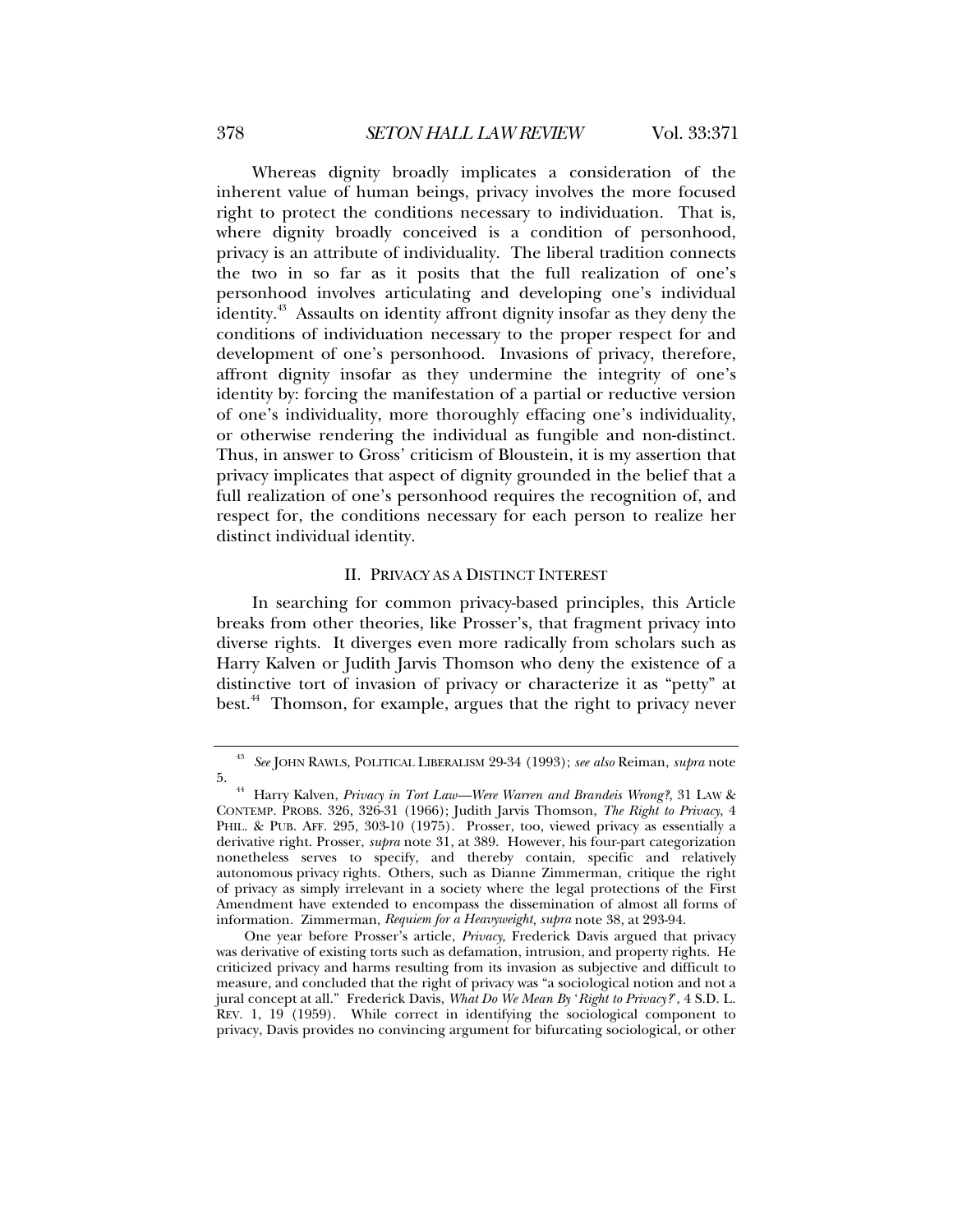stands alone but is largely derivative of a cluster of other propertybased rights to resist intrusions.<sup>45</sup>

Thomas Scanlon and Jeffrey Reiman each offer effective rebuttals to Thomson by situating privacy more broadly in its social context. Privacy is a distinctive and independent right that "is an essential part of the complex social practice by means of which the social group recognizes—and communicates to the individual—that his existence is his own. And this is a precondition to personhood.<sup> $10^{46}$ </sup> Reiman argues that privacy is therefore "necessary to the creation of *selves* out of human beings, since a self is at least in part a human being who regards his existence—his thoughts, his body, his actions—as his *own*."47 It is here that Reiman recognizes the significance of privacy for the constitution of the self, and for the recognition, construction, and maintenance of individual identity in and through society. He still employs property-based metaphors of ownership that place him in the liberal-Lockean tradition, but he is also open to valuing privacy as a social dynamic. Reiman concludes that Thomson's derogation of privacy as a derivative right fails fully to consider the distinctiveness of the social role privacy plays and its special place in constituting and respecting the individual in the liberal state.<sup>48</sup> Trespass and nuisance laws enforce respectful social interactions and protect the physical territory surrounding an individual, but they do not implicate the same concern for personhood and identity that underlie privacy.

Scanlon also focuses on the social context by positing a common foundation for privacy rights "in the special interests we have in being able to be free from certain kinds of intrusions."<sup>49</sup> In his analysis, however, Scanlon eschews metaphors of ownership to focus on the transgression of normative boundaries established by social norms and conventions. He asserts that a violation in the right to privacy occurs where there is an invasion of a "conventionally defined zone of privacy."50 Scanlon's concern for boundaries is also classically liberal, but his focus on the importance of social norms provides

concerns from jural concerns. He takes a classically hermetic approach to the law, sealing it off as an independent discipline, pure and chaste, untarnished by social or historical considerations. Ironically, Prosser's fragmentation of the tort provided some of the jural logic behind the concept of privacy that Davis felt was lacking.<br>
<sup>45</sup> Thomson, *supra* note 44, at 303-10.<br>
<sup>46</sup> Reiman, *supra* note 5, at 39.<br>
<sup>47</sup> *Id.* (emphasis in original).<br>
<sup>48</sup> *Id.* 

<sup>49</sup> Thomas Scanlon, *Thomson on Privacy*, 4 PHIL. & PUB. AFF. 315, 315-18 (1975).<br><sup>50</sup> Id.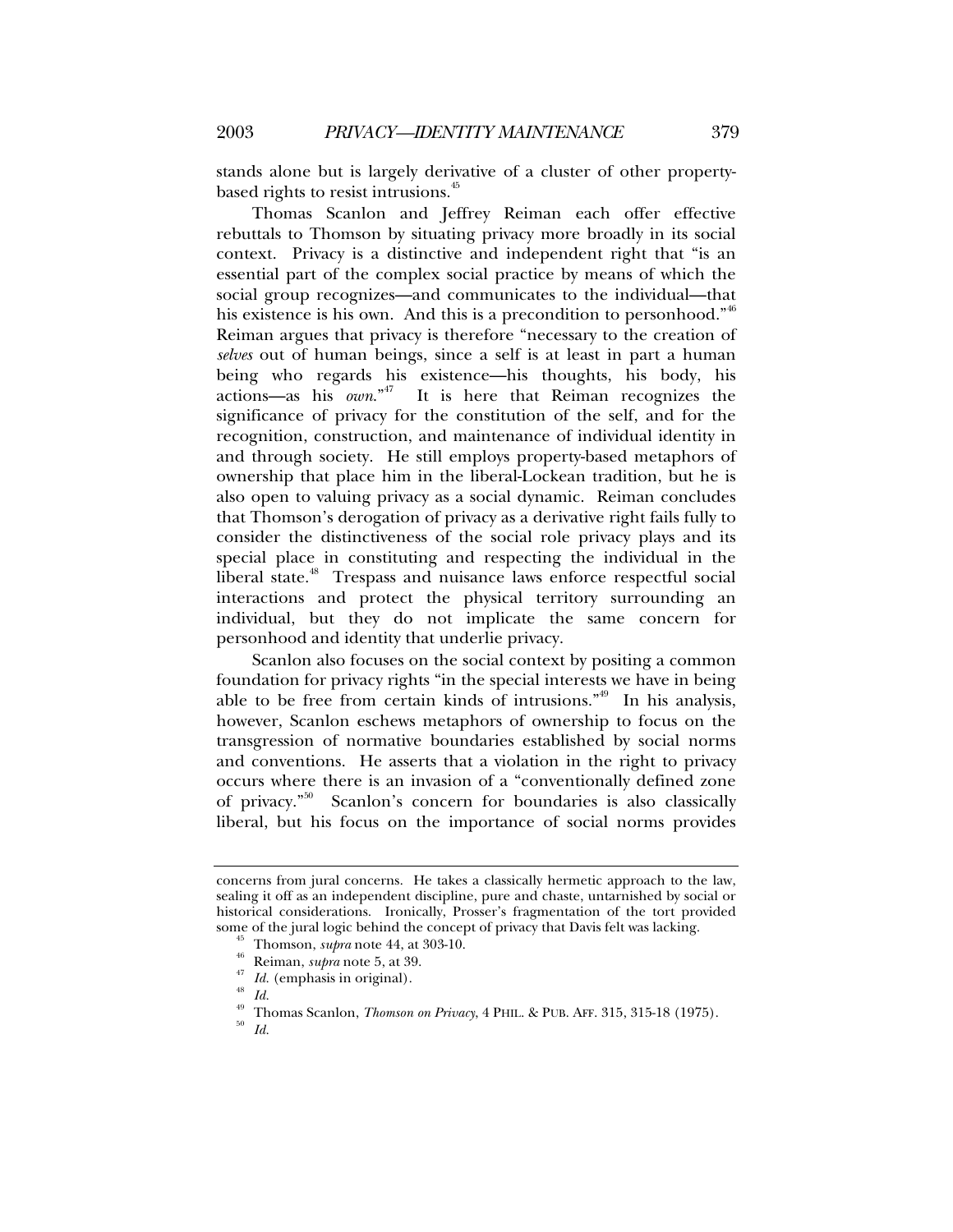useful insights into the distinctive dynamics of privacy rights.

Robert Post follows up on the work of Reiman and Scanlon, elaborating more fully on the social bases of privacy law.<sup>51</sup> In his analysis of Warren and Brandeis' article, Post distinguishes between descriptive and normative privacy.<sup>52</sup> He understands descriptive privacy as an amalgam of empirically ascertainable "thoughts, emotions, [and] sensations" that need protection insofar as they comprise personality itself. $53$  To disturb personality is to cause mental pain and distress. Post alludes to Ruth Gavison's work in separating descriptive privacy into the related concepts of "secrecy," "anonymity," and "solitude."<sup>54</sup> Normative privacy is less a matter of empirical distance from intrusion than of "moral characterization" of certain social relations.<sup>55</sup> It involves "forms of respect that we owe each other as members of a common community. $156$  The transgression of these forms of respect violates personality. Post concludes that privacy in this sense is normative "because it ultimately entails the articulation and application of social norms."57 Normative privacy, therefore, describes why the invasion itself causes harm. Post argues that the common law conception of privacy is inherently normative. Nonetheless, he recognizes that diverse theories of privacy articulate the relation between normative and descriptive aspects of privacy, emphasizing the one or the other to greater or lesser degrees.<sup>58</sup>

Post's conception of normative privacy is especially useful in assessing how privacy-based concerns for dignity implicate the integrity of individual identity. His elaboration of descriptive privacy, however, also clearly implicates identity interests, even if in a highly psychological form. This creates a problem in analyzing the relation

<sup>56</sup> *Id.*

<sup>51</sup> Post, *supra* note 25. 52 *Id.* at 650-51. 53 *Id.* at 650. 54 *Id.* at 651. 55 *Id.*

<sup>57</sup> Post, *supra* note 25, at 652. 58 *Id.* at 649-53. Michael Sandel distinguishes between normative and "voluntarist" privacy. He argues that *Griswold's* substantive due process analysis enacted an essentially normative conception of privacy, whereas *Eisenstadt* and *Roe* marked a shift to a voluntarist notion of privacy that focuses on autonomy of individual choice rather than on protecting private space. Michael Sandel, *Moral Argument and Liberal Toleration: Abortion and Homosexuality*, 77 CAL. L. REV. 521, 526-28 (1989). Sandel's distinction between protecting space and protecting choice is useful but it obscures certain deeper principles underlying both approaches to privacy—most significantly the common dignitary concern to recognize, define, and protect the integrity of the individual self.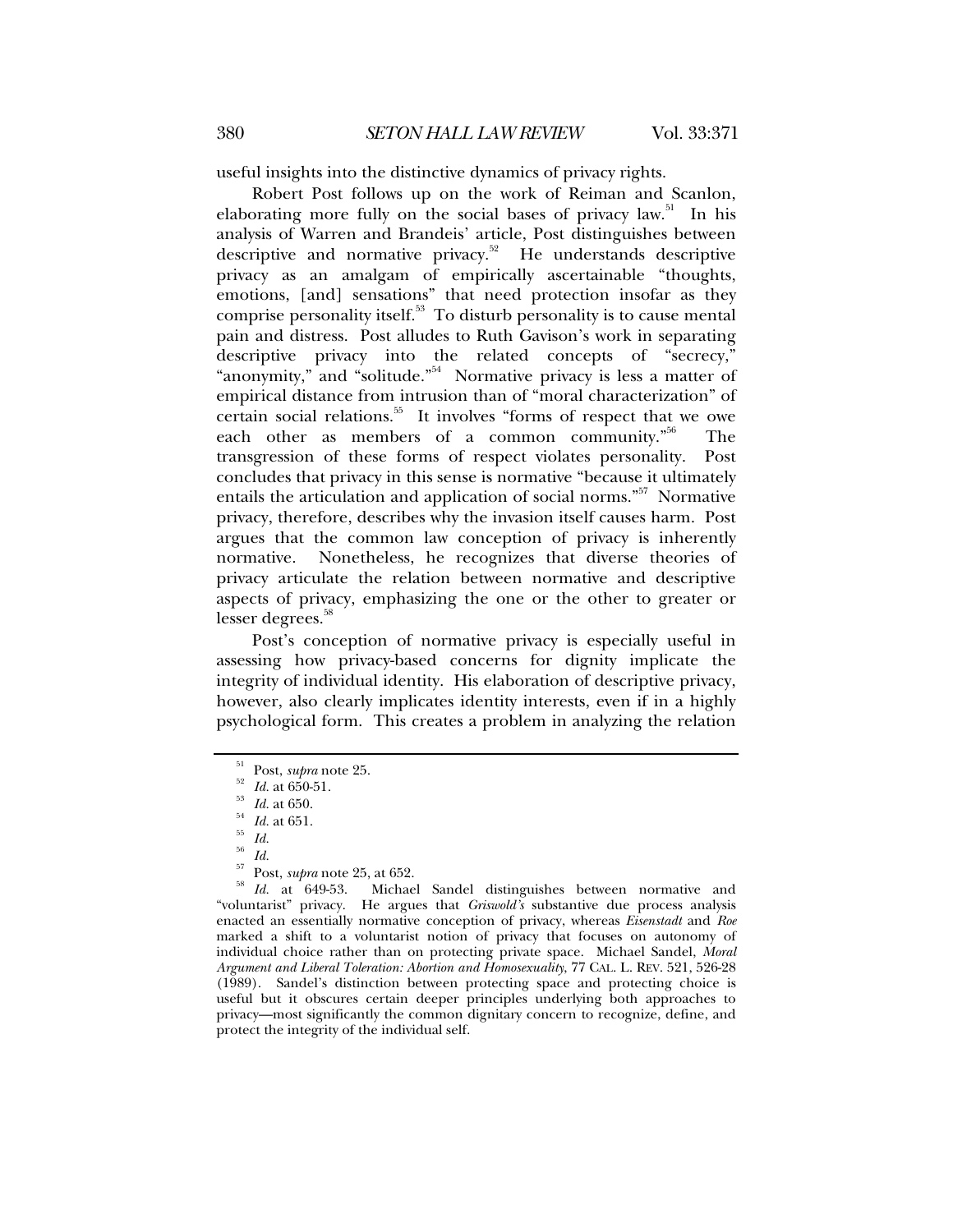between law, privacy, and identity insofar as Post posits not only a distinction, but also a disjunction, between normative and descriptive privacy. This aspect of his analysis is unnecessary and potentially misleading. As Post himself observes, various conceptions and applications of privacy may embody both descriptive and normative concerns to greater or lesser degrees.<sup>59</sup> When focusing on identity, therefore, it is more useful to place them along a continuum than to create a dichotomy between them.

# III. PRIVACY AND DIGNITY

Beginning at the normative end of the continuum, let us consider privacy as it explicitly implicates dignity, autonomy, and the integrity of the self. Bloustein's response to Prosser is a good starting point. In his critique of Prosser's fragmentation of the tort of privacy, Bloustein posits a common dignitary interest asserted in various privacy cases as a means to reintegrate the right to privacy. $60$  Thus, where Prosser found the gist of the harm in intrusion to be a species of intentional infliction of mental distress,<sup>61</sup> Bloustein contends that the true harm was "a blow to human dignity, an assault on human personality.<sup> $0.62$ </sup> Such intrusions are "wrongful because they are demeaning of individuality, and they are such whether or not they cause emotional trauma."63 Extending this analysis to governmental intrusion, Bloustein sees intrusion as "the primary weapon of the tyrant."<sup>64</sup>

Similarly, Bloustein distinguishes invasions of privacy involving public disclosure from defamation, asserting that "defamation is founded on loss of reputation while invasion of privacy is founded on an insult to individuality."<sup>65</sup> Moreover, the tort of appropriation of identity did not involve a proprietary interest, but rather caused harm by "demeaning and humiliating" the individual through the "commercialization of an aspect of personality."<sup>66</sup> Thus, Bloustein recapitulates the original effort of Warren and Brandeis to articulate a unitary interest in protecting the intangible spiritual nature of man.

In his essay *Human Dignity and Constitutional Rights*, Louis

<sup>&</sup>lt;sup>59</sup> Post, *supra* note 25, at 653.<br>
<sup>60</sup> Bloustein, *supra* note 27, at 974.<br>
<sup>61</sup> *Id.* at 967.<br>
<sup>62</sup> *Id.* at 974.<br>
<sup>63</sup> *Id.* 

<sup>64</sup> *Id.*

*Id.* at 981.<br>Bloustein, *supra* note 27, at 987.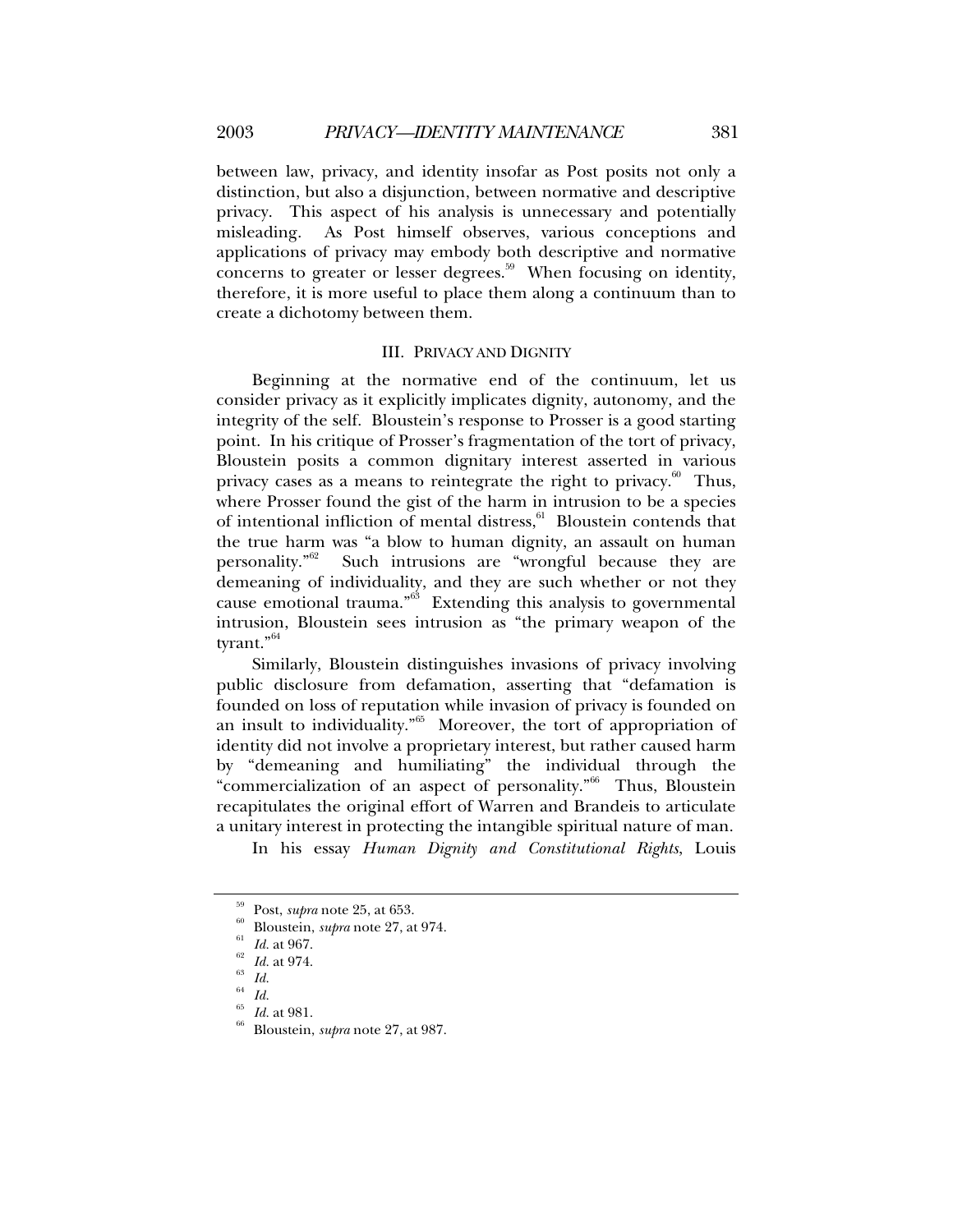Henkin argues that "human dignity requires respect for every individual's physical and psychic integrity, for his (her) 'personhood' before the law, [and] for her (his) autonomy and freedom."<sup>67</sup> Henkin's identification of integrity and personhood as central to dignity resonates with the core principles underlying the normative conception of privacy articulated by Bloustein. Privacy is valued insofar as it fosters the conditions within which an individual may establish, maintain and develop her identity as a core aspect of personhood. Thus conceived, invasions of privacy constitute an affront to human dignity by undermining one's identity. If our primary concern is with such affronts, then acts that are individually experienced and also socially and historically understood as threats to the integrity of one's identity begin to define the "boundaries" of privacy.

Alan Gewirth sets out two concepts of dignity as the basis of human rights: empirical and inherent.<sup>68</sup> Dignity in the empirical sense "is a characteristic that is often also signified by its corresponding adjective, *dignified*; it is variously, a kind of gravity or decorum or composure or self-respect or self-confidence together with various good qualities that may justify such attitudes.<sup> $569$ </sup> He argues that empirical dignity may be gained or lost. It is contingent and hence a consequence of having rights, but it is not "the *ground* of rights."70 Inherent dignity, in contrast, "signifies a kind of intrinsic worth that belongs equally to all human beings as such  $\dots$ ."<sup>71</sup> It is non-fungible and inalienable; thus "[h]aving [inherent] dignity is the equivalent of having rights."<sup>72</sup>

To a degree, Gewirth's distinction between empirical and inherent dignity echoes Post's distinction between descriptive and normative privacy. Normative privacy may be conceived as an arena in which inherent dignity is defined, articulated, and maintained. Each involves assessing (and enforcing) historical and social constructions of particular values about the worth of the individual and the proper boundaries of behavior (both individual and

<sup>67</sup> Louis Henkin, *Human Dignity and Constitutional Rights, in* THE CONSTITUTION OF RIGHTS: HUMAN DIGNITY AND AMERICAN VALUES 210 (Michael J. Meyer & W.A. Parent eds., 1992). 68 Alan Gewirth, *Human Dignity as the Basis of Rights*, *in* THE CONSTITUTION of

RIGHTS: HUMAN DIGNITY AND AMERICAN VALUES 11-12 (Michael J. Meyer & W. A. Parent eds., 1992).

 $\frac{69}{70}$  *Id.* at 12 (emphasis in original).  $\frac{70}{71}$  *Id.* (emphasis in original).

<sup>72</sup> *Id.* at 12-13.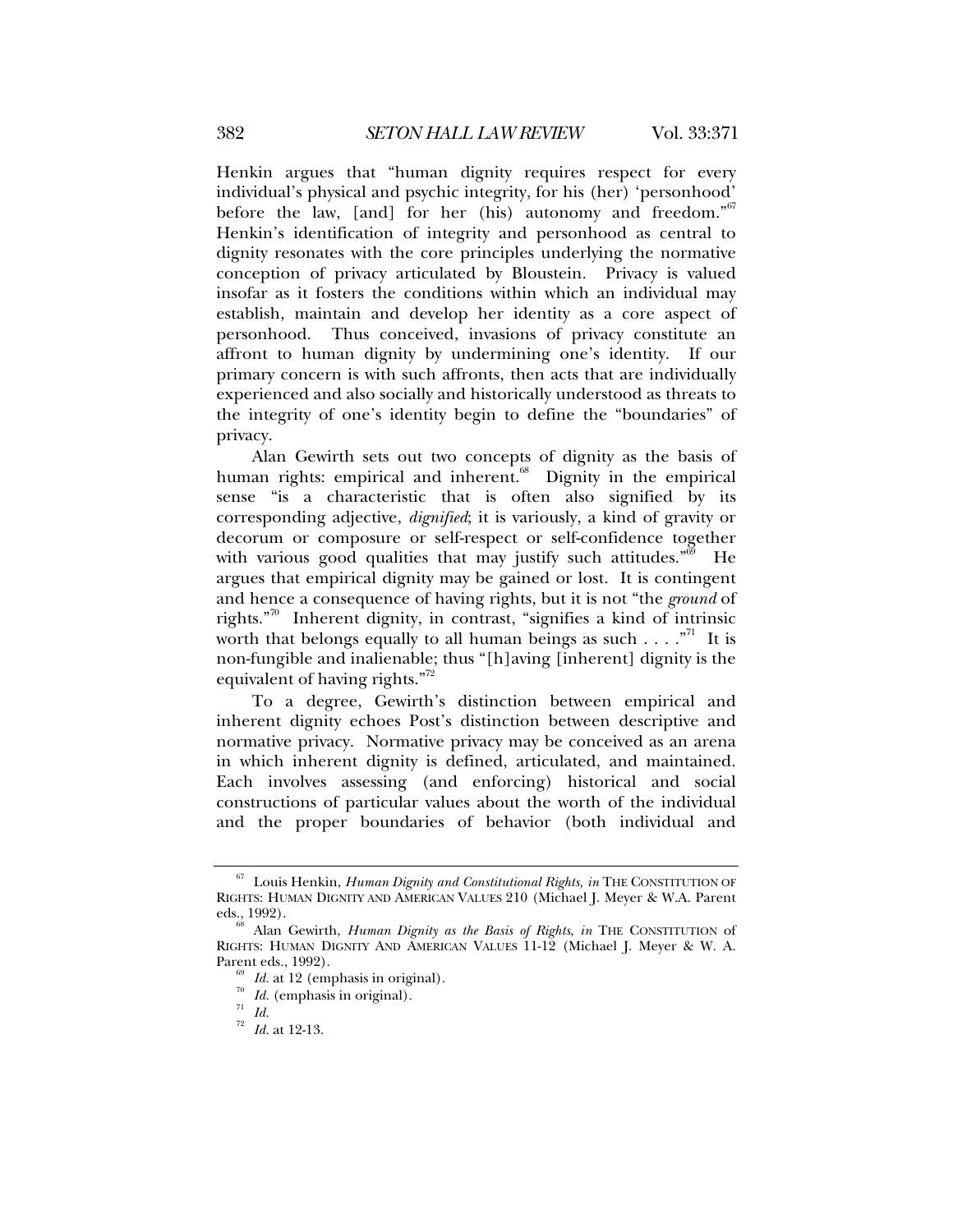governmental) in a civilized community or a decent state.

Ironically, the very idea of normative "boundaries" may call forth a more empirical or descriptive conception of privacy, especially as the metaphor becomes more spatial. Gewirth, of course, is not literally talking about spatial boundaries, but his characterization of dignity as non-fungible and inalienable places it beyond the reach of market forces. There is an implicit spatial relationship here that echoes Warren and Brandeis' concerns to keep certain personal matters out of the public eye.<sup>73</sup> Dignity demands the maintenance of a space outside of, and perhaps existing in opposition to, the world of the market. Warren and Brandeis defined that space in terms of privacy—it is the arena where the non-fungible aspects of the human spirit are protected from a debasing commodification.<sup>74</sup> In this respect, according to the Warren and Brandeis model, empirical and inherent dignities intertwine. For these late nineteenth century genteel professionals, privacy enabled one to behave empirically in a "dignified" manner; but such behavior was conceived primarily as an outward manifestation of one's inherent dignity.

William Parent elaborates on the type of intrinsic worth that Gewirth finds at the core of human dignity.<sup>75</sup> Parent's term, "moral" dignity," is characterized as "the right not to be arbitrarily and therefore unjustly disparaged as a person."76 Parent thus characterizes dignity relationally as a function of how we are treated by others. Ironically, however, he does not seem to appreciate how personhood and identity themselves may be constructed relationally through social and historical interaction. Rather, he assumes an autonomous individual who has certain rights respecting her dignity. Moreover, his concept of dignity is ultimately negative, involving a right not to be treated a certain way. There is no sense of dignity as involving a positive right to flourish as a person. The right to privacy, in contrast, was valued by Warren and Brandeis not simply because it allowed the cultured individual to keep out the debasing influences of a crass modernity, but also because it helped to sustain a space and a community within which one could realize his full potential as a civilized individual.<sup>77</sup> Just as one may conceive the right to privacy as more than the negative right simply "to be left alone," so too may one

<sup>73</sup> Warren & Brandeis, *supra* note 23. 74 *Id.*

<sup>75</sup> William A. Parent, *Constitutional Values and Human Dignity*, *in* THE CONSTITUTION OF RIGHTS: HUMAN DIGNITY AND AMERICAN VALUES 47 (Michael J. Meyer

<sup>&</sup>lt;sup>76</sup> *Id.* at 66.<br><sup>77</sup> *See* Kahn, *supra* note 30, at 306-12.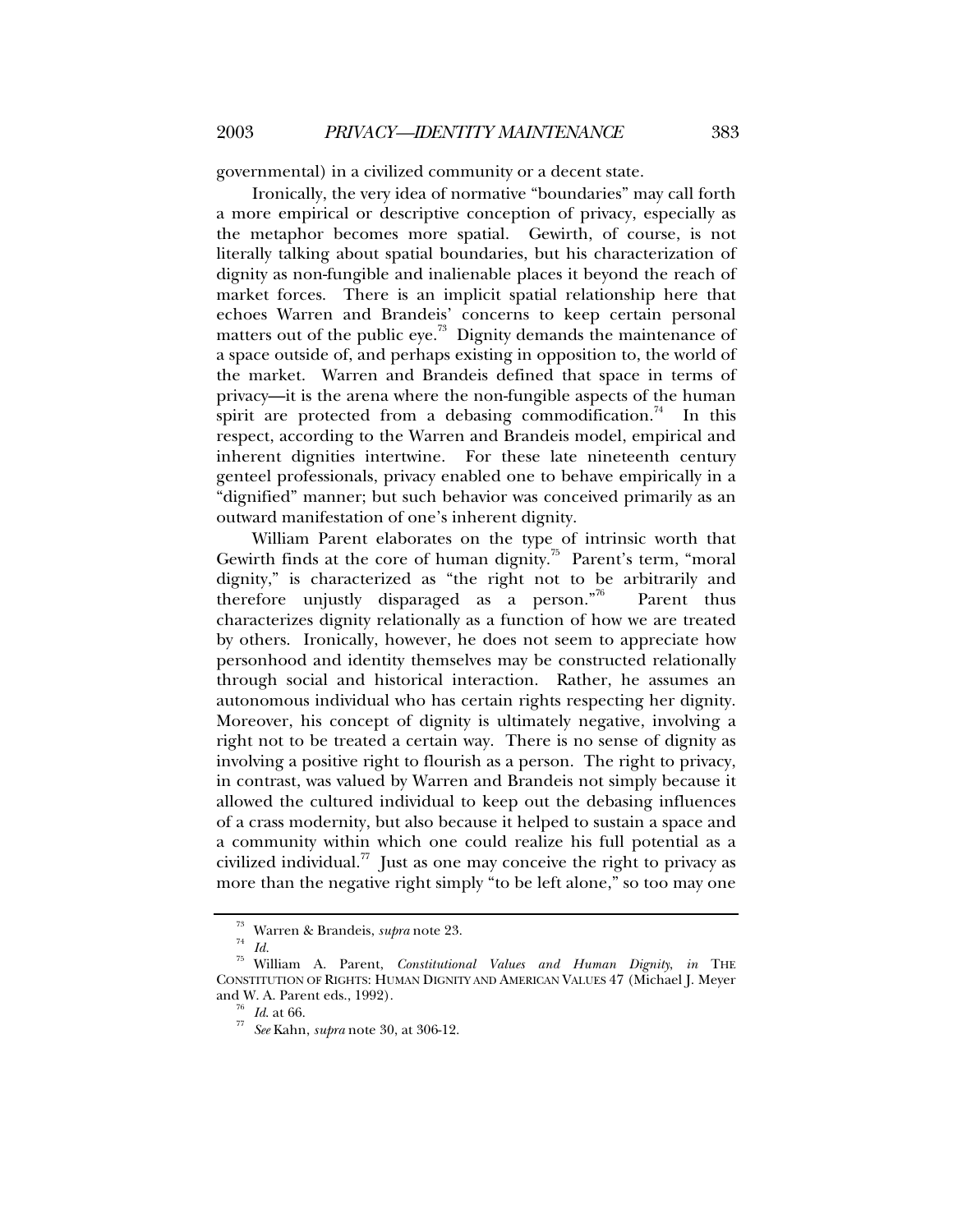conceive dignity as more than the negative right not to be mistreated.<sup>78</sup>

# IV. PRIVACY AS AUTONOMY

Justice William Brennan has argued that "the Constitution embodies the aspiration to social justice, brotherhood and human dignity that brought this nation into being."<sup>79</sup> Ronald Dworkin echoes Justice Brennan in identifying a belief in individual human dignity as "cardinal" in our political culture and in the structure of the Constitution.<sup>80</sup> He characterizes this as a belief "that people have the moral right—and the moral responsibility—to confront for themselves, answering to their own consciences and convictions, the most fundamental questions touching the meaning and value of their own lives."<sup>81</sup> Among these rights is "procreative autonomy" which, Dworkin notes, has its most available justification in the "privacy" cases.<sup>82</sup> He thus connects privacy to the notion of autonomy and places both in the context of the broader value of human dignity.

Privacy as autonomy is often conflated with issues of control. Ferdinand Schoeman characterizes privacy in the context of social relations as protection "from social overreaching [that] limits the control of others over our lives."<sup>83</sup> Similarly, Avishai Margalit argues that governmental invasions of privacy humiliate individuals by depriving them of control over their lives, or by debasing the value of such control.<sup>84</sup> Julie Innes, in contrast, has a fairly de-politicized conception of privacy as "the state of an agent possessing control over a realm of intimacy, which includes her decisions about intimate informational access, intimate access, and intimate actions."85 Innes goes on to define intimacy as involving choices that draw their "meaning and value from the agent's love, liking, and care."<sup>86</sup> Privacy claims, therefore, are claims to possess "autonomy with respect to our

<sup>78</sup> *See* William M. Beaney, *The Right to Privacy in American Law*, 31 LAW & CONTEMP. PROBS. 253, 254 (1966) (arguing that privacy as a positive right "is an affirmation of certain aspects of the individual person and his desired freedom from

<sup>&</sup>lt;sup>79</sup> William J. Brennan, Jr., *The Constitution of the United States: Contemporary Ratification*, *in* INTERPRETING THE CONSTITUTION: THE DEBATE OVER ORIGINAL INTENT

<sup>23 (</sup>Jack N. Rakove ed., 1990).<br><sup>80</sup> RONALD DWORKIN, FREEDOM'S LAW 111 (1996).<br><sup>82</sup> *Id.* at 110.

FERDINAND DAVID SCHOEMAN, PRIVACY AND SOCIAL FREEDOM 1 (1992).<br>AVISHAI MARGALIT, THE DECENT SOCIETY 207 (1996).<br>INNES, *supra* note 16, at 69. *Id.* at 91.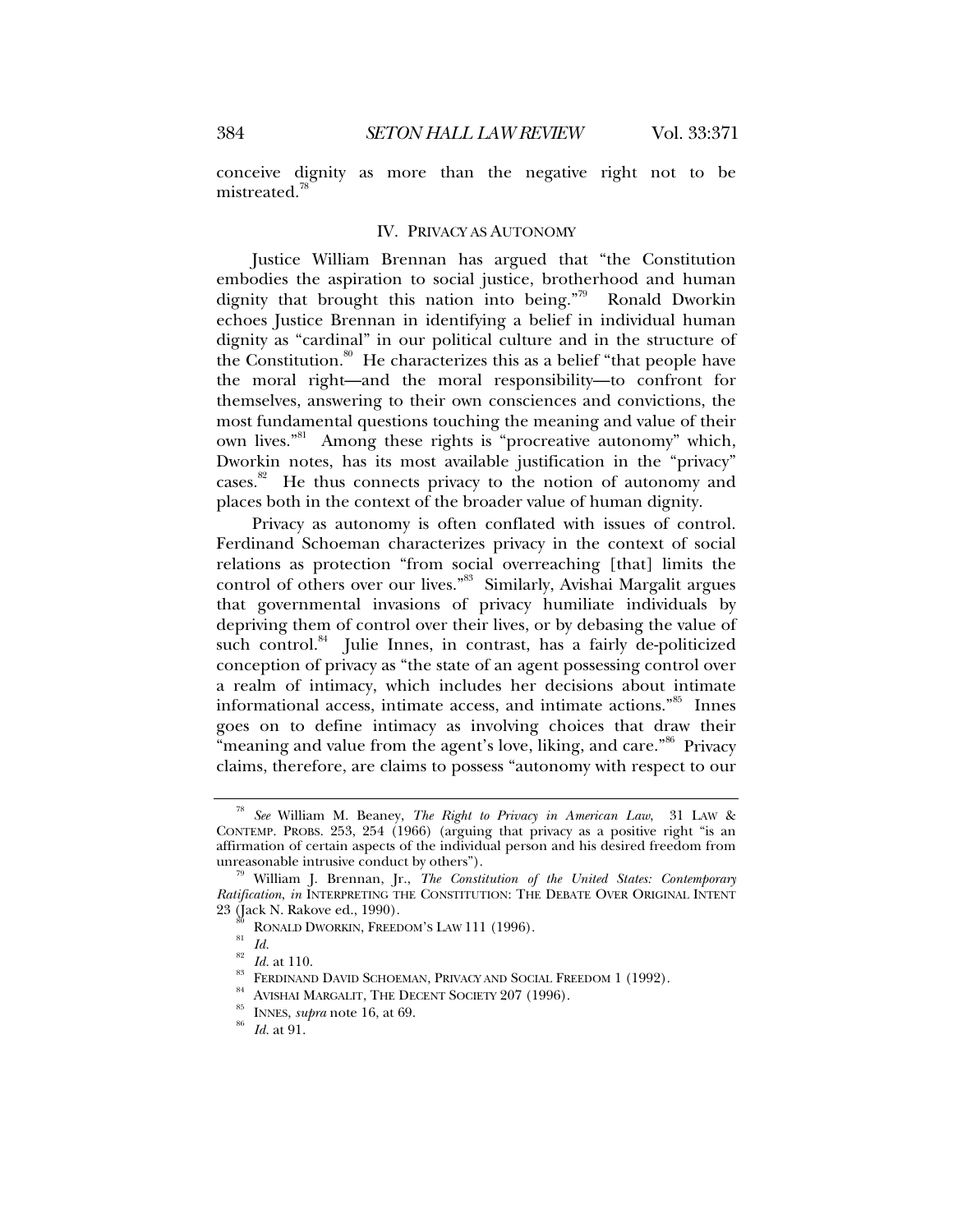expression of love, liking, and care."<sup>87</sup> Innes reduces the value of privacy to an acknowledgment of respect for persons "as human beings  $\dots$  with the potential to freely develop close relationships.<sup>"88</sup> This sounds appealing, but it is a fairly impoverished conception of privacy. Innes's definition gives us no reason for such valuations, nor does it explain why relations of "intimacy" are more important than respect for each other as citizens, or simply as human beings. Innes's approach, ironically, threatens to efface individuality by valuing the individual only insofar as she is capable of intimate relations. This amounts to a sort of psychological reductionism that completely fails to account for the sort of humiliation identified by Margalit, which can threaten to undermine the integrity of individual identity and personhood.

Laurence Tribe, on the other hand, casts autonomy broadly as fully implicating a variety of "rights of privacy and personhood."<sup>89</sup> Focusing on the issue of control, he distinguishes privacy from autonomy in his analysis of *Roe v. Wade*. The key issue in *Roe*, he asserts, is not privacy but autonomy, which he defines in terms of control over one's body and reproductive destiny.<sup>90</sup> Similarly, Henkin argues that Supreme Court cases from *Griswold* to *Roe* were not really about privacy, but about recognizing a new "zone of autonomy, of presumptive immunity to governmental regulation."<sup>91</sup> Such distinctions make sense under limited construction, but they depend on a rather cramped conception that replicates privacy as a function of distinct social spheres: private and public (or perhaps, private and not private). This distinction seems reasonable, but it shades into a descriptive, rather than normative, notion of privacy. It looks first to where invasions occur rather than to what values such invasions threaten. If we focus instead on normative privacy as an affirmative right to maintain the integrity of one's personhood and identity, the distinction between autonomy and privacy becomes less significant.<sup>92</sup>

Drucilla Cornell takes just such an affirmative approach to privacy rights when she uses psychoanalytic theory to connect the right to abortion with the concept of bodily integrity.<sup>93</sup> She argues

<sup>87</sup> *Id.*

<sup>&</sup>lt;sup>88</sup> *Id.* at 95.<br><sup>89</sup> LAURENCE TRIBE, AMERICAN CONSTITUTIONAL LAW 1302-1435 (1988).<br><sup>90</sup> *Id.* at 1340-54.<br><sup>91</sup> Louis Henkin, *Privacy and Autonomy*, 74 COLUM. L. REV. 1410, 1411 (1974).<br><sup>92</sup> Thus Ruth Gavison, for examp free speech as both related to values of autonomy and self-realization. Ruth Gavison, *Too Early for A Requiem, 43 S.C. L. REV. 437, 461-62 (1992).*<br><sup>93</sup> Drucilla Cornell, *Bodily Integrity and the Right to Abortion, in* IDENTITIES, POLITICS,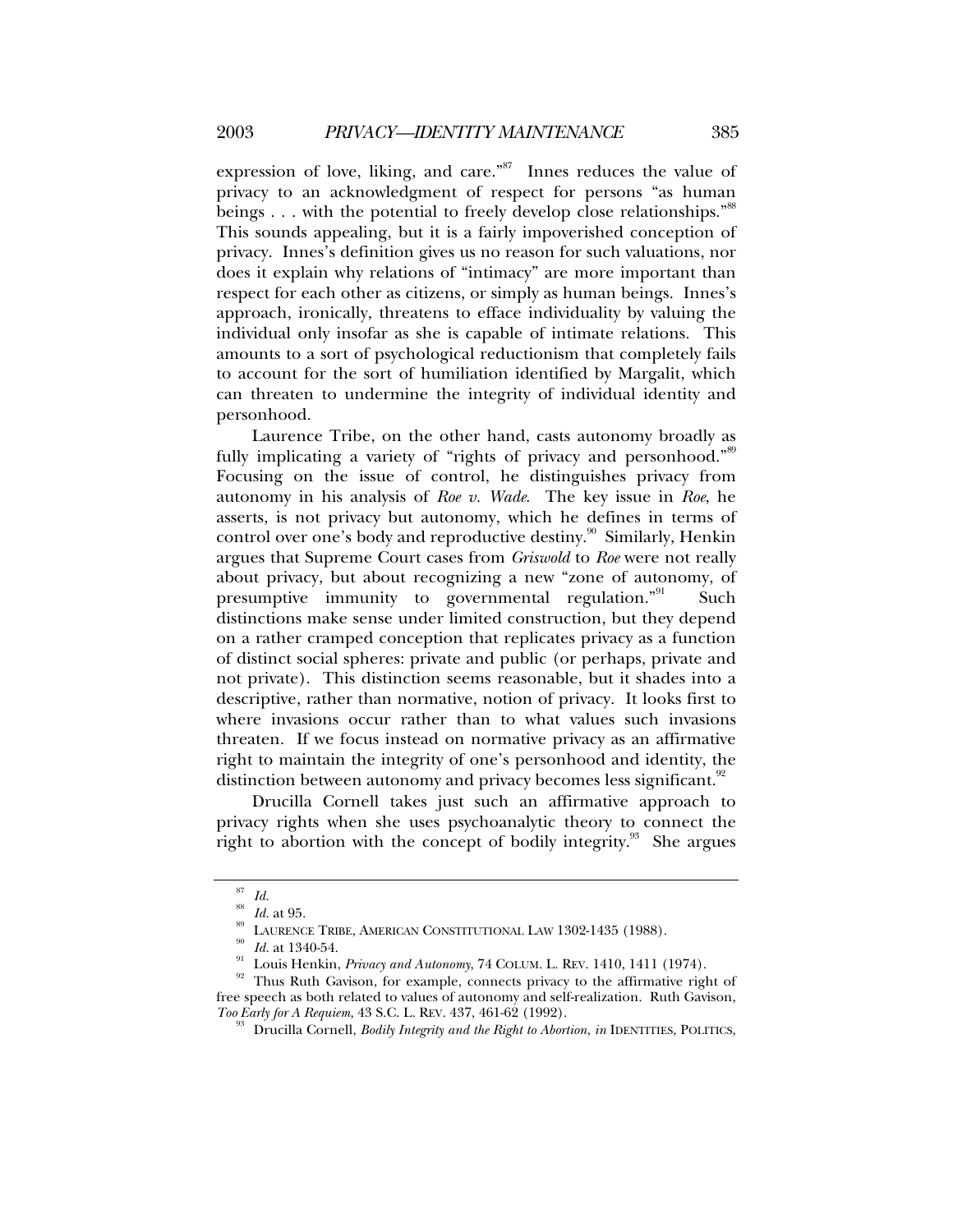that "the wrong in denying a right to abortion is not a wrong to the 'self,' but a wrong that prevents the development of the minimum conditions of individuation necessary for any meaningful concept of selfhood."<sup>94</sup> Yet because the conditions of individuation are "social and symbolic," Cornell hesitates to characterize the right to bodily integrity as the right to privacy "if that right is understood as a right to be left alone."<sup>95</sup> There is, however, no need to bifurcate the right to bodily integrity from the right to privacy if, as Post and other scholars suggest, we conceive privacy itself as social and symbolic—a means of constructing community and the individual, not simply of sheltering oneself from intrusion.<sup>96</sup> Thus understood, the right to privacy implicates a concern for maintaining the conditions necessary to sustain normatively valued individuation through which the integrity of one's personhood and identity is established and developed.

#### V. PRIVACY AND CONTROL OVER INFORMATION

Moving toward the descriptive end of the continuum, one may view privacy more specifically as a matter of control over certain types of information. Such control implicates ideals of autonomy but tends to focus on a more empirical evaluation of the type of information at issue and the circle or number of people to whom it is exposed. Thus, for example, we have Tom Gerety's definition of privacy as "an autonomy or control over the intimacies of personal identity,"<sup>97</sup> or Tribe's discussion of informational autonomy as the right to select to whom and for what purposes we divulge information about ourselves.<sup>98</sup> Richard Parker provides a more purely informational definition of privacy when he asserts that "privacy is control over when and by whom the various parts of us can be sensed by others."<sup>99</sup> Similarly, Ruth Gavison argues that invasions of privacy can be measured in terms of "the extent to which we are known to others."<sup>100</sup>

Alan Westin asserts that "privacy is the claim of individuals,

AND RIGHTS 21-22 (Austin Sarat & Thomas R. Kearns eds., 1995).<br><sup>94</sup> *Id.* at 22.<br>*Id.* 

<sup>96</sup> *See generally* Robert C. Post, *The Social Foundations of Privacy: Community and Self in the Common Law Tort*, 77 CAL. L. REV. 957 (1989); Keith C. Boone, *Privacy and*

<sup>&</sup>lt;sup>97</sup> Gerety, *supra* note 13, at 236.<br><sup>98</sup> TRIBE, *supra* note 89, at 1389-90. Tribe, of course, sees privacy as including, but not limited to, control over information.

<sup>&</sup>lt;sup>99</sup> Parker, *supra* note 3, at 281 (emphasis omitted).<br><sup>100</sup> Ruth Gavison, *Privacy and the Limits of Law*, 89 YALE L.J. 421, 423 (1980).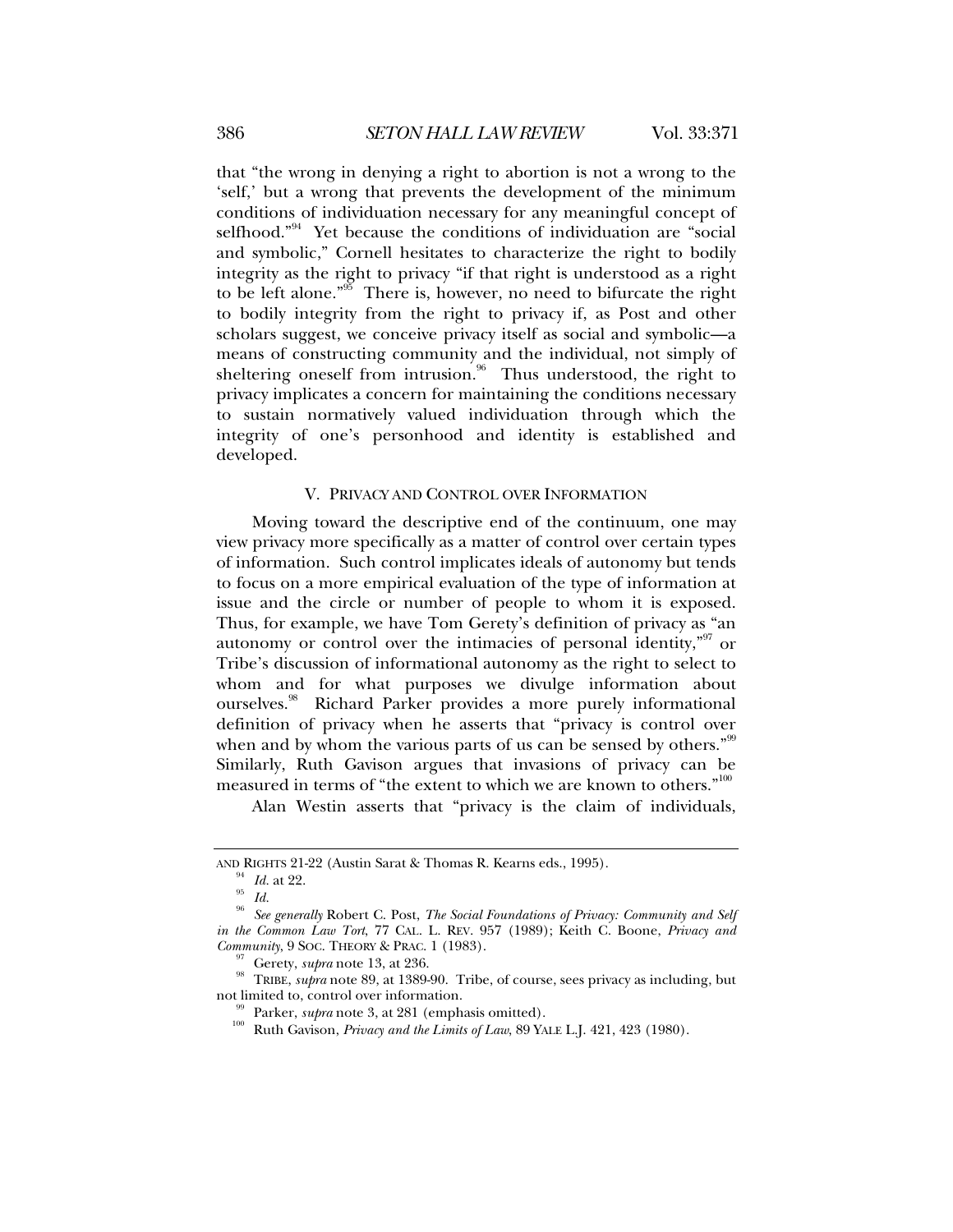groups, or institutions to determine for themselves when, how, and to what extent information about them is communicated to others."<sup>101</sup> Westin therefore casts privacy as a type of withdrawal from society.<sup>102</sup> Following Westin, Randall Bezanson characterizes privacy as "a matter of individual control"<sup>103</sup> over "identified types of personal information<sup>"104</sup> and seeks thereby to "embed [privacy] in the idea of confidentiality."105

Westin and Bezanson's analyses of privacy are useful for developing a scheme to regulate attempts by the government or news media to gain specific types of information about particular individuals, but they are otherwise quite limited in their conception of the nature and value of privacy. In particular, they have little to say about how or why invasions of privacy may implicate dignitary interests or affect the integrity of one's personhood or identity. Nor do they fully consider how the harm caused by loss of informational control may implicate these values. In his cogent analysis of Warren and Brandeis' original elaboration of the right to privacy, Bezanson recognizes that they were trying to protect "the individual's right to enjoy an identity forged by the existing social institutions of family and community."106 He then advocates a contemporary version of the tort based on confidentiality, which raises new questions, such as who determines what appropriately private information is and according to what criteria. He mistakenly reduces Warren and Brandeis' original articulation of a dignitary conception of privacy as "an attempt to protect the functioning of those discrete social institutions from the monolithic, impersonal and value-free forces of modern society . . . .  $\cdot$ <sup>107</sup> Warren and Brandeis clearly were trying to impose certain social norms of genteel bourgeois society, but they opposed the forces of modernity not because they were "value-free," but precisely because of the particular values modernity embodied and enforced.<sup>108</sup>

Bezanson understandably rejects aspects of Warren and Brandeis' culturally chauvinistic view of privacy as unworkable and undesirable in today's more individualistic, pluralistic, and

<sup>101</sup> WESTIN, *supra* note 1. 102 *Id.* at 7. 103 Randall P. Bezanson, *The Right to Privacy Revisited: Privacy, News, and Social Change: 1890-1990,* 80 CAL. L. REV. 1133, 1150 (1992).<br><sup>104</sup> *Id.* at 1174.<br><sup>105</sup> *Id.* at 1150.<br><sup>106</sup> *Id.* at 1138.<br><sup>107</sup> *Id.* at 1139.<br>*See generally* Kahn, *supra* note 30.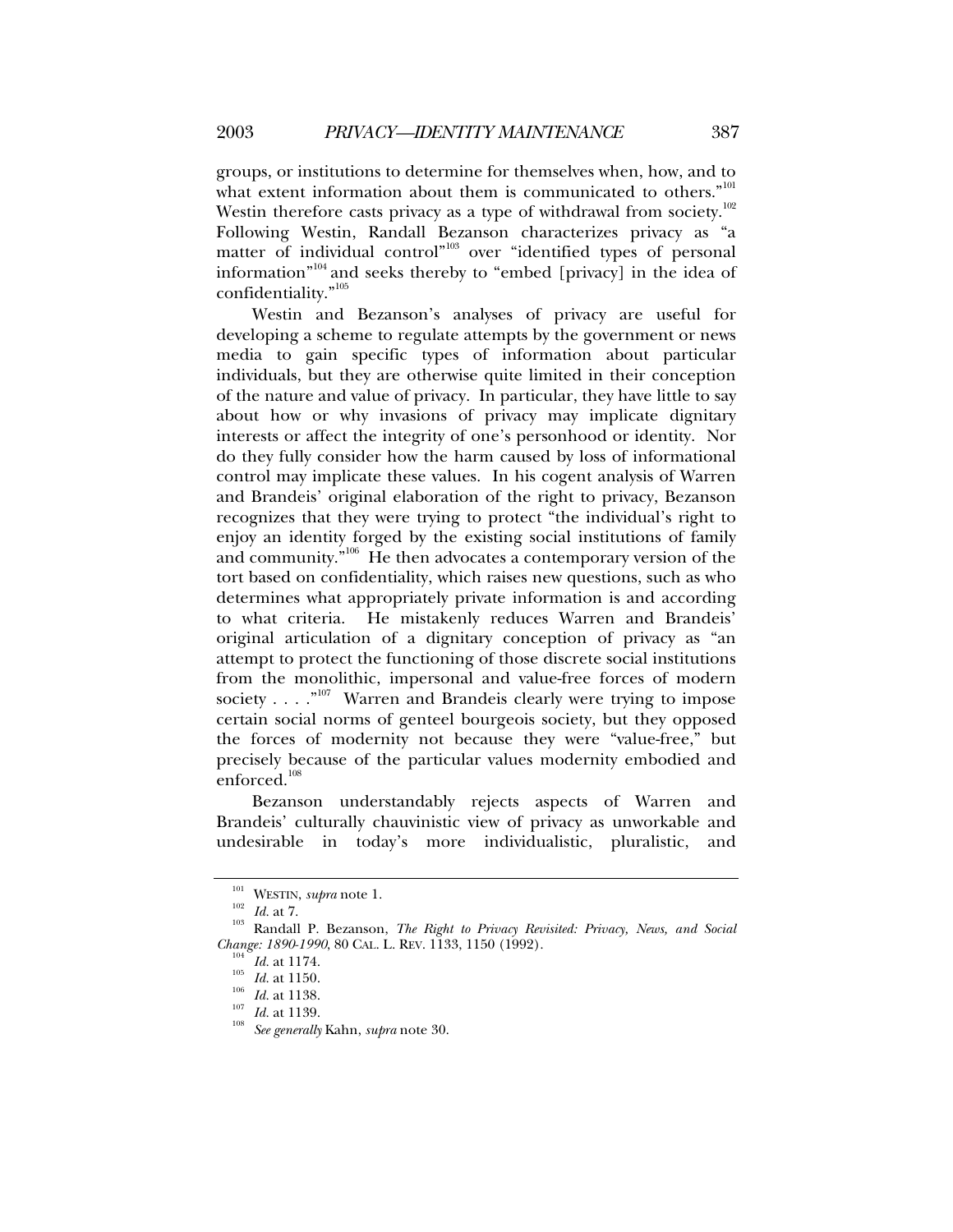democratic society. But characterizing modern society as diverse, pluralistic, and "value-free" allows Bezanson to finesse the problem of privacy as a normative value by situating confidentiality as a matter of individual control independent of "external and social norms."109 The problem is that individual control cannot be divorced from social norms without a complete fragmentation of society. Legal recognition of privacy interests itself implies and depends upon the imposition of socially determined limits to privacy. Moreover, modern society certainly is not value-free, nor does respect for pluralism and diversity absolve us of a need to employ values to understand, define, and ultimately enforce a right to privacy.<sup>110</sup>

Warren and Brandeis understood this. They were certainly elitists and their dignitary ideals might have served hegemonically to enforce certain repressive community norms, but simply identifying such shortcomings does not solve the problem. The challenge, rather, is to engage Warren and Brandeis in a discourse to elaborate an evolving understanding of the relation between privacy and dignity in order to promote legal practices that more fully recognize and respect the integrity of individual personhood and identity.

### VI. PRIVATE SPACE AND SEPARATE SPHERES

Finally, privacy is perhaps most concretely conceived as a matter of regulating personal space or boundaries. Privacy is often defined spatially as involving a realm placed beyond the reach or measure of certain social forces.<sup>111</sup> From this conception arises the notion of a private "sphere" as a bounded area separate and apart from both the world of politics and the market. The notion of "separate spheres," evokes feminist critiques of the historical construction of the private sphere as an arena of patriarchal dominance over women.<sup>112</sup> The public/private distinction arguably lies at the core of liberal political and legal thought, but as Carole Pateman notes, "liberalism is inherently ambiguous about the 'public' and the 'private' . . . ."<sup>113</sup>

<sup>&</sup>lt;sup>109</sup> Bezanson, *supra* note 15, at 1135.<br><sup>110</sup> *See* Post, *supra* note 96, at 969 (arguing that common law privacy rests "upon a concept of privacy that is inherently normative").

<sup>&</sup>lt;sup>111</sup> See Anita L. Allen & Erin Mack, *How Privacy Got Its Gender*, 10 N. ILL. U. L. REV. 441, 445 (1990); *see also* Frances Olsen, *The Family and the Market: A Study of Ideology* 

<sup>&</sup>lt;sup>112</sup> CATHARINE MACKINNON, FEMINISM UNMODIFIED: DISCOURSES ON LIFE AND LAW 93-102

<sup>(1987).&</sup>lt;br> $113$  Carole Pateman, The Disorder of Women: Democracy, Feminism and POLITICAL THEORY 118 (1989).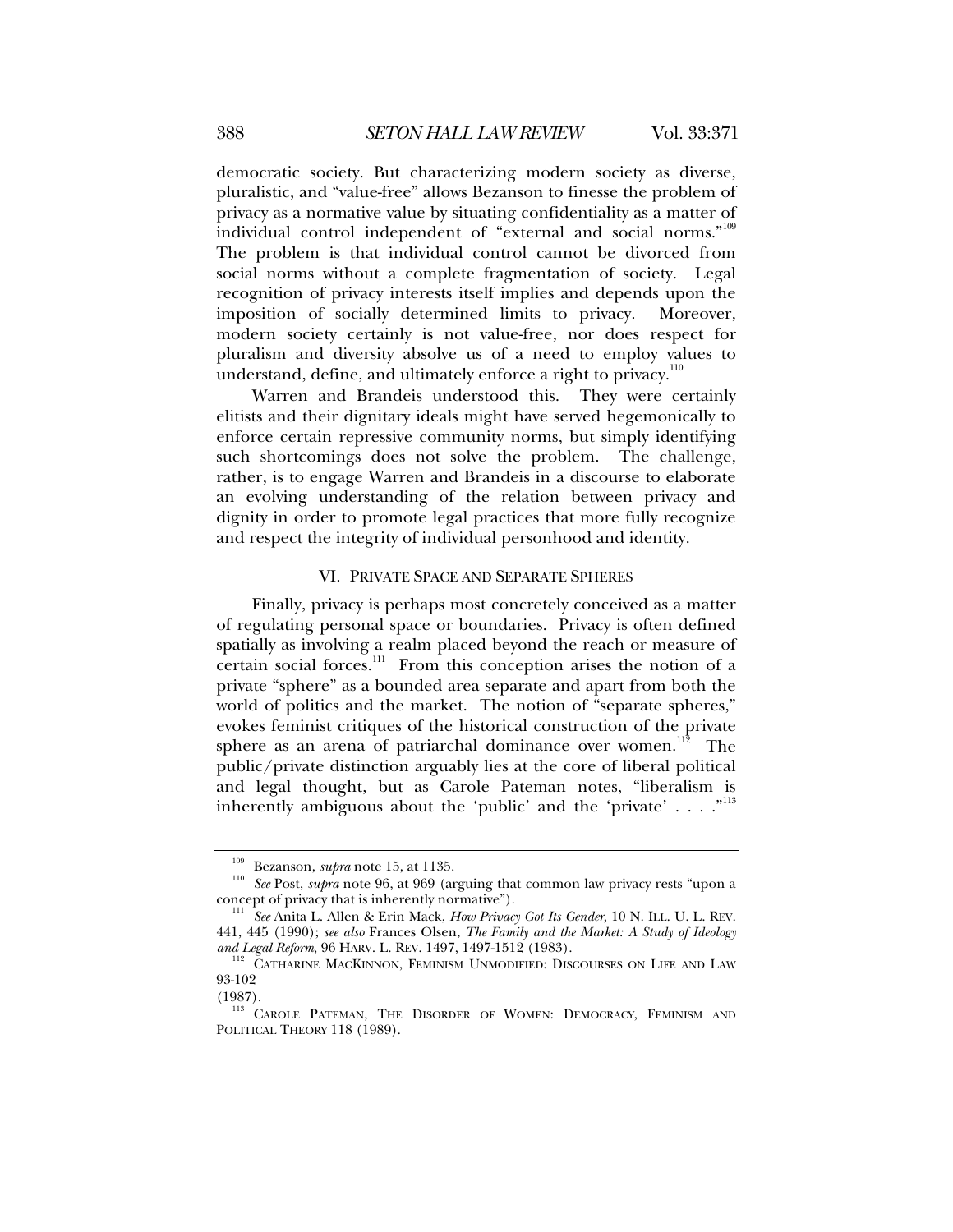Perhaps some of the ambiguity lies in the notion of privacy itself. As Anita Allen and Erin Mack observe, "'privacy' denotes conditions of physical or informational inaccessibility, such as solitude or secrecy. But it can also designate 'the private sphere' and a degree of autonomy within it."<sup>114</sup> Frances Olsen makes an additional and important distinction within the private sphere between the market and the family. She argues that similar conceptions of the private sphere are used to characterize and assess the proper degree and type of state intervention in the marketplace and at home.<sup>115</sup>

Feminist critiques of privacy tend to focus primarily on power relations within the domestic sphere of family life. Originating in the changing society of early nineteenth century America, the ideology of separate spheres posited a dichotomy between the sacred space of the home and the profane world of the market and political life.<sup>116</sup> As the workplace became separated from the home, the world of commerce and industry attained a masculine connotation while domestic life became the special province of women.<sup>117</sup> Olsen points out the dual nature of the family/market dichotomy, arguing that while it "tended to mask the inferior, degraded position of women, it also provided a degree of autonomy and a base from which women could and did evaluate their status."<sup>118</sup> The problem becomes acute, however, when the ideology of separate spheres is invoked in legal and political systems to justify state action that effectively ratifies or consolidates the family as a feudal patriarchal structure. In so far as an ideology of privacy is used to perpetuate a status quo of hierarchy and paternalistic dominance of women and children within the domestic sphere, feminist analysis designates the private sphere an instrument of injustice.119 For example, in her critique of the logic of *Roe v. Wade*,

<sup>117</sup> For a discussion of the nineteenth century origins of the ideology of separate. spheres of privacy in America, see generally NANCY COTT, THE BONDS OF WOMANHOOD (1977); ANN DOUGLAS, THE FEMINIZATION OF AMERICAN CULTURE (1977); SHEILA M. ROTHMAN, WOMAN'S PROPER PLACE: A HISTORY OF CHANGING IDEALS

<sup>&</sup>lt;sup>114</sup> Allen & Mack, *supra* note 111, at 445.<br><sup>115</sup> Olsen, *supra* note 111, at 1497-12.<br><sup>116</sup> The connection of privacy to "sacred space" hardly ended with the nineteenth century. In 1966, for example, Milton Konvitz presented privacy as a "sacred precinct" where the self is beyond or outside the influence of the state. Milton Konvitz, *Privacy and the Law: A Philosophical Prelude*, 31 LAW & CONTEMP. PROBS. 272, 274-77 (1966). In contrast to Warren and Brandeis, however, he used property metaphors to posit a sort of portable private space that a man can carry with him wherever he goes.  $Id$ . To Konvitz, privacy thus created a breathing space for the survival of the self in the face of society and the state.  $Id$ .

<sup>&</sup>lt;sup>118</sup> Olsen, *supra* note 111, at 1500.<br><sup>119</sup> See, e.g., SUSAN MOLLER OKIN, JUSTICE, GENDER, AND THE FAMILY 110-33 (1989);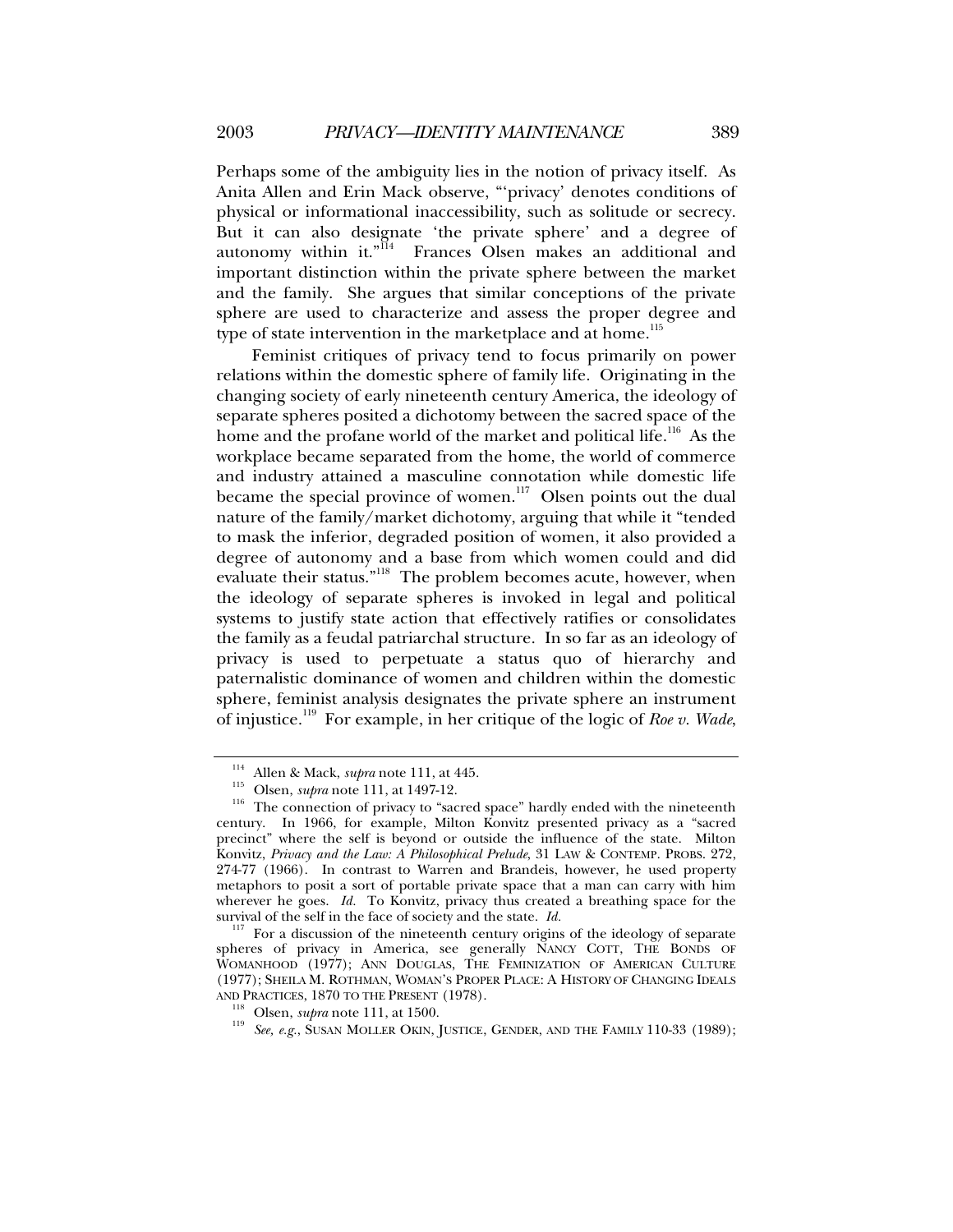Catherine MacKinnon characterizes the idea of the "private" as an instrument of women's subordination, arguing that "when the law of privacy restricts intrusions into intimacy, it bars change in control over that intimacy. The existing distribution of power and resources within the private sphere will be precisely what the law of privacy

exists to protect."<sup>120</sup> Nonetheless, Pateman notes that while feminist critiques argue that public and private spheres "are actually interrelated, connected by a patriarchal structure," she also notes that "they do not necessarily suggest that no distinction can or should be drawn between the personal and political aspects of social life."121 Similarly, Susan Moller Okin notes that "challenging the dichotomy [between public and private] does not necessarily mean denying the usefulness of a concept of privacy or the value of privacy itself in human life." $122$ Indeed, the concept of privacy has proven particularly useful when invoked to place the domestic sphere outside of or beyond the control of market forces.<sup>123</sup> Thus, Warren and Brandeis placed the

Iris Marion Young points out the tradition in political theory, going back to Rousseau and Hegel, to consign women to the private sphere as representing the body, sensuality, and passion in contrast to their ideal of the universal citizen as rational, rule-bound, objective, and homogeneous. IRIS MARION YOUNG, JUSTICE AND THE POLITICS OF DIFFERENCE 119 (1990). She argues for reconfiguring the notion of the "private" as what the public excludes to one that defines private "as that aspect of his or her life and activity that any person has a right to exclude others from." *Id.*

Young, however, still employs a dichotomous conception of public and private based on notions of control over territory that fails fully to consider the socially constructed nature of those spheres. Nor does her approach to the private sphere take full account of Olsen's distinctions between the domestic realms, the market, and the public realm. Moreover, Young's emphasis on individual control provides no basis for evaluating the legitimacy of such claims. For example, an embezzler may want to keep her business record private. Simply defining privacy in terms of her right as an individual to keep that information private completely undermines state power to regulate social affairs. The critical issue is how society determines what type of information may legitimately be withheld from public view. This implicates issues

<sup>120</sup> MACKINNON *supra* note 112, at 101; *see also* CATHERINE MACKINNON, TOWARD A FEMINIST THEORY OF THE STATE 184-94 (1989).

- 
- 

FEMINIST PATEMAN, *supra* note 113, at 132-33.<br>
OKIN, *supra* note 119, at 127.<br>
<sup>123</sup> Olsen notes that the egalitarian principles of the free market could help to "promote women's claims for greater power and . . . undermine formal family

*see also* MORTON J. HORWITZ, THE TRANSFORMATION OF AMERICAN LAW, 1870-1960: THE CRISIS OF LEGAL ORTHODOXY 206-08 (1992). Frances Olsen offers an affirmative vision of potential state action, arguing that "[state] intervention in the family is desirable insofar as it promotes women's claims for greater power and tends to undermine formal family hierarchy; it is undesirable insofar as it promotes individualism and particularizes and legitimates hierarchy rather than eliminates it." Olsen, *supra* note 115, at 1528.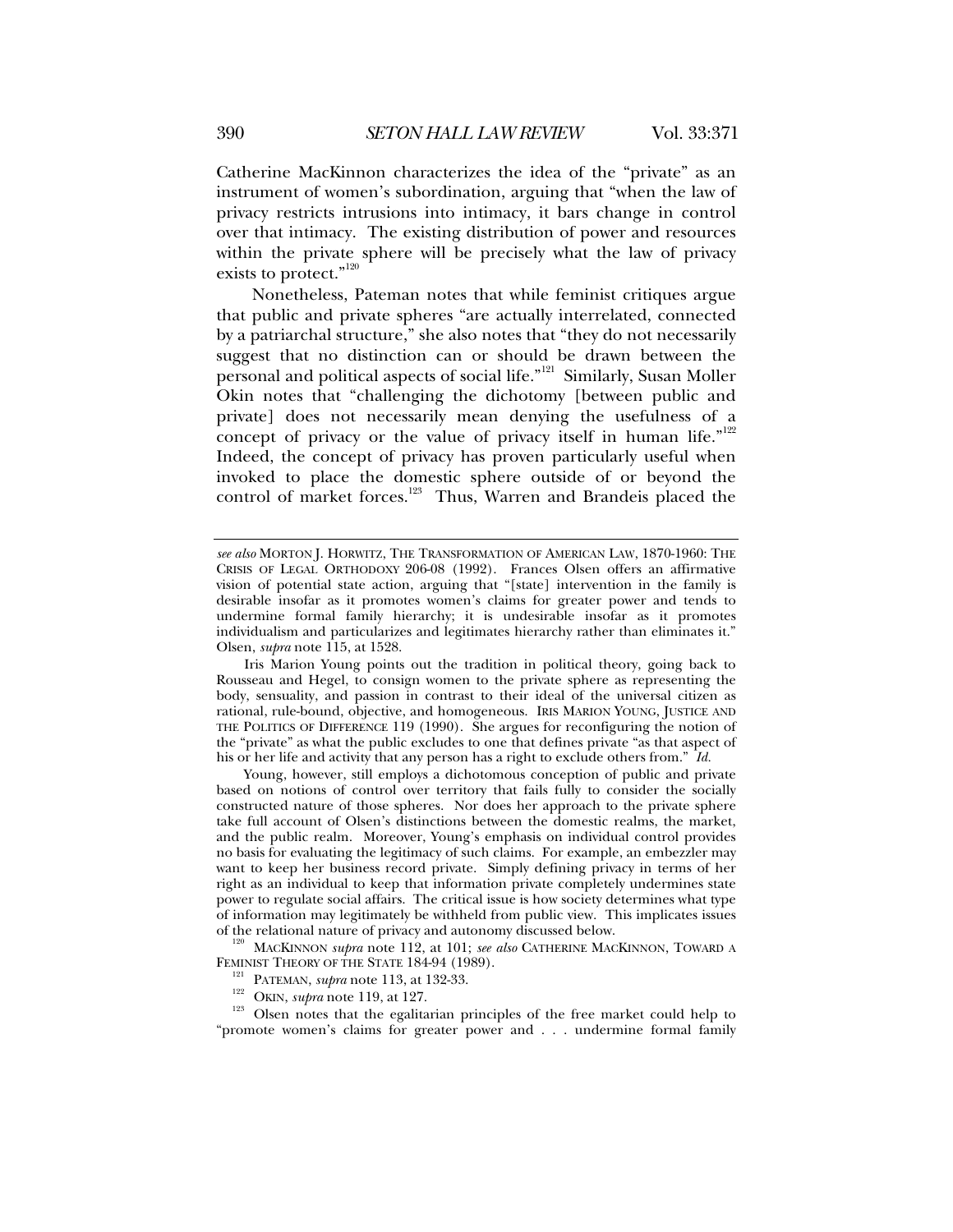"inviolate personality" in such a sphere when they disentangled privacy from property rights and argued that it was not a material value and hence should not be subject to market forces.<sup>124</sup> The dual nature of privacy is evidenced by the fact that while Warren and Brandeis may have disentangled privacy rights from property rights, their conception of the value of human dignity remained mired in a separate spheres ideology. Their focus on protecting the "sacred precincts of private and domestic life"<sup>125</sup> valorized the bourgeois patriarchal family as the source and guardian of spiritual values. As Allen and Mack note, "the Warren and Brandeis article initiated a doctrinal revolution in tort law. But the article was business as usual when it came to gender.<sup>"126</sup> Nonetheless, the fact that their Nonetheless, the fact that their conception of human dignity reflected the patriarchal norms of their social class and historical era does not necessarily undermine the validity of the principle that under the common law of privacy the power of the state may be (and has been) invoked to protect human dignity from debasing commodification by market forces.

The problem was not so much in Warren and Brandeis' basic conception of privacy as a bulwark against the market as it was their highly gendered notion of the nature of privacy and human dignity. Thus, while engaging in a feminist critique of privacy, we must be careful not to throw out its useful elements. It is necessary, rather, to read principles of privacy in light of our contemporary understandings of gender and power in modern society. Although many feminist critiques focus on how privacy has been invoked for legitimate state action that maintains domestic patriarchy or keeps women out of the world of industry, commerce, and politics, more attention needs to be paid to the ways in which privacy has been used to initiate state action that protects individuals, not only from the state, but from the market. $127$ 

hierarchy," but she does not fully consider the possible harms arising from the relentless logic of the market which commodifies all things that come within its ambit. Olsen, *supra* note 115, at 1528.

<sup>&</sup>lt;sup>124</sup> Warren & Brandeis, *supra* note 23, at 201-05.<br>
<sup>125</sup> *Id.* at 195.<br>
<sup>126</sup> Allen & Mack, *supra* note 111, at 477.<br>
<sup>127</sup> Ruth Gavison offers a cogent analysis of many feminist critiques of privacy. See Ruth Gavison, *Feminism and the Public/Private Distinction*, 45 STAN. L. REV. 1, 43 (1992). While embracing the move to question the public/private distinction, she criticizes what she sees as the tendency to fight "the verbal distinctions between public and private, rather than fighting invalid arguments which invoke them, or the power structures which manipulate them in unjustifiable ways." *Id.* Gavison resists radical dichotomies between public and private, arguing, in effect, for a continuum along which entities may be placed: "Although most entities are neither clearly public nor clearly private, important normative conclusions may still follow from the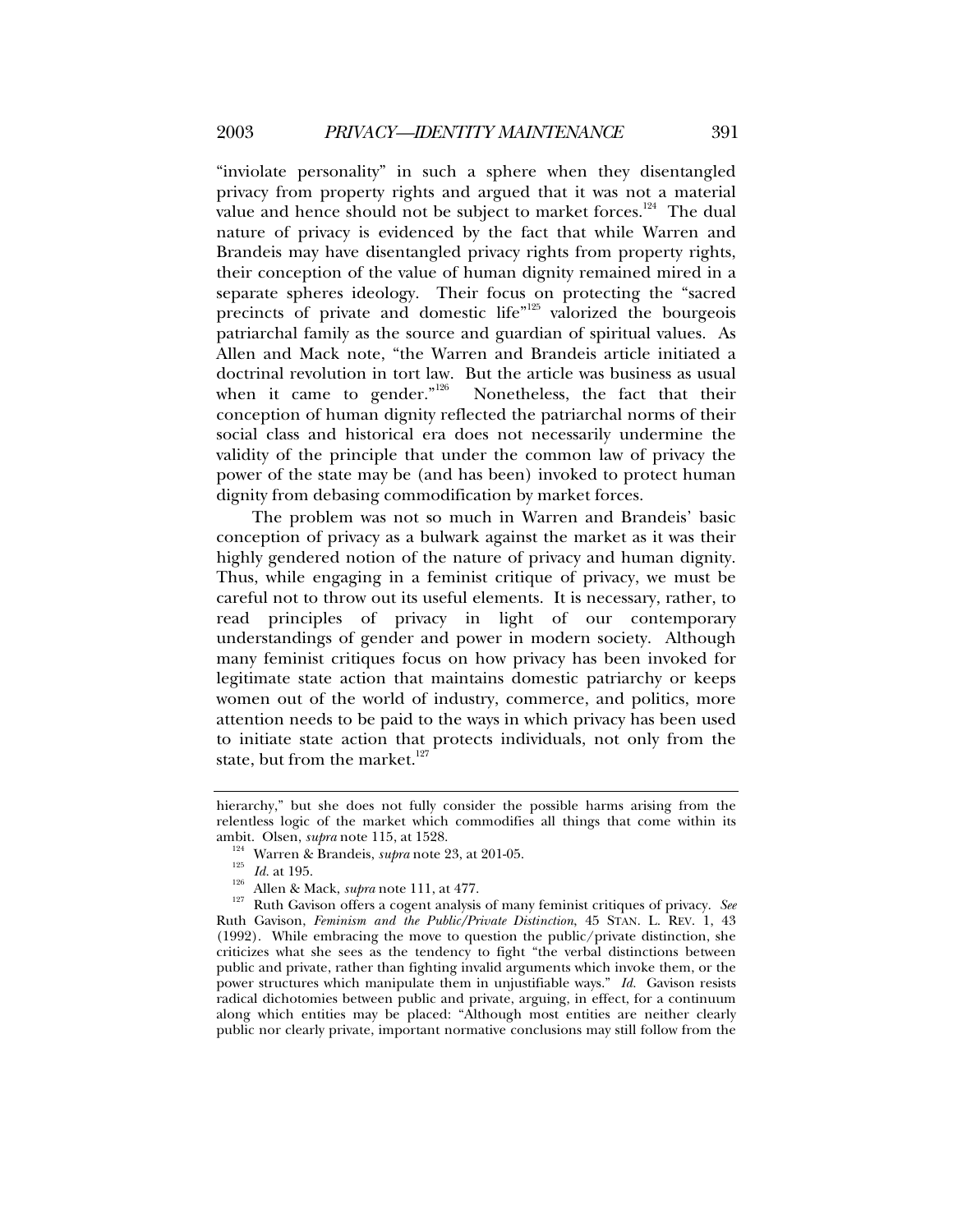#### VII. PRIVATE SPACE AS PERSONAL ZONES

Spatial conceptions of privacy not only involve constructions of a private "sphere" within society, but also involve establishing more personal "zones" of privacy around the individual. Thus, Arnold Simmel argues that "every assertion of our right to personal privacy is an assertion that anyone crossing a particular privacy boundary is transgressing against some portion of our self. Privacy boundaries, accordingly, are self-boundaries."128 Charles Fried also remarks upon the "spatial" aspect of privacy as a context that fosters "relations of the most fundamental sort."<sup>129</sup> Fried, like Simmel, therefore characterizes invasions of privacy as threats to "our very integrity as persons."<sup>130</sup> Similarly, Edward Shils describes one aspect of privacy as "the existence of a boundary through which information does not flow from the person who possesses it to others. $131$  He argues that "intrusions of privacy are baneful because they interfere with an individual in his disposition of what belongs to him. The 'social space' around an individual, the recollection of his past, his conversation, his body and its image, all *belong* to him."<sup>132</sup> Echoing Warren and Brandeis' concern for man's spirit, Shils argued that a person "possesses" these things "by virtue of the charisma which is inherent in his existence as an individual soul . . . and which is inherent in his membership in the civil community."<sup>133</sup> Invasions of privacy, therefore, threaten the very integrity of the self—and the community.

Again, however, we see a mingling of descriptive and normative aspects of privacy. Thus, Thomas Scanlon notes that "zones" of privacy are not necessarily spatial but are defined and bounded by social convention and norms.<sup>134</sup> For Simmel, Fried, and Shils, invasions of privacy involve transgressing both empirical and normative boundaries. Each invokes empirical spatial concepts to define privacy, yet argues that invasions of privacy threaten the "integrity" of the self. The threat involves far more than causing mere mental distress; it entails the transgression of norms of social respect due to individuals simply by reason of their membership in a

*degree* of self- or other-regarding." *Id.* at 15 (emphasis in original).<br><sup>128</sup> Arnold Simmel, *Privacy Is Not An Isolated Freedom*, *in* PRIVACY: NOMOS XIII 72 (J. Roland Pennock & John W. Chapman eds., 1971).<br><sup>129</sup> Fried, *supra* note 12, at 477.<br><sup>131</sup> Id.<br><sup>131</sup> Shils, *supra* note 6, at 282.<br><sup>132</sup> Id.<br><sup>134</sup> Scanlon, *supra* note 49, at 316-17.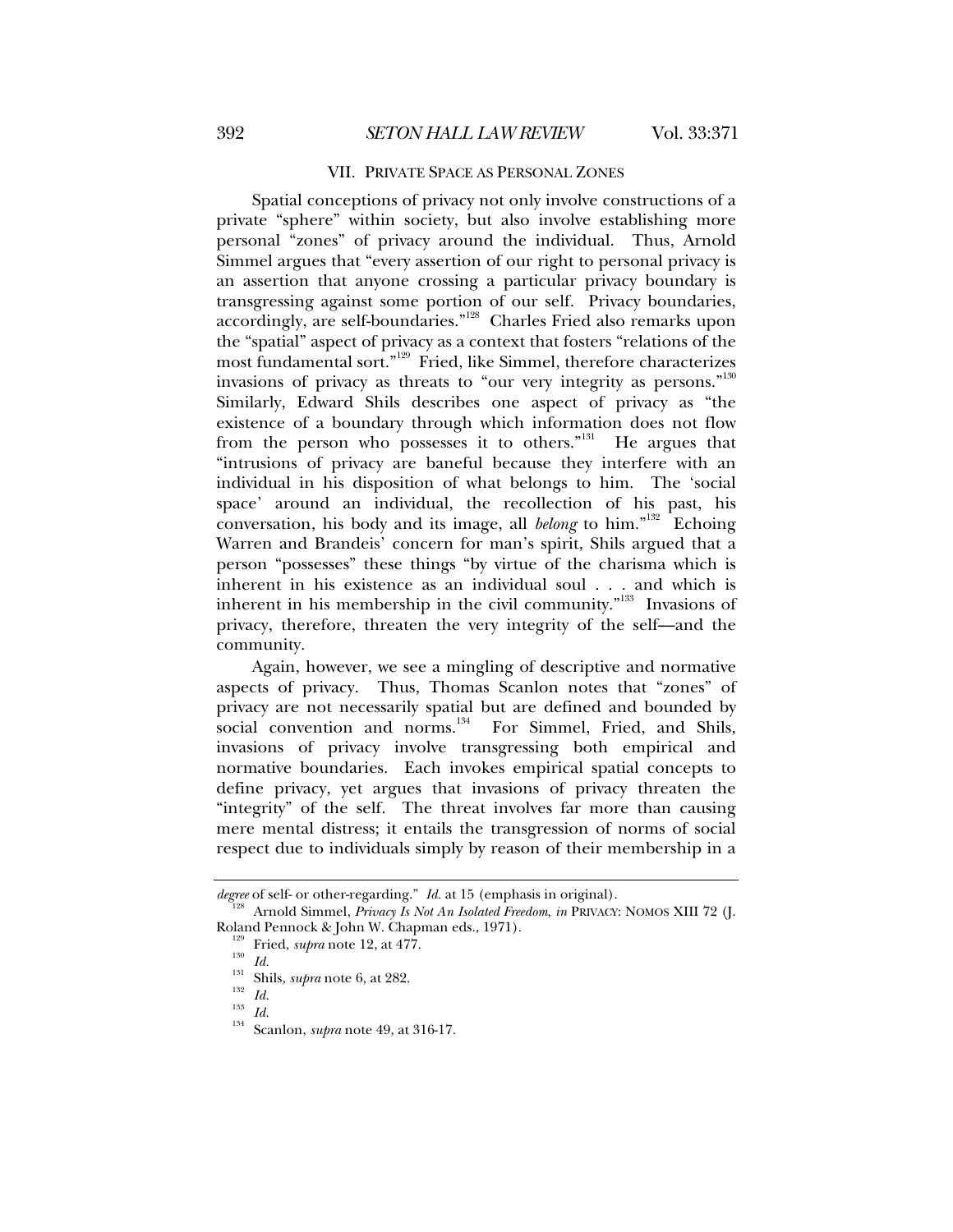community—hence it also threatens community. Their analyses therefore implicate an understanding of identity maintenance (and, ultimately, community maintenance) as a core concept of privacy.

Robert Post offers a more explicitly normative conception of private space, asserting that "in the common law, as in everyday life, issues of privacy refer to the characterization of human action, not to the neutral and objective measurement of the world."<sup>135</sup> For Post, privacy involves basic rules of civility through which a community constitutes itself.<sup>136</sup> Invasions of privacy "threaten to exclude" a person from the community by denying the protection of rules of civility.<sup>137</sup> Under such circumstances, a court verdict can serve to vindicate the plaintiff and reestablish her as a full member of the community.<sup>138</sup>

Post draws upon Erving Goffman's notions of "territories of the self" to elaborate a spatial conception of privacy as normative and socially constructed. Such territories are contextual; their boundaries are socially determined and vary according to a wide variety of factors. Post notes that "Goffman defines a territory as a 'field of things' or a 'preserve' to which an individual can claim 'entitlement to possess, control, use, or dispose of."<sup>139</sup>

Like Shils, Post invokes metaphors of possession and ownership in approaching privacy. The valorization of possession, however, represents the problem of possessive individualism, whereby the self is defined primarily by the things it possesses.<sup>140</sup> Such a conception may efface any notion of a core self that exists in any meaningful way antecedent to the act of possessing. Thus, for example, just as Anthony Cohen criticizes Goffman's conception of the performative self as reducing selfhood to the "skill and imperatives of performance,"<sup>141</sup> so too does the conception of territories of the self run the risk of reducing selfhood to "possessed" territory.

More specifically, Post construes the tort of intrusion to lend

<sup>135</sup> Post, *supra* note 96, at 969.<br>
136 *Id.* at 970.<br>
138 *Id.* 14. at 968.<br>
1<sup>139</sup> *Id.* at 971 (citing Erving Goffman, *The Territories of the Self*, *in* RELATIONS IN

PUBLIC: MICROSTUDIES OF THE PUBLIC ORDER 28 (1971)).<br><sup>140</sup> For an insightful discussion of this problem in the context of cultural property, *see* Richard Handler, *Who Owns the Past? History, Cultural Property, and the Logic of Possessive Individualism*, *in* THE POLITICS OF CULTURE 64 (Brett Williams ed., 1991) (discussing C.B. MACPHERSON, THE POLITICAL THEORY OF POSSESSIVE INDIVIDUALISM (1962)). 141 ANTHONY P. COHEN, SELF-CONSCIOUSNESS: AN ALTERNATIVE ANTHROPOLOGY OF

IDENTITY 68 (1994).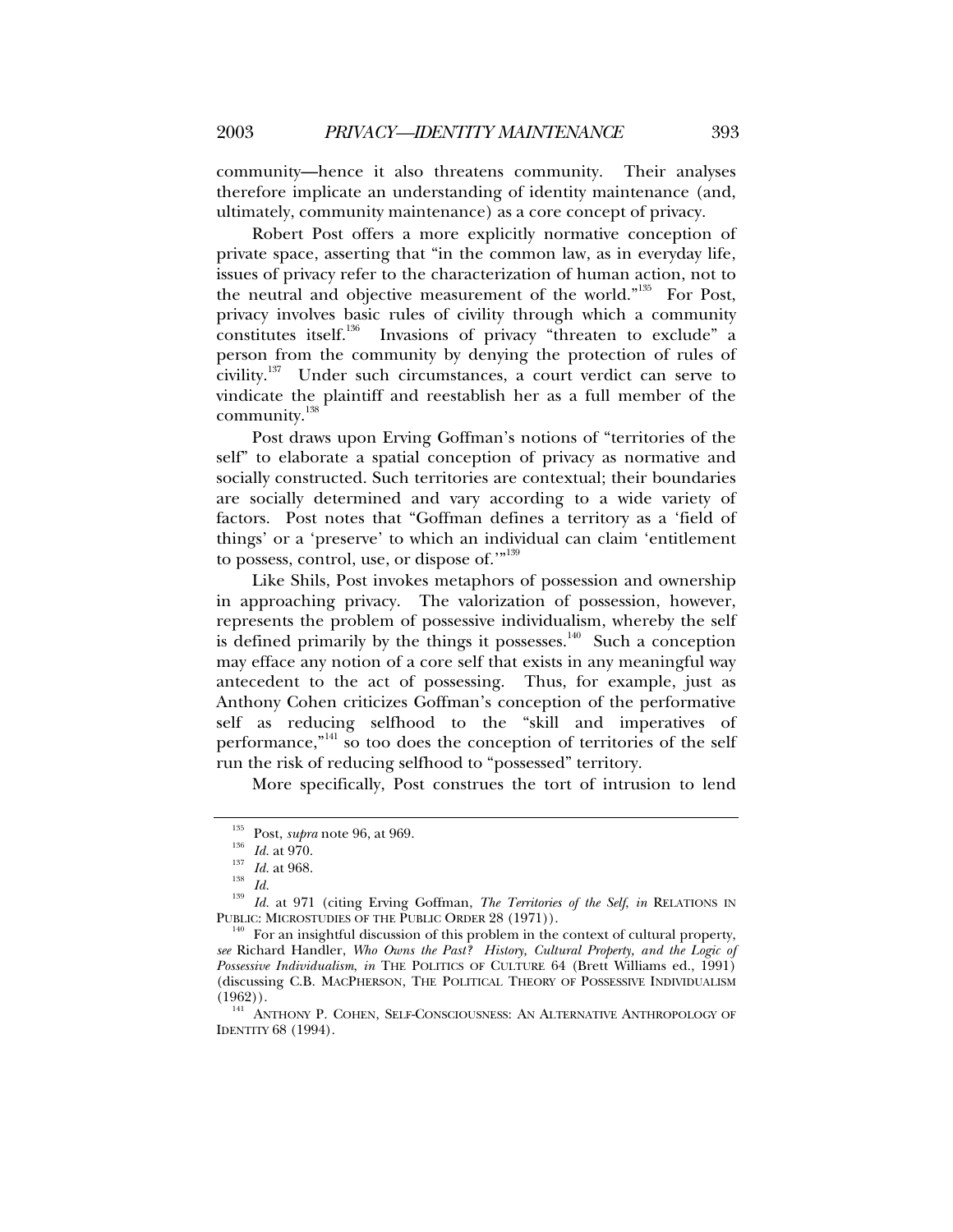"authoritative sanction to the territories of the self."142 Conceived of in these terms, the tort of intrusion serves three purposes:

First, it safeguards the respect due individuals by virtue of their territorial claims. Second, it maintains the language or "ritual idiom" constituted by territories, thus conserving the particular meanings carried by that language. Third, the tort preserves the ability of individuals to speak through the idiom of territories . . . . 143

Post invokes Jeffrey Reiman to echo his conclusion that control over such territories is central to maintaining a sense of oneself as "as an independent or autonomous person."<sup>144</sup>

For Post, privacy helps to constitute both the community and the individual. The distinctive character of each, its "identity," is sustained through the maintenance of rules of civility. Similarly, C. Keith Boone also seeks to challenge the notion of privacy as a function of opposition between individual and community when he asserts that "like inhalation and exhalation, vital to the functioning of a larger organism, privacy and community should be understood as contrary and cooperative at the same time."<sup>145</sup> While deeply insightful, Post's analysis does not fully consider the nature of identity itself much beyond a person's sense of herself as independent. His attention to the social construction of privacy nicely contextualizes the issue but, like Boone, he still employs a conception of the liberal individual as bounded and separate.

Recent critical legal scholarship, particularly in the area of feminist theory, offers a more radical challenge to the very notion of a bounded self as the relevant focus of rights. Jennifer Nedelsky, for example, argues that "[w]e need a new conception of the tension between the collective and the individual, for which boundary is not an apt metaphor."146 She notes that the Constitution's focus on property has fostered the development of boundary metaphors in rights analysis. Yet she also argues that the boundary of the self is not self-evident. Individual autonomy is not a static characteristic but is relational.<sup>147</sup> Insofar as the individual is defined with reference to the collective, boundaries become problematic. "What is essential to the development of autonomy," Nedelsky concludes, "is not protection

<sup>142</sup> Post, *supra* note 96, at 973. 143 *Id.* <sup>144</sup> *Id.* 145 Boone, *supra* note 96, at 3. 146 Jennifer Nedelsky, *Law, Boundaries and the Bounded Self*, *in* LAW AND THE ORDER OF CULTURE 162 (Robert Post ed., 1991). 147 *Id.* at 168.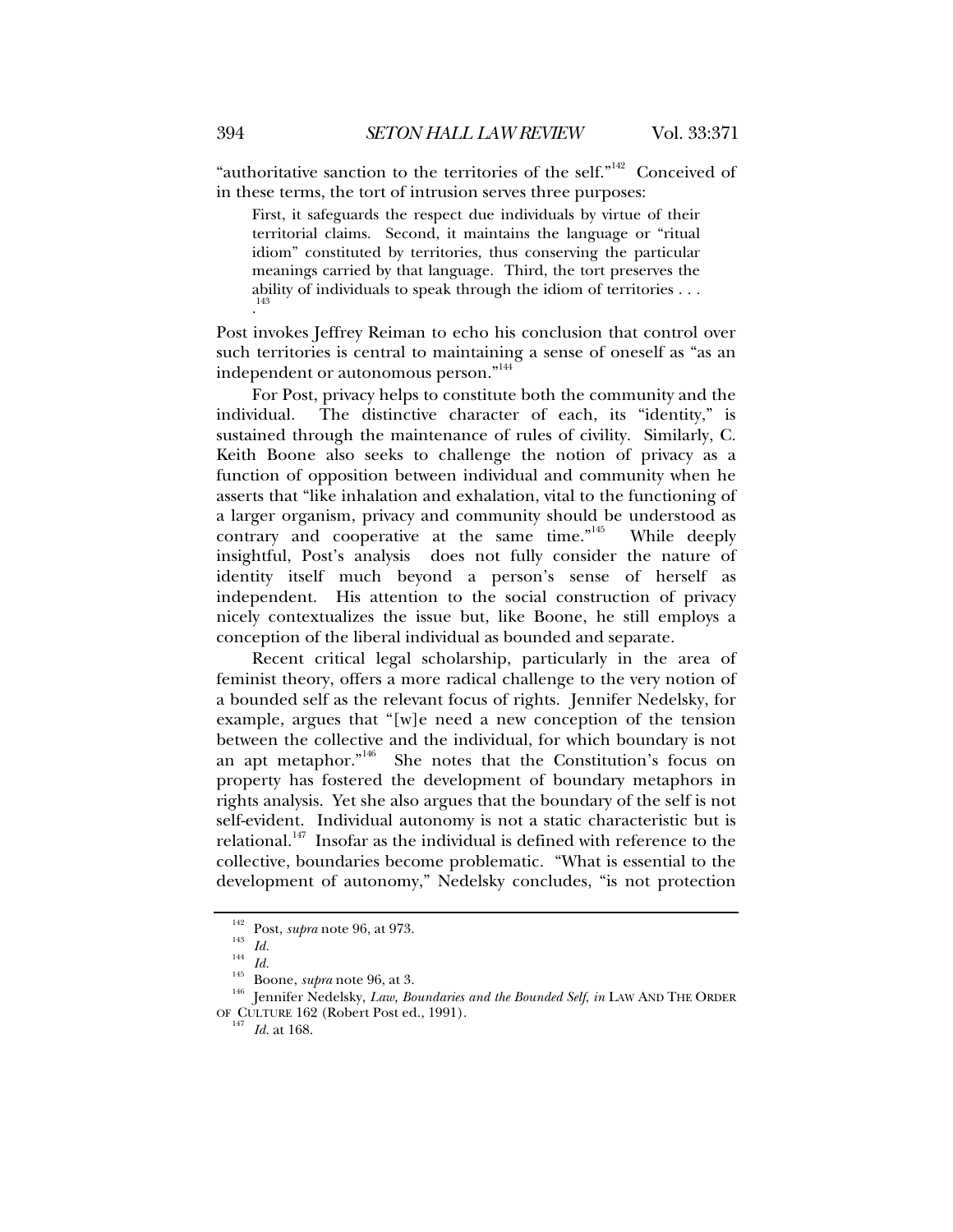against intrusion but constructive relationship. The central question for inquiries into autonomy (legal or otherwise) is then how to structure relationships so that they foster rather than undermine autonomy."148 To the extent that boundary metaphors obscure the relational aspect of autonomy, they mask critical power relations.<sup>149</sup> Jane Mansbridge notes that political conceptions of connectedness are "coded" as female while separateness is "coded" as male.<sup>150</sup> She also argues that reconceiving autonomy as requiring a nurturing web of relations undermines the either/or character of the opposition between individual and community.<sup>151</sup>

Nedelsky and Mansbridge add a gender dimension to Michael Sandel's critique of John Rawls' "original position" for presupposing a picture of the person as an "unencumbered self."<sup>152</sup> Sandel notes that what is most important for the personhood of the unencumbered self "are not the ends we choose, but our capacity to choose them."153 Sandel argues that such a view denies "the possibility of membership in any community bound by moral ties antecedent to choice  $\dots$ .  $^{1,154}$  For Sandel, individual identity is largely constituted through membership in community: we do not realize our personhood simply through the choices we make but through our associations and our place in history and society.<sup>155</sup>

This relational understanding of autonomy echoes Post and Boone's conceptions of privacy as constituting and being constituted by community. Privacy, thus, may be conceived as a principle that recognizes and protects the relations necessary to develop autonomy. More than this, however, privacy involves protecting relations through which one develops a sense of oneself as unique, that is, a sense of identity. Nor is a concern for uniqueness antithetical to a focus on the relational aspect of identity. Rather, each individual may develop a distinctive set of relations within and through which

<sup>148</sup> *Id*. 149 *See also* Jennifer Nedelsky, *Reconceiving Autonomy: Sources, Thoughts, Possibilities*, *in* LAW AND COMMUNITY: THE END OF INDIVIDUALISM? 219-252 (Allan C. Hutchinson

<sup>&</sup>amp; Leslie J.M. Green eds., 1989).<br><sup>150</sup> Jane Mansbridge, *Feminism and Democratic Community*, *in* DEMOCRATIC COMMUNITY: NOMOS XXXV 351 (John W. Chapman & Ian Shapiro eds., 1993).

<sup>&</sup>lt;sup>151</sup> Id.<br><sup>152</sup> Michael Sandel, *The Procedural Republic and the Unencumbered Self*, *in* COMMUNITARIANISM AND INDIVIDUALISM 18 (Shlomo Avinieri & Avner de-Shalit eds., 1992).<br>1992).

<sup>1992). 153</sup> *Id.* at 19. 154 *Id.* <sup>155</sup> *Id.* at 18-24. *See generally* MICHAEL SANDEL, LIBERALISM AND THE LIMITS OF JUSTICE (1982).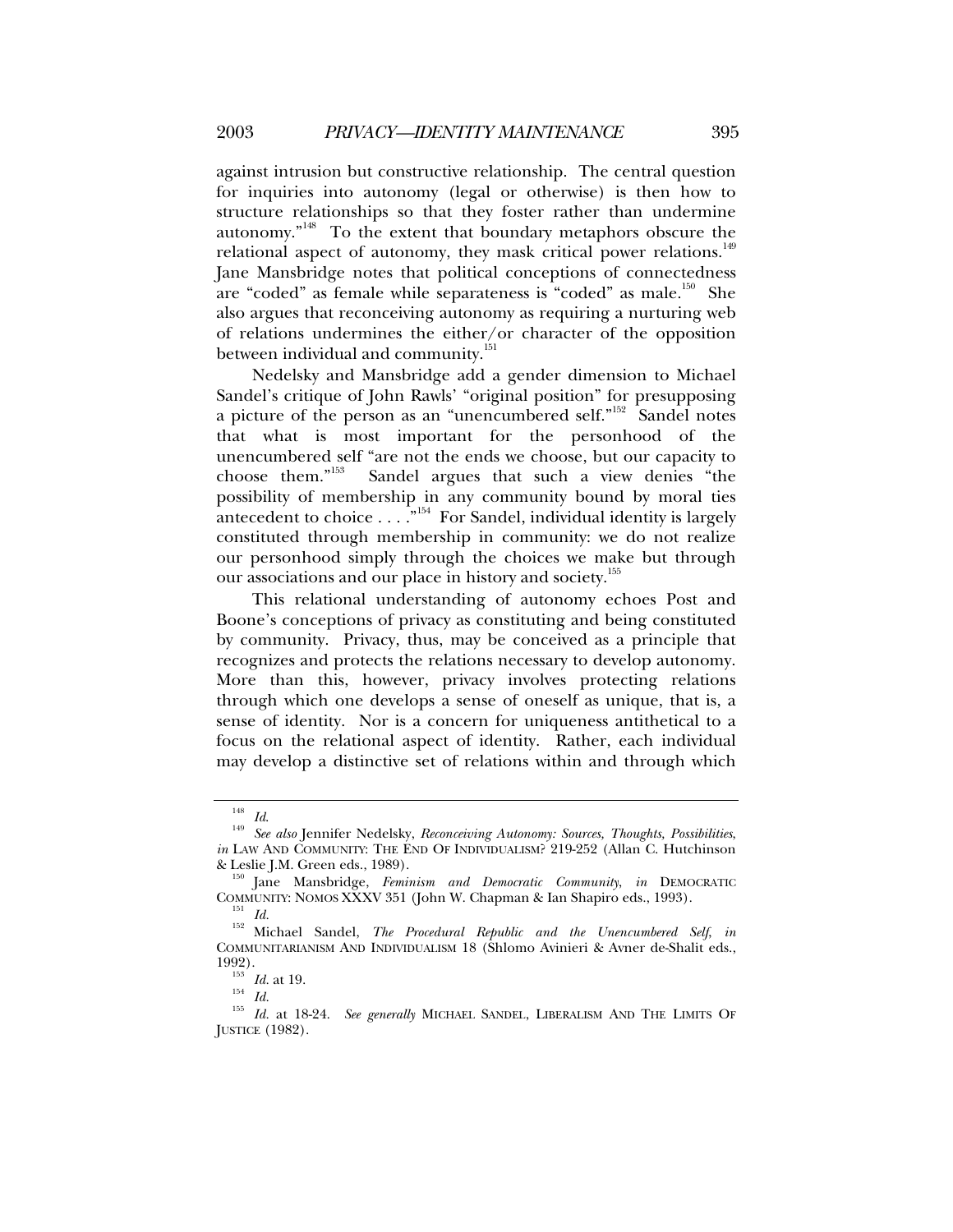he or she negotiates a unique identity.

# VIII. PRIVACY AND THE INTERESTS OF IDENTITY UNDER THE **CONSTITUTION**

Because discussions and applications of privacy in the legal context often cross the boundary between common law and constitutional principles, it is necessary to consider briefly the current status of constitutional privacy. This, of course, remains one of the most controversial areas of modern constitutional law. This is not intended to review comprehensively the controversies surrounding privacy, but merely to highlight some of the key themes enunciated in major privacy cases arising under the Constitution, particularly as they relate to the recognition of legal interests in identity. In his discussion of the social foundations of the law of defamation, Robert Post notes that since 1964 the law of defamation has "been largely responsive to constitutional decisions of the United States Supreme Court," which "has used the First Amendment as a tool to 'reshape the common law landscape."<sup>156</sup> The same may be said for much of the jurisprudence of privacy. Just as *New York Times v. Sullivan*<sup>157</sup> radically changed common law defamation, so too have constitutional doctrines come to dominate discussions of privacy since *Griswold v. Connecticut*. 158 For Bloustein, this connection is natural, because he sees the principles of dignity as central to both constitutional and common law privacy.<sup>159</sup>

Judith Wagner DeCew argues that similar interests are at stake in both constitutional and common law privacy.<sup>160</sup> Justice Brandeis himself provided perhaps the most direct link between them in his famous dissent in *Olmstead v. United States*.<sup>161</sup> In this case the Taft Court's majority opinion found inter alia that a state wiretap did not violate the Fourth Amendment guarantee against unreasonable search and seizure.<sup>162</sup> In an impassioned and somewhat indignant dissent, Brandeis argued first that "clauses guaranteeing to the individual protection against specific abuses of power, must have a

<sup>&</sup>lt;sup>156</sup> Robert Post, *Social Foundations of Defamation Law: Reputation and the Constitution*, 74 CAL. L. REV. 691, 721 (1986).

<sup>&</sup>lt;sup>157</sup> 376 U.S. 254 (1964).<br><sup>158</sup> 381 U.S. 479 (1965).<br><sup>159</sup> Bloustein, *supra* note 27, at 994.<br><sup>160</sup> Judith Wagner DeCew, *The Scope of Privacy in Law and Ethics*, 5 LAW & PHIL. 145,<br>173 (1986).

 $\frac{161}{162}$  277 U.S. 438 (1927).<br><sup>162</sup> *Id.* at 466.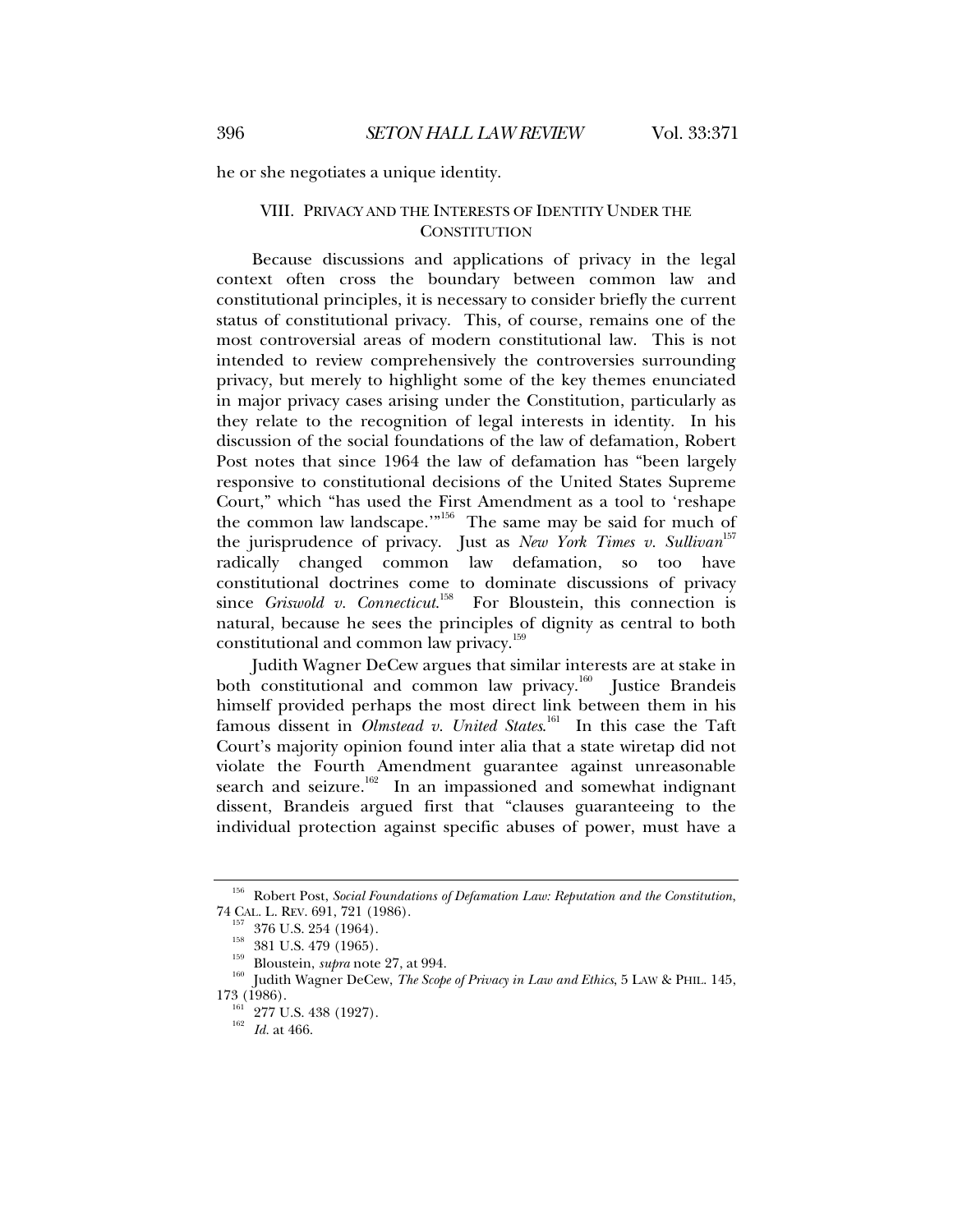similar capacity of adaptation to a changing world." $163$  This echoes almost exactly the tone and substance of Warren and Brandeis' article on the common law right to privacy, published some thirtyseven years earlier.<sup>164</sup> As discussed below, Warren and Brandeis based their articulation of the right to privacy on the belief that the common law "grows to meet the new demands of society."<sup>165</sup> According to Brandeis, both constitutional and common law privacy owe their emergence to the adaptation of old legal principles to new circumstances.166

More specifically, in his *Olmstead* dissent, Justice Brandeis expressed concern that "subtler and more far-reaching means of invading privacy have become available to the  $[g]$ overnment . . . by means far more effective than stretching upon the rack, to obtain disclosure in court of what is whispered in the closet."167 The "progress of science," he concluded, had furnished government with an ever growing power to intrude into the private life of citizens.<sup>168</sup> A similar concern for the intrusive power of new technologies pervades Warren and Brandeis' article on the common law of privacy—only there the focus is on private parties, such as the media, using technology to expose private affairs to the gaze of the urban masses and the debasing materialism of the market. $169$  Finally, whereas Warren and Brandeis spoke of the common law right to privacy as protecting "man's spiritual nature" and "inviolate personality,"<sup>170</sup> in *Olmstead* Brandeis quoted almost verbatim from his earlier article when he asserted that constitutional privacy was based on the Founders' recognition of "the significance of man's spiritual nature, of his feelings and of his intellect. $n_{171}$  He concluded that "the right to be left alone [was] the most comprehensive of rights and the right most valued by civilized men."172 Brandeis saw both common law and constitutional privacy, therefore, as central to a civilized community. Both drew on the sorts of dignitary concerns identified by Bloustein, the former focusing on private actors, and the latter on the state.

In his discussion of the place of privacy in a decent society,

<sup>&</sup>lt;sup>163</sup> *Id.* at 472 (Brandeis, J., dissenting).<br>
<sup>164</sup> Warren & Brandeis, *supra* note 23.<br>
<sup>165</sup> *Id.* at 193.<br>
<sup>165</sup> *Id.* at 193.<br>
<sup>167</sup> *Olmstead*, 277 U.S. at 473 (Brandeis, J., dissenting).<br>
<sup>168</sup> *Id.* at 474 (Brand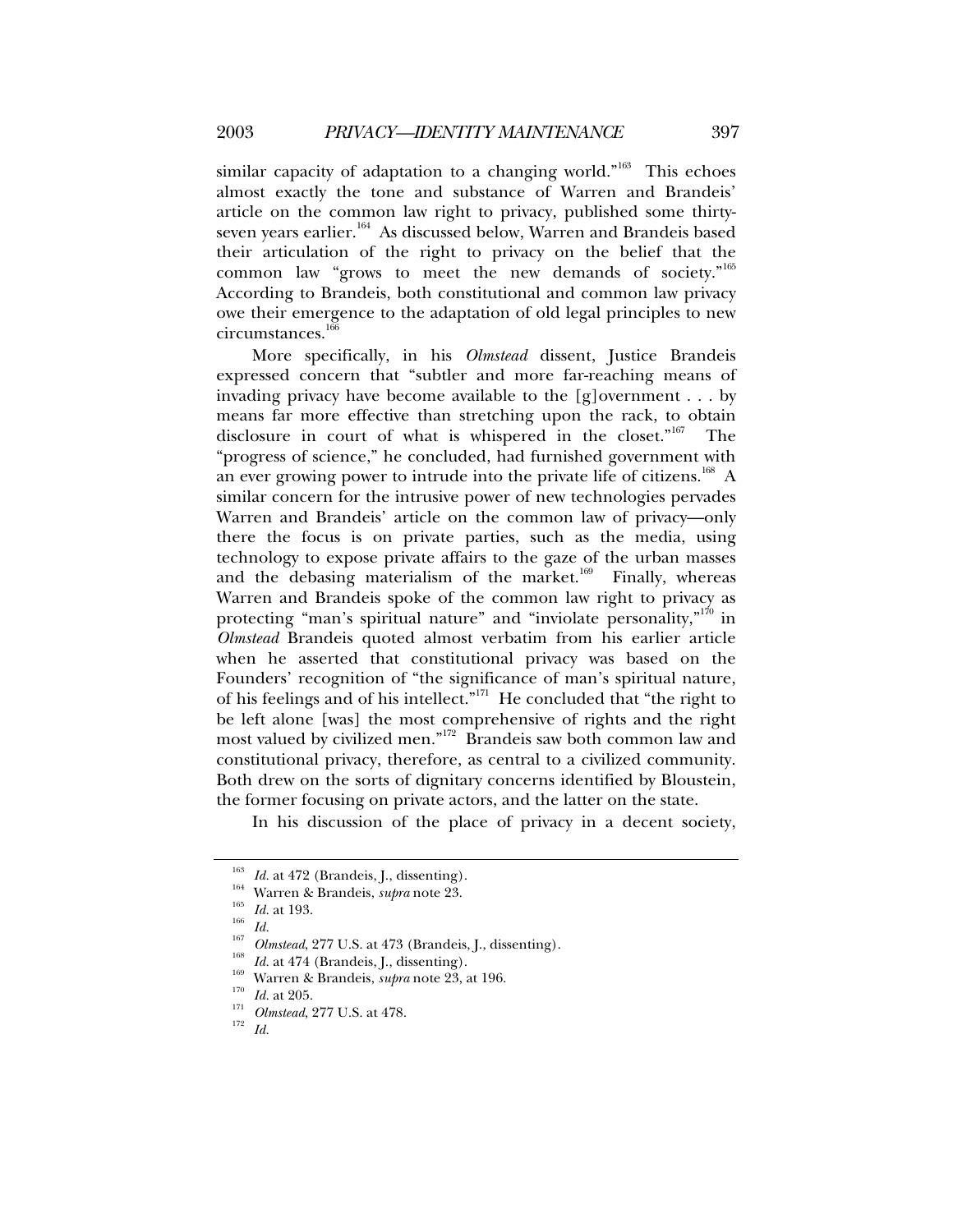Avishai Margalit suggests some distinctions between institutional and social encroachments on privacy that may be useful in considering the relationship between constitutional and common law privacy.<sup>1</sup> Margalit first distinguishes between a decent society and a civilized one:

A civilized society is one whose members do not humiliate one another, while a decent society is one in which the institutions do not humiliate people. Thus, for example, one might think of Communist Czechoslovakia as a nondecent but civilized society, while it is possible to imagine without any contradiction a Czech Republic which would be more decent but less civilized.<sup>174</sup>

Margalit asserts that a decent society requires that institutions not encroach on personal privacy.<sup>175</sup> He sees the malicious encroachments of gossip, which are of such great concern to Warren and Brandeis, as "more relevant to the question of whether a society is civilized than whether it is decent.<sup> $n^{176}$ </sup> In each case his primary concern is for the dignity of the individual or, rather, that the individual not be humiliated.<sup>177</sup> Margalit's distinctions here nicely echo the respective concerns of common law and constitutional privacy in the United States. Constitutional privacy focuses primarily on state institutions; common law privacy focuses primarily on individual social actors. Margalit notes that both types of encroachments on privacy share the power to humiliate.<sup>178</sup> Similarly, constitutional and common law privacy ultimately share a concern to protect the dignity of the individual generally, and the integrity of her identity in particular. We see this connection most clearly in the relation between Brandeis' *The Right to Privacy* and his dissent in *Olmstead*. 179

It is in its concern for the integrity of the individual's identity that the jurisprudence of constitutional privacy is most relevant to

<sup>&</sup>lt;sup>173</sup> AVISHAI MARGALIT, THE DECENT SOCIETY 201-11 (1996).<br>
<sup>174</sup> *Id.* at 201.<br>
<sup>175</sup> *Id.* at 201.<br> *Id.* Ferdinand Schoeman sees gossip as existing between the public and private realms. He argues that norms of privacy may precondition gossip, but that gossip itself is not the same thing as publicizing something for all to see. *Id.* at 148-50. Rather, it is a controlled dissemination of information within a community, which itself manages and constructs community.  $Id$ .

<sup>&</sup>lt;sup>177</sup> MARGALIT, *supra* note 173, at 204-08.<br><sup>178</sup> *Id.* at 201, 203-05. <br><sup>179</sup> Of course, common law also implicates the power of the state insofar as it involves its institutions enforcing rules of civility. In this regard, Margalit's line between civilized and decent societies blurs, but it does not disappear. Common law privacy focuses on social interaction among individuals, whereas constitutional privacy centers on the actions of the state.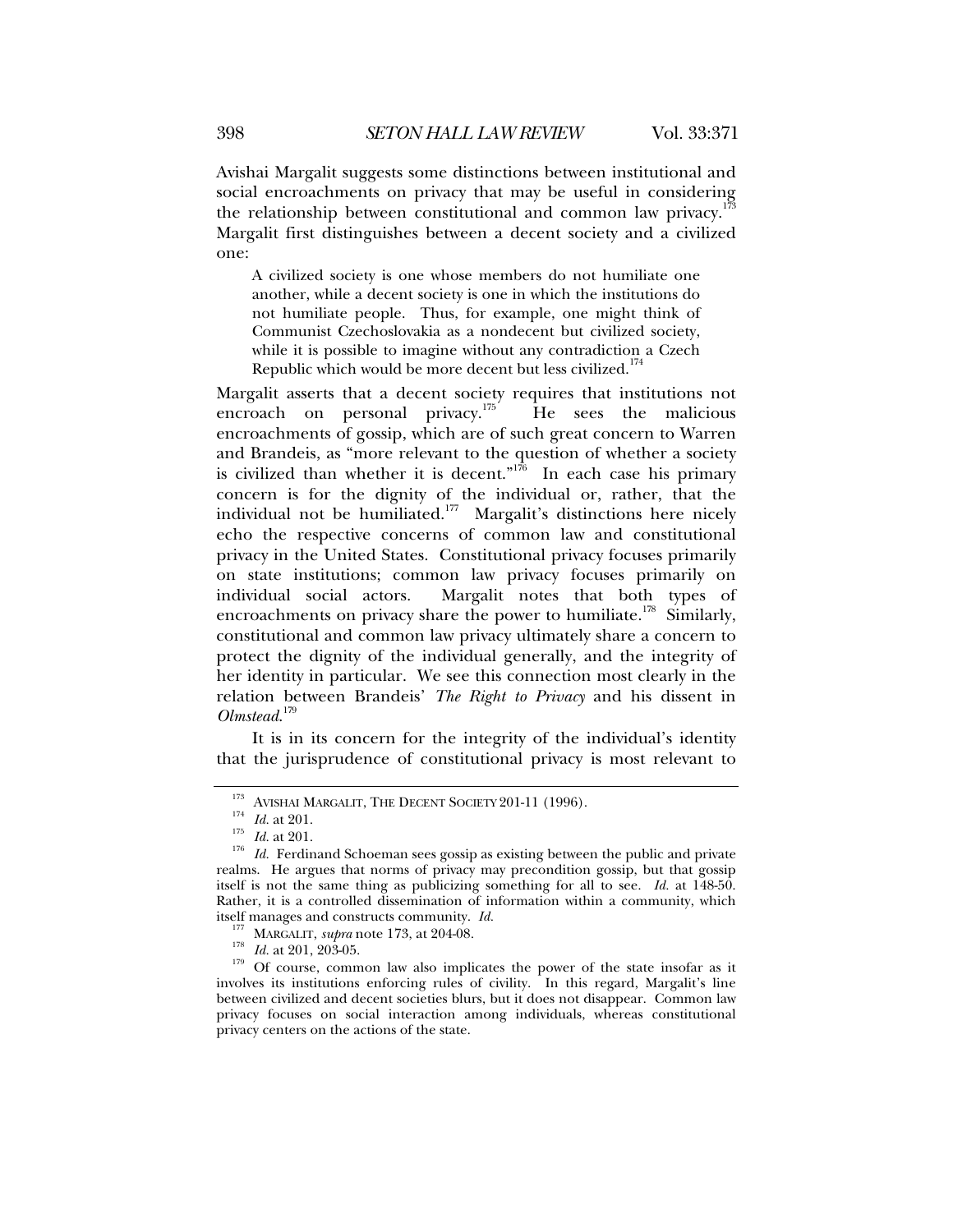this discussion. Both common law and constitutional privacy recognize and manage identity. Indeed, it is from common law privacy that much of constitutional jurisprudence derives its approach to assessing the legal status of identity in relation to dignity and individual integrity. Justice Brandeis' dissent in *Olmstead* makes this clear. More recently, a similar linking of common law and constitutional principles of privacy is evident in Justice Stewart's concurrence in *Rosenblatt v. Baer*, where he asserted the following:

The right of a man to the protection of his own reputation from unjustified invasion and wrongful hurt reflects no more than our basic concept of the essential dignity and worth of every human being—a concept at the root of any decent system of ordered liberty. The protection of private personality, like the protection of life itself, is left primarily to the individual States under the Ninth and Tenth Amendments. But this does not mean that the right is entitled to any less recognition by this Court as a basic of our constitutional system.<sup>180</sup>

Justice Stewart effectively used the common law tradition of privacy and its concerns for the dignity and integrity of the individual to inform his constitutional reading of the fundamental principles of constitutional jurisprudence. Our common law tradition of privacy implicitly informs the Justice's conception of principles that lie at the "root of any decent system of ordered liberty."<sup>181</sup>

Laurence Tribe articulates similar considerations to connect two basic aspects of constitutional privacy. Tribe distinguishes between "inward-looking" privacy, which demands secrecy, sanctuary, or seclusion from "outward looking" privacy that relates more to controlling how one is perceived by others in society. Both privacy interests, however, are joined by their common recognition of the need "to be master of the identity one creates in the world."<sup>182</sup>

Thus, when Justice Brandeis construes the wiretaps in *Olmstead* as menacing the "spiritual nature" of man, he is articulating a concern for more than the mere protection of secrets. He argues that the Constitution should be invoked to protect a sphere in which the individual can freely maintain and develop his identity. Some of the early substantive due process cases from the same era articulate similar concerns for maintaining the integrity of institutions and practices, such as the family and child-rearing, that were then perceived as central to maintaining the integrity of individual

<sup>180</sup> Rosenblatt v. Baer, 383 U.S. 75, 92 (1966) (Stewart, J., concurring). 181 *Id.* at 92 (Stewart, J., concurring). 182 TRIBE, *supra* note 89, at 1304.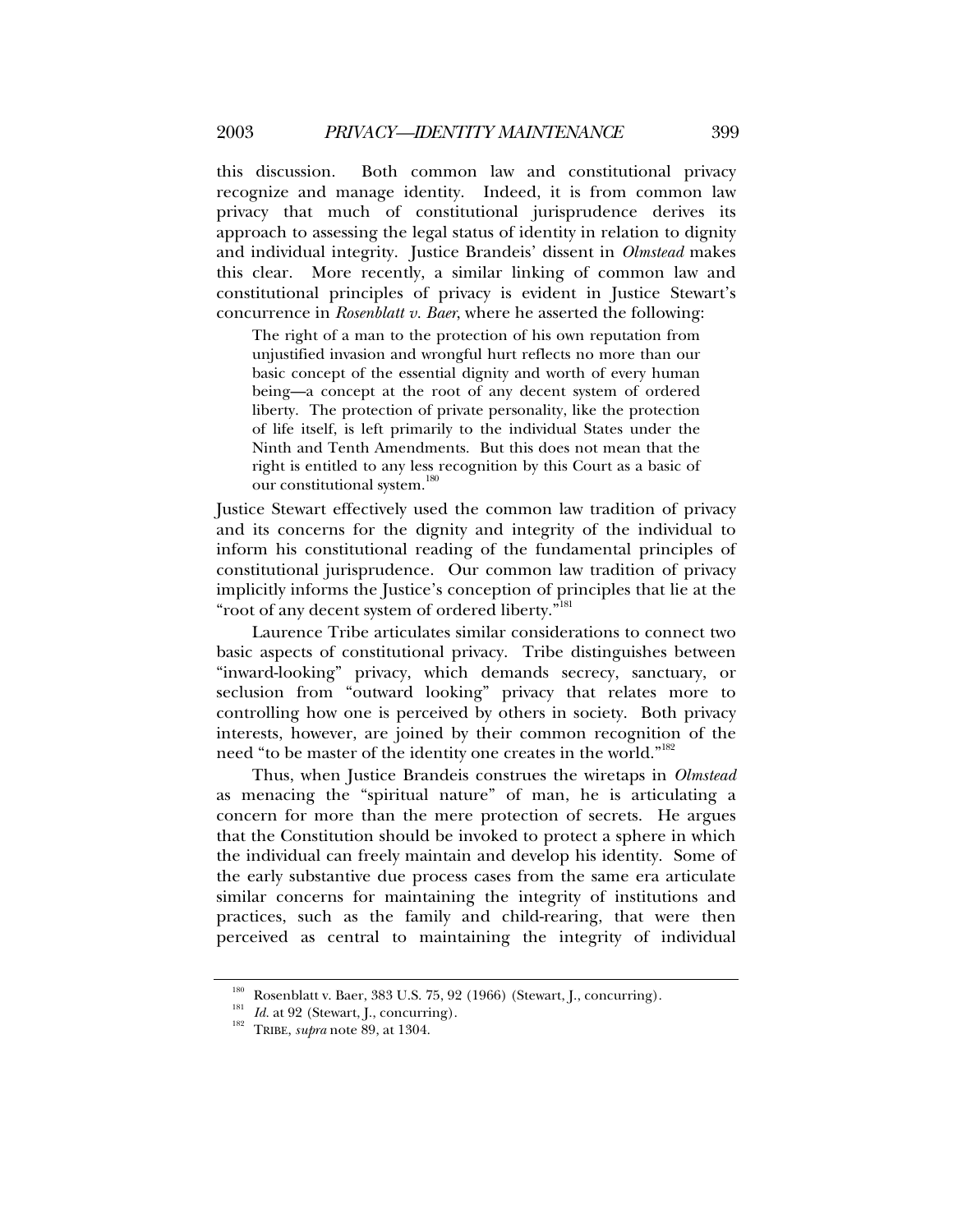identity. For example, in *Meyer v. Nebraska*, 183 the Court struck down a state law that prohibited the teaching of foreign languages to schoolchildren. Decided in the aftermath of the virulent anti-German sentiment engendered by the First World War, the Court found that the state had gone too far in trying "to foster a homogeneous people."<sup>184</sup>

Similarly, in *Pierce v. Society of Sisters*,  $^{185}$  the Court struck down a statute requiring children to attend only public schools; that is, the law prohibited them from attending private or parochial schools. Citing *Meyer*, the Court focused on the right of the parents to "direct the upbringing and education of children under their control" and declared that "[t]he fundamental theory of liberty upon which all governments in this Union repose excludes any general power of the State to standardize its children . . . .  $\frac{1}{n^{186}}$  The Court concluded that "[t]he child is not the mere creature of the State; those who nurture him and direct his destiny have the right, coupled with the high duty, to recognize and prepare him for additional obligations."<sup>187</sup> While certainly evoking images of the family as the private province (and property) of the male patriarch, the Court's language also resonates with Margalit's construction of the role of privacy in maintaining a decent society. These cases do not forbid all intrusions by the state into the life of the family, but they do forbid acts that are perceived to threaten the integrity of the family and its children. The threats here involved "homogenization" or "standardization;" that is, acts which effaced the individual identity of family members.<sup>188</sup>

More recently, the Court expressed a similar concern for the integrity of the family in *Moore v. City of East Cleveland*. 189 In *Moore*, the Court struck down a local housing ordinance that limited occupancy of dwelling units to members of a single family. The ordinance defined "family" in terms of a few categories of individuals related by blood.<sup>190</sup> The lower court had found that Moore violated the The lower court had found that Moore violated the ordinance because she lived with her two grandchildren who were

<sup>&</sup>lt;sup>183</sup> 262 U.S. 390 (1923).<br><sup>184</sup> *Id.* at 402. Jill Norgren and Serena Nanda note that the Court's decision "can hardly be described as 'a celebration of cultural pluralism.' In fact, the Court expressed considerable empathy and approval of the intent of the Nebraska legislature . . . ." JILL NORGREN & SERENA NANDA, AMERICAN CULTURAL PLURALISM AND THE LAW 187 (1988).

<sup>&</sup>lt;sup>185</sup> 268 U.S. 510 (1925).<br><sup>187</sup> *Id.* at 535.<br><sup>188</sup> *Meyer*, 262 U.S. at 402.<br><sup>189</sup> 431 U.S. 494 (1977).<br><sup>190</sup> *Id.* at 496.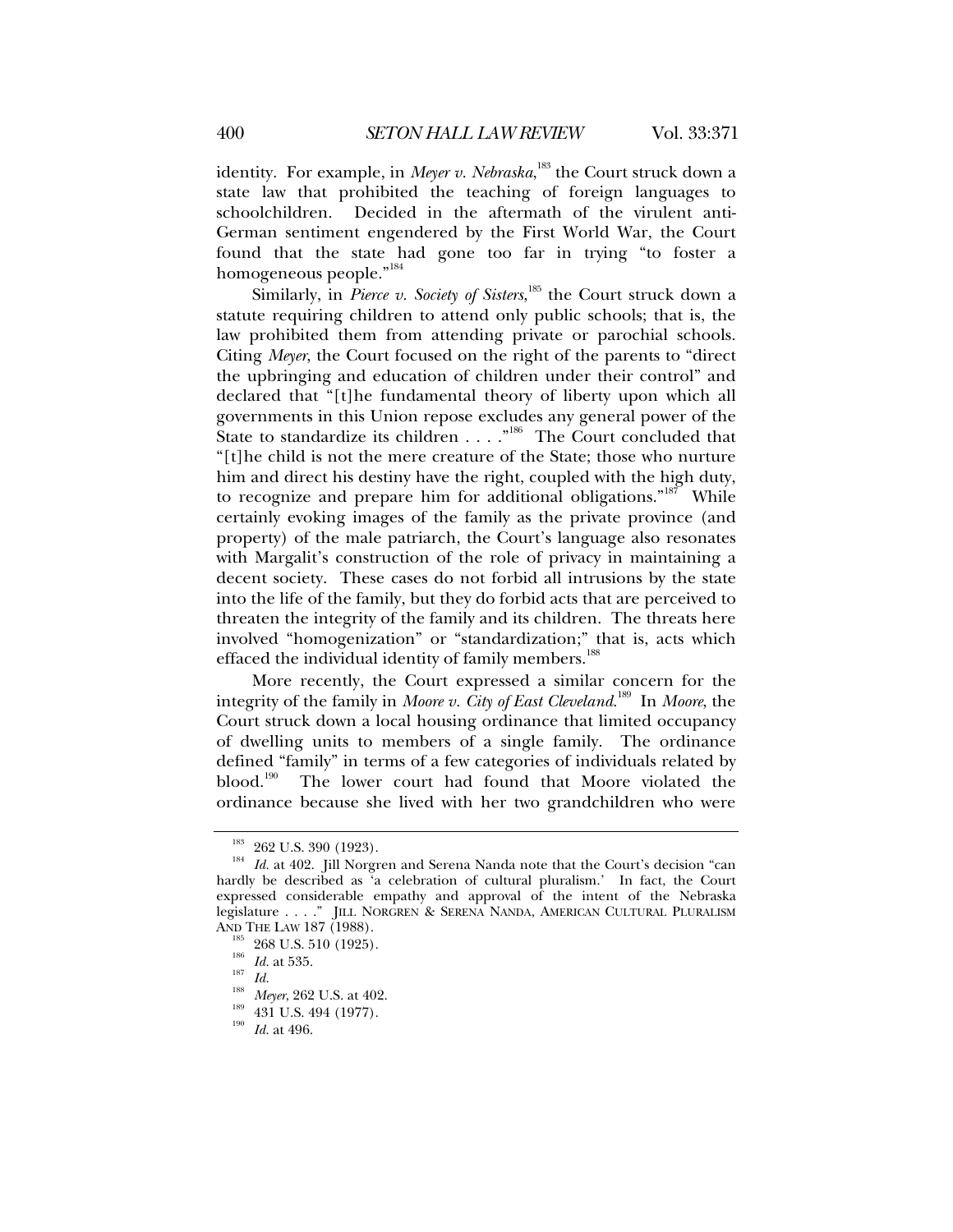cousins.191 In his opinion for a four justice plurality, Justice Powell asserted that "freedom of personal choice in matters of marriage and family life" was protected by the Due Process Clause of the Fourteenth Amendment.<sup>192</sup> Citing a long list of cases beginning with *Meyer* and *Pierce*, Powell declared that the Court "ha[s] consistently acknowledged a 'private realm of family life which the state cannot enter."<sup>193</sup> After expounding on the "sanctity of the family" as a After expounding on the "sanctity of the family" as a source and transmitter of "cherished values,"194 Powell echoed *Pierce*, in his conclusion that "the Constitution prevents East Cleveland from standardizing its children and its adults by forcing all to live in certain narrowly defined family patterns."<sup>195</sup>

The intrusion of the state into the construction of the family unit implicates precisely the type of institutional humiliation that concerned Margalit. Margalit aptly noted that one of the central motifs of the humiliation caused by institutional violation of privacy is "rejection, that is, exclusion from the 'Family of Man."<sup>196</sup> The Court in *Moore* gave this figurative construction of the human family a literal application. The state's refusal to recognize or respect the integrity of the plaintiff's familial unit humiliated her as an individual and effaced (standardized) her individuality.

Privacy principles also inform constitutional law in other forms of association.<sup>197</sup> Bloustein in particular proposes an explicit link between individual privacy and the right of association. "The right to be let alone," he asserts, "protects the integrity and dignity of the individual. The right to associate with others in confidence—the right of privacy in one's associations—assures the success and integrity of the group purpose."<sup>198</sup> Perhaps the case most clearly embodying Bloustein's concerns is *NAACP v. Alabama*.<sup>199</sup> In this case,

There is, of course, extensive First Amendment jurisprudence on the right of association. As with the other areas of constitutional law I touch upon, my purposes are best served simply by highlighting some areas where common law principles seem to inform or overlap with constitutional jurisprudence.<br><sup>198</sup> Edward Bloustein, *Group Privacy: The Right to Huddle*, 8 RUTGERS-CAM. L.J. 219,

 $278 (1977)$ .<br> $199 (357 \text{ U.S. } 449 (1958)$ .

<sup>&</sup>lt;sup>191</sup> *Id.* at 496-97.<br>
<sup>192</sup> *Id.* at 499.<br>
<sup>193</sup> *Id.* (citations omitted).<br>
<sup>195</sup> *Moore*, 431 U.S. at 506.<br>
MARGALIT, *supra* note 173, at 204. Kenneth Karst's work focuses extensively on<br>
MARGALIT, *supra* note 173, the constitutional aspects of the rights and harms implicated by institutional exclusion of individuals from the political community. See KENNETH KARST, BELONGING TO AMERICA: EQUAL CITIZENSHIP AND THE CONSTITUTION (1989).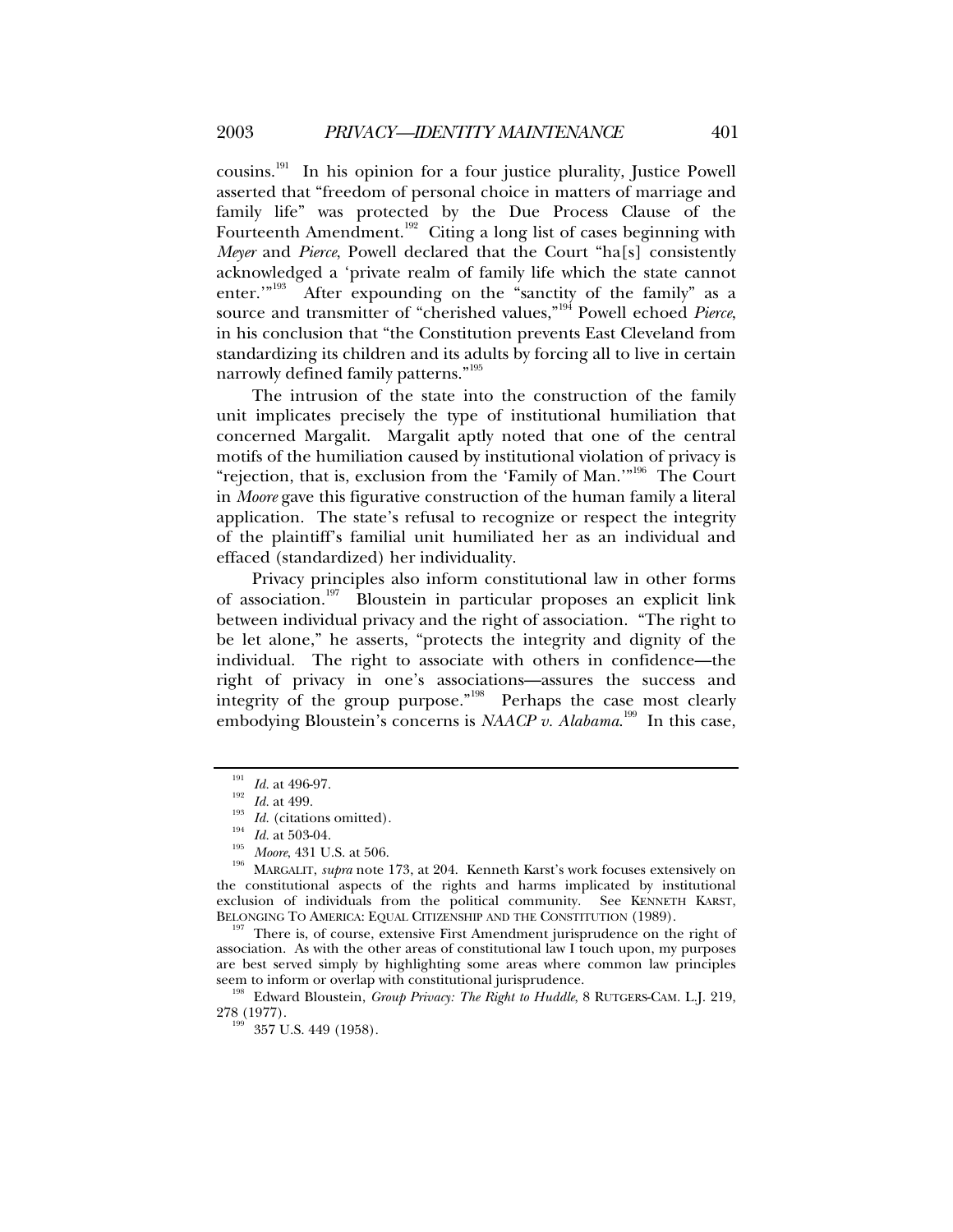the Supreme Court barred the state of Alabama from requiring the local NAACP chapter to disclose its membership lists, asserting that the Court "has recognized the vital relationship between freedom to associate and privacy in one's associations."200 The Court then stated that "[i]nviolability of privacy in group association may in many circumstances be indispensable to preservation of freedom of association, particularly where a group espouses dissident beliefs." $201$ Beyond the explicit references to privacy, the Court's focus on "dissident beliefs" also evidences a concern to resist the sort of standardization that it decried in *Meyer*, *Pierce*, and *Moore*. 202 Whereas personal and familial privacy protect the conditions necessary for people to realize their individual identities, the political context of *NAACP v*. *Alabama* indicates that respect for one's associations protects the conditions necessary for a decent society to realize its identity as a democracy.

Perhaps the Supreme Court's most forceful articulation of the privacy-based identity interests implicated by the right of association is found in *Roberts v. United States Jaycees*. 203 In this case, the Court found that the application of a state law to compel the Jaycees to accept women as regular members did not violate their First Amendment right of association.<sup>204</sup> Justice Brennan found that the basis of associational rights lay in a group's relation to sustaining and developing the identity of individual members:

Without precisely identifying every consideration that may underlie this type of constitutional protection, we have noted that certain kinds of personal bonds have played a critical role in the culture and traditions of the Nation by cultivating and transmitting shared ideals and beliefs; they thereby foster diversity and act as critical buffers between the individual and the power of the State . . . . Moreover, the constitutional shelter afforded such relationships reflects the realization that individuals draw much of their emotional enrichment from close ties with others. Protecting these relationships from unwarranted state interference therefore safeguards the ability independently to

<sup>&</sup>lt;sup>200</sup> *Id.* at 462.<br><sup>201</sup> *Id. Z02* Citing *NAACP v. Alabama*, Tribe notes that "[t]he presentation of the self is . . . inescapably linked to rights of association," but he goes on to caution that associational rights have a dual character "as sources of power to exclude unwanted persons and behaviors while including in one's circle those with whom affinity is felt." TRIBE, *supra* note 89, at 1313. 203 468 U.S. 609 (1984). 204 *Id.* at 628-29.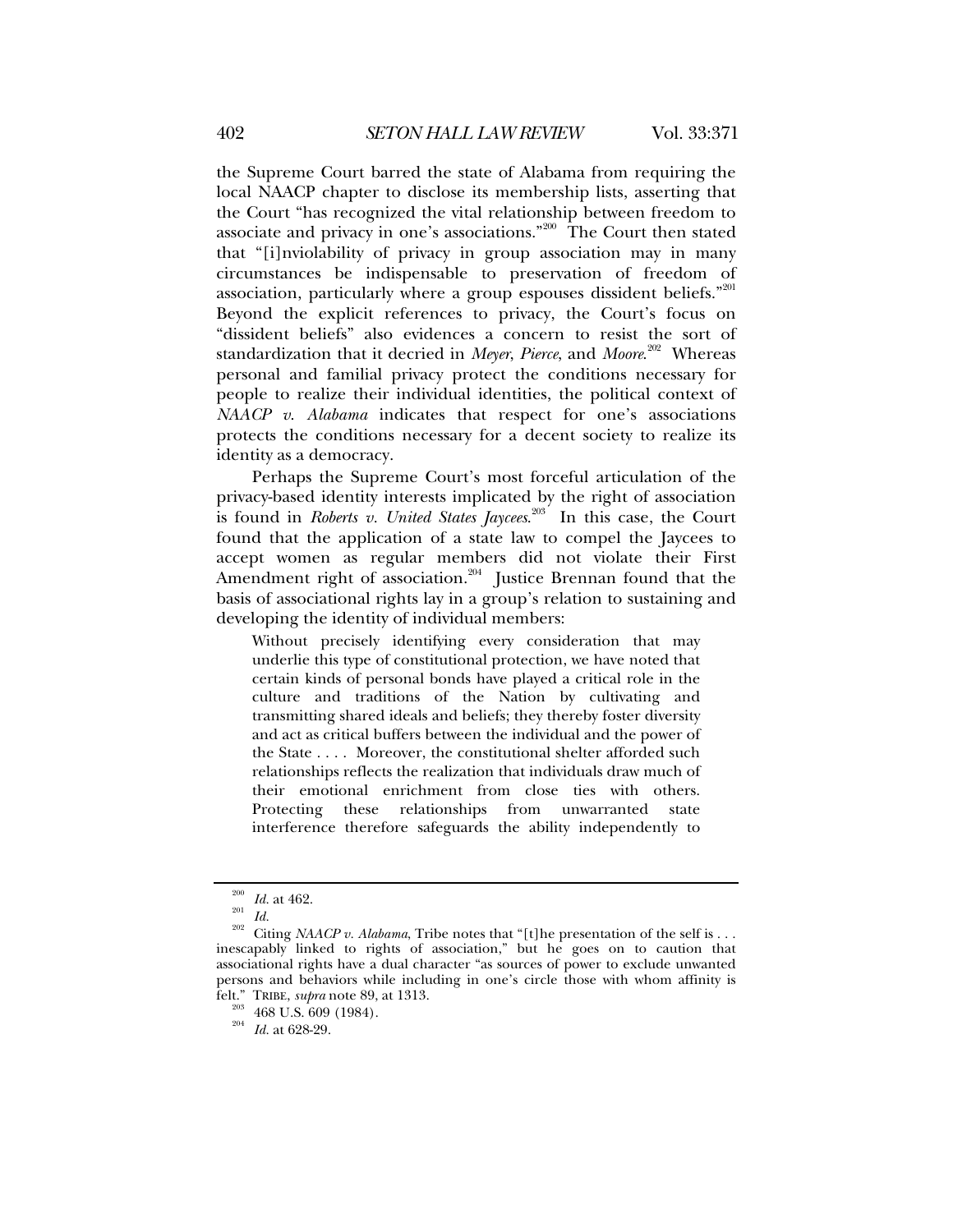define one's identity that is central to any concept of liberty.<sup>205</sup>

Here Justice Brennan invoked the First Amendment to protect the social processes and relations through which individuals form and sustain their identities. His concern to maintain a buffer between the individual and the state echoes Margalit's concerns regarding the role of privacy in a decent society.<sup>206</sup> Justice Brennan, indeed, asserted a type of associational privacy along the lines Bloustein had earlier articulated. Again, as with common law privacy, the basic goal is to legally recognize, define, and protect the integrity of individual identity, or, as Justice Brandeis termed it, the "spiritual nature of  $man.$ "<sup>207</sup>

Tribe also notes the identity-based concerns articulated by the Supreme Court in cases relating to vocation, travel, control over personal information, and appearance.<sup>208</sup> After analyzing *Hampton v. Mow Sun Wong*, 209 Tribe asserted that the state may not constitutionally "take away without clear and focused justification . . . a fair opportunity for an individual to realize her identity in a chosen vocation."210

Similarly, in his discussion of *Shapiro v. Thompson*,<sup>211</sup> Tribe notes that travel may be valued both "as an aspect of expression or education, and . . . as a means of changing one's place of residence and beginning life anew. Both dimensions of personal mobility are important in fleshing out the notion of personhood . . . . "<sup>212</sup> The "fleshing out [of] personhood" by "begin[ning] life anew" directly implicates dignitary interests in the construction and maintenance of one's identity. Tribe moves on to discuss the individual interest in "controlling one's informational traces" largely as a matter of "outward looking" privacy.<sup>213</sup> He reviews a wide array of Supreme Court cases relating to "system[s] of governmental informationgathering, information-preservation, and/or information

<sup>&</sup>lt;sup>205</sup> *Id.* at 618-19 (citations omitted).<br><sup>206</sup> *See* MARGALIT, *supra* note 173, at 201-08.<br><sup>207</sup> Warren & Brandeis, *supra* note 23.<br>TRIBE, *supra* note 89, at 1375-89.<br><sup>209</sup> 426 U.S. 88 (1976) (a case involving height Commission rule "barring all noncitizens from employment in the federal

<sup>&</sup>lt;sup>210</sup> TRIBE, *supra* note 89, *at* 1378. <sup>211</sup> 394 U.S. 618 (1969) (invalidating the denial of welfare benefits to people who had not resided in the jurisdiction for at least a year as an unconstitutional burden on the fundamental right to travel). 212 TRIBE, *supra* note 89, at 1382-83. 213 *Id.* at 1389.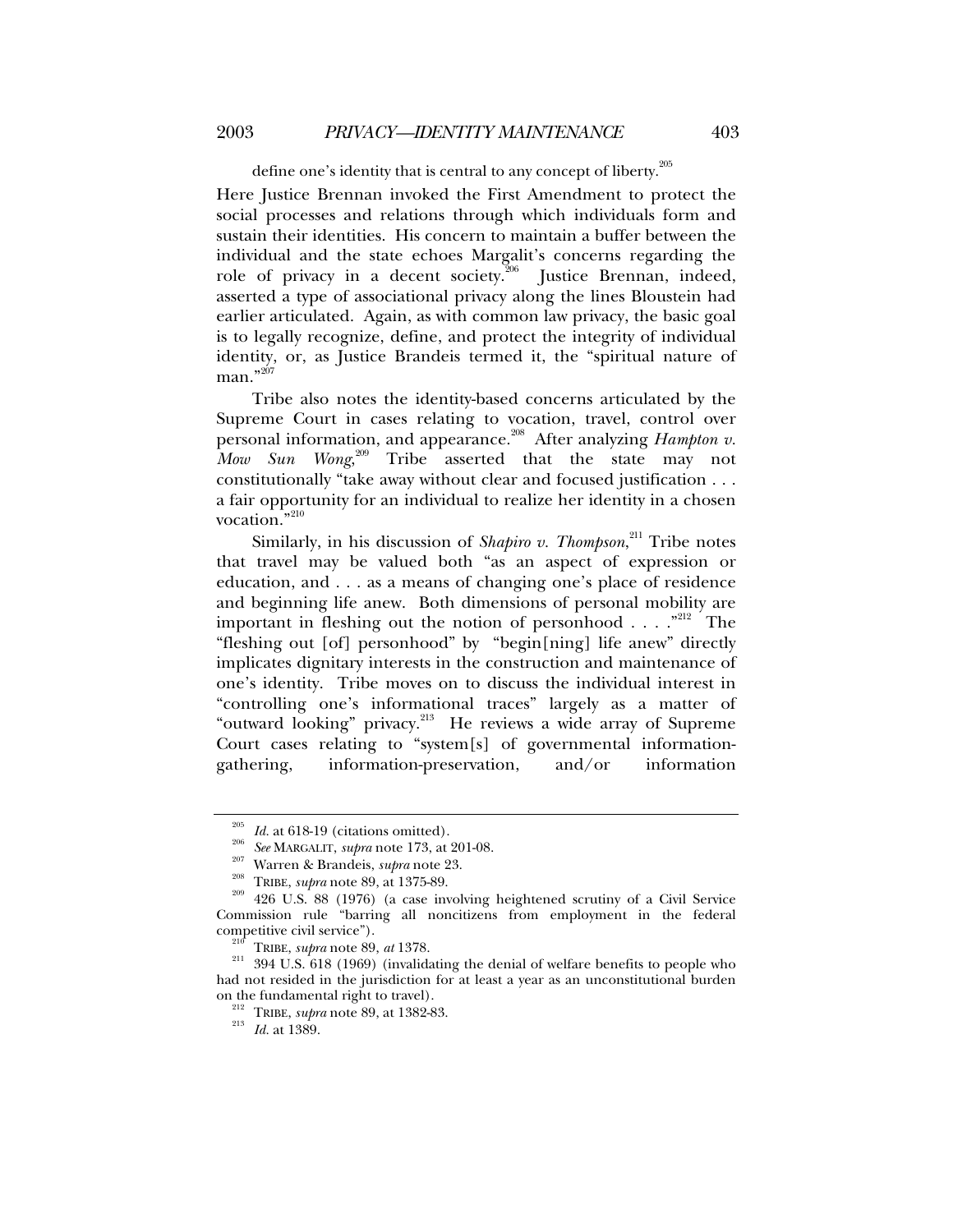dissemination, $n^{214}$  and argues that when such systems threaten the individual's control over information about himself or herself, they implicate "a basic part of the right to shape the 'self' that one presents to the world . . . . "215

Tribe is also critical of the tendency by most courts to reject constitutional challenges to state-imposed regulations of appearance, such as hair length and clothing. He argues that "one need not regard a person's hair length as fully equivalent to speech in order to perceive that governmental compulsion in this realm invades an important aspect of personality. $\overline{r}^{216}$  Tribe laments the Supreme Court's decision in *Kelly v. Johnson*, 217 which upheld a police department's regulation of officers' hairstyles and expressed special concern for regulations that affect young people for whom "the freedom to shape one's personality through appearance" is "fundamental."<sup>218</sup> In each of these areas. Tribe is elaborating In each of these areas, Tribe is elaborating constitutional doctrines that are ultimately grounded in a legal recognition not only of the general value of human dignity, but of its more particularized manifestation as it bears on maintaining the conditions necessary for individuation—the realization of one's distinctive identity as a unique human being.

Finally, and most obviously, constitutional privacy has become deeply identified with issues of control over one's body and reproductive autonomy. Here the issues of control over one's body raised in *Kelly* are elevated to a higher level of significance. If the literature on other aspects of constitutional privacy is extensive, the debates and discussions surrounding reproductive autonomy are seemingly endless. I will attempt only a brief review of some key aspects of particular cases as they bear on legal interests related to the recognition, protection, and/or construction of identity.

The Supreme Court's holding in *Griswold v. Connecticut*, 219 striking down a state law forbidding the use of contraceptives or

<sup>&</sup>lt;sup>214</sup> *Id.*  $\frac{215}{216}$  *Id.* at 1389-90.<br><sup>216</sup> *Id.* at 1386.<br><sup>217</sup> 425 U.S. 238 (1976).<br><sup>218</sup> TRIBE, *supra* note 89, at 1388-89. The relationship between state regulation of appearance and the individual's interest in the integrity of her persona becomes more problematic when it implicates First Amendment rights to the free exercise of religion*. See, e.g.*, Goldman v. Weinberger, 475 U.S. 503 (1986) (upholding a military regulation forbidding an Orthodox Jew from wearing a yarmulke while on duty). This takes us beyond our immediate concerns with privacy into a large area of constitutional doctrine characterized by Tribe as involving "rights of religious autonomy."<br><sup>219</sup> 381 U.S. 479 (1965).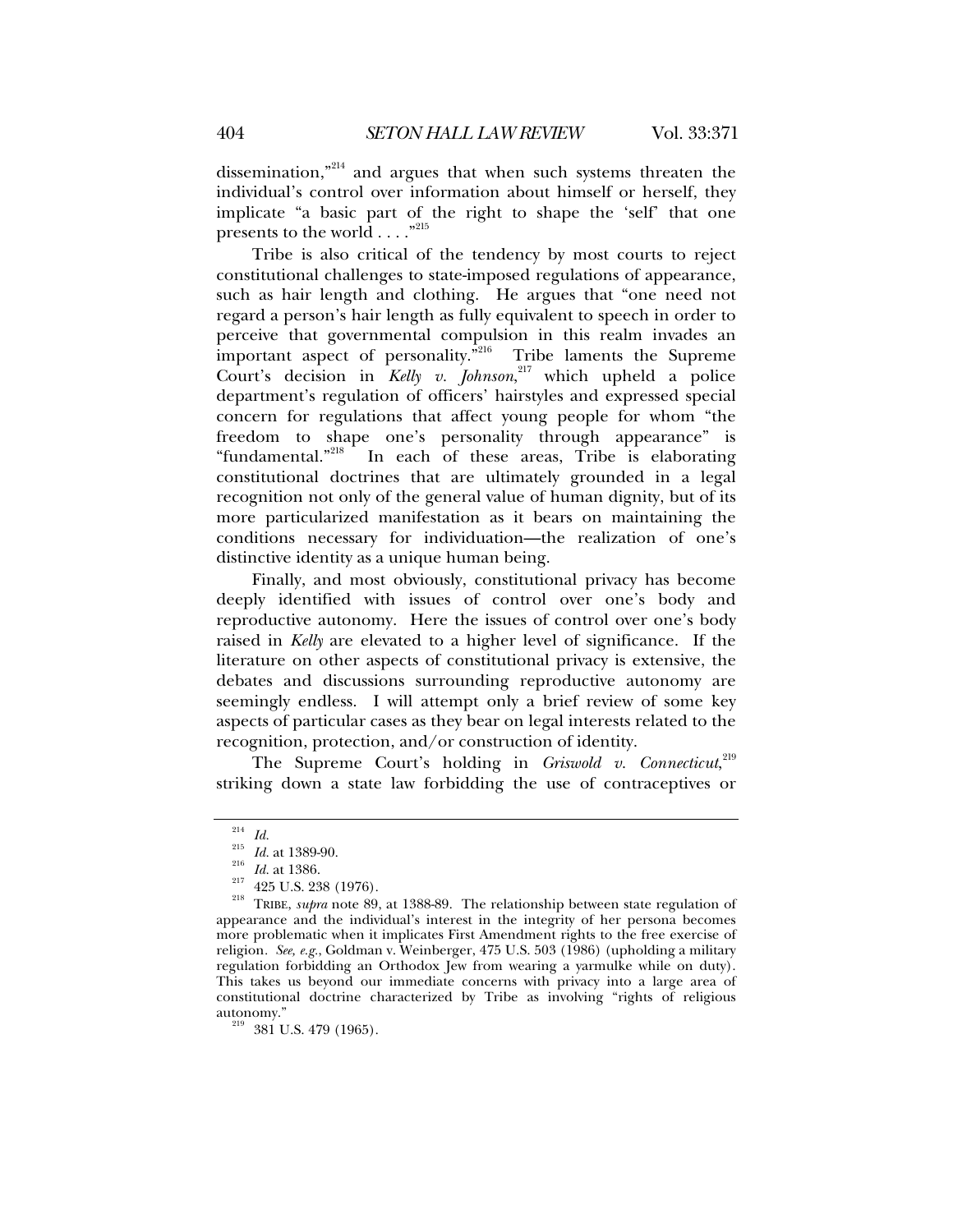counseling others in their use, provides a good starting point. Citing such cases as *Meyer*, *Pierce*, and *NAACP v. Alabama*, Justice Douglas posited a general theory of privacy as a constitutional right by alluding to the "penumbras" formed by "emanations" from the more specific guarantees in the Bill of Rights.<sup>220</sup> Like Margalit, Justice Douglas clearly articulates a conception of privacy as a bulwark against humiliating and degrading state intrusions. "Would we," he cautioned, "allow the police to search the sacred precincts of marital bedrooms for telltale signs of the use of contraceptives? $n^{221}$  Indeed prior to the "emanations" from "penumbras," Justice Douglas asserted that "we deal with a right of privacy older than the Bill of Rights—older than our political parties, older than our school system."222 Justice Goldberg took up this theme in his concurrence, using the Ninth Amendment to cast "marital privacy" as an unenumerated "fundamental right" derived from the traditions and collective conscience of our people.<sup>223</sup> Similarly, Justice Harlan found that the law violated "basic values 'implicit in the concept of ordered liberty."<sup>224</sup> These opinions construct privacy as a pre-political value basic to a decent society. In this regard, the principles they invoke share a common genealogy with those first articulated by Warren and Brandeis. Both types of privacy demand that the law recognize and protect the integrity of the individual.

In *Eisenstadt v. Baird*,<sup>225</sup> the Court used Equal Protection analysis to extend the safeguards of *Griswold* to unmarried couples. The case, however, was really about the right to privacy, as was evident from Justice Brennan's assertion in his opinion for the majority that if "the right of privacy means anything, it is the right of the individual, married or single, to be free from unwanted governmental intrusions into matters so fundamentally affecting a persona as the decision whether to bear or beget a child."<sup>226</sup>

Finally, in *Roe v. Wade*,<sup>227</sup> the Court extended the right of privacy to cover the regulation of access to abortion. The Court held that the right to privacy was "fundamental" and encompassed personal decisions regarding abortion.<sup>228</sup> Therefore, any state regulation of

<sup>&</sup>lt;sup>220</sup> *Id.* at 484.<br>
<sup>221</sup> *Id.* at 485-86.<br>
<sup>222</sup> *Id.* at 486.<br>
<sup>223</sup> *Id.* at 487-93 (Goldberg, J., concurring).<br>
<sup>224</sup> *Id.* at 499 (Goldberg, J., concurring).<br>
<sup>225</sup> 405 U.S. 438 (1972).<br> *225 Id.* at 452 (emphasis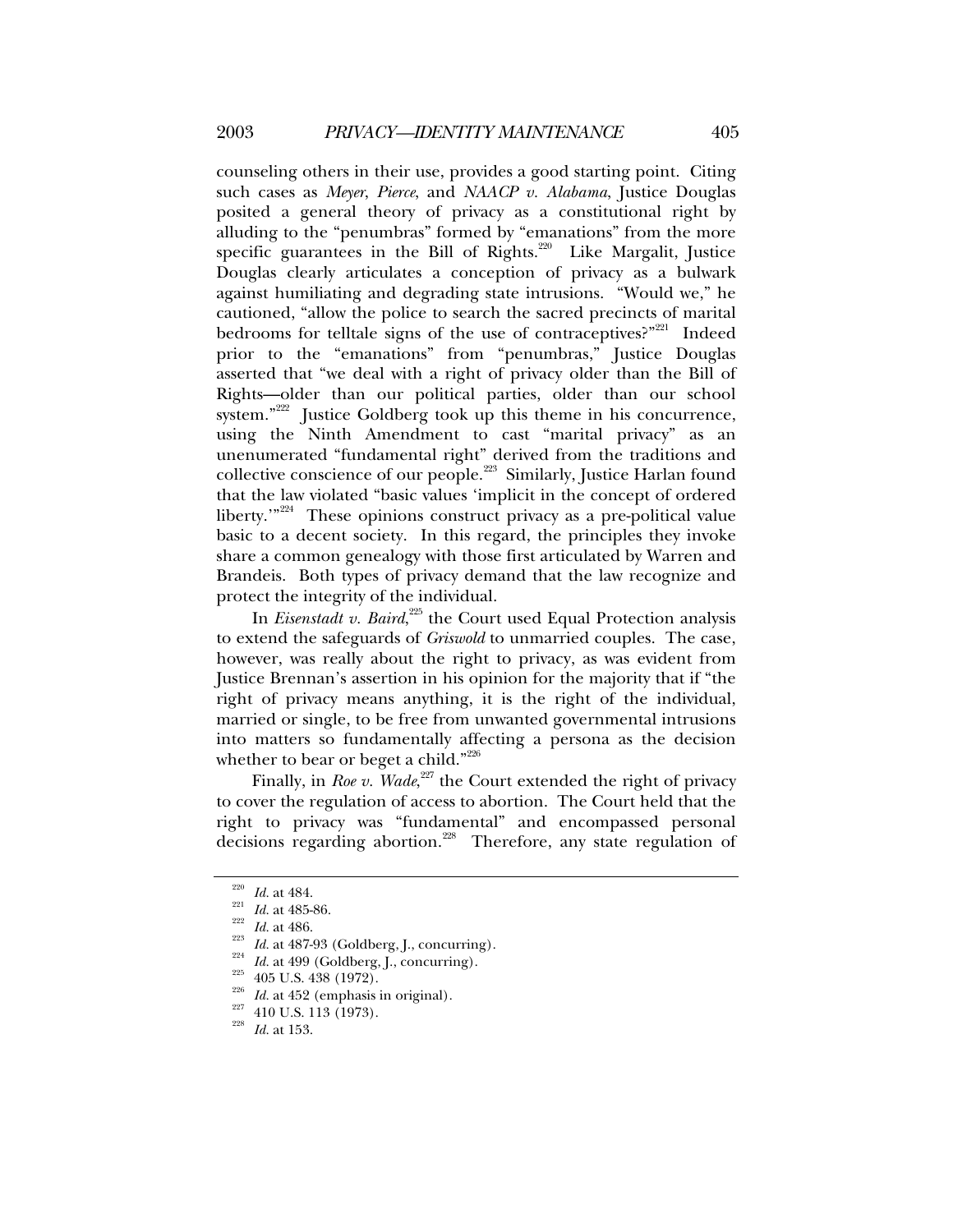abortion could only be justified if it served a compelling state interest.229 Although as a practical matter the right to abortion and access to reproductive health services have been seriously eroded in the years since *Roe*, the Supreme Court somewhat ambiguously reaffirmed the "essential holding of *Roe v. Wade*" in *Planned Parenthood v. Casey*. 230 While rejecting *Roe's* trimester framework and freeing the states to impose regulations on abortion as long as they do not impose an "undue burden" on the woman's right of privacy, the unprecedented joint opinion by Justices O'Connor, Kennedy, and Souter nonetheless asserted that "regardless of whether exceptions are made for particular circumstances, a State may not prohibit any woman from making the ultimate decision to terminate her pregnancy before viability."231 Ronald Dworkin praised the decision as a "clear endorsement of a basic right to free choice about abortion until the fetus is viable," but he also cautioned that "we must not forget that . . . four justices announced themselves still determined to overrule *Roe v. Wade*."232 One more vote could significantly alter the terrain of constitutional privacy as we have come to understand it over the past twenty-five years.

In *Bowers v. Hardwick*, <sup>233</sup> a case upholding the arrest of a homosexual man under a Georgia criminal sodomy statute, the Court set harsh limits on the right to privacy and personal autonomy. In a sharply divided decision, the Court refused to extend the right to privacy to cover acts of homosexual sodomy between consenting adults.<sup>234</sup> Justice White's majority opinion distinguished the earlier line of privacy cases, asserting that "no connection between family, marriage, or procreation on the one hand and homosexual activity on the other has been demonstrated  $\dots$ ."<sup>235</sup> In the more recent case of *Romer v. Evans*, 236 Justice Kennedy used Equal Protection analysis to invalidate an amendment to Colorado's state constitution that forbade localities from enacting ordinances outlawing discrimination against homosexuals. Although not expressly based in the jurisprudence of privacy, the Court's assertion that "a State can not so deem a class of persons a stranger to its laws" is grounded in a similar

<sup>&</sup>lt;sup>229</sup> *Id.* at 155-56.<br><sup>230</sup> 505 U.S. 833 (1992).<br><sup>231</sup> *Id.* at 879.<br><sup>233</sup> DWORKIN, *supra* note 80, at 117, 128.<br><sup>233</sup> 478 U.S. 186 (1986).<br><sup>236</sup> *Id. Id.* at 190-91.<br><sup>236</sup> 517 U.S. 620 (1996).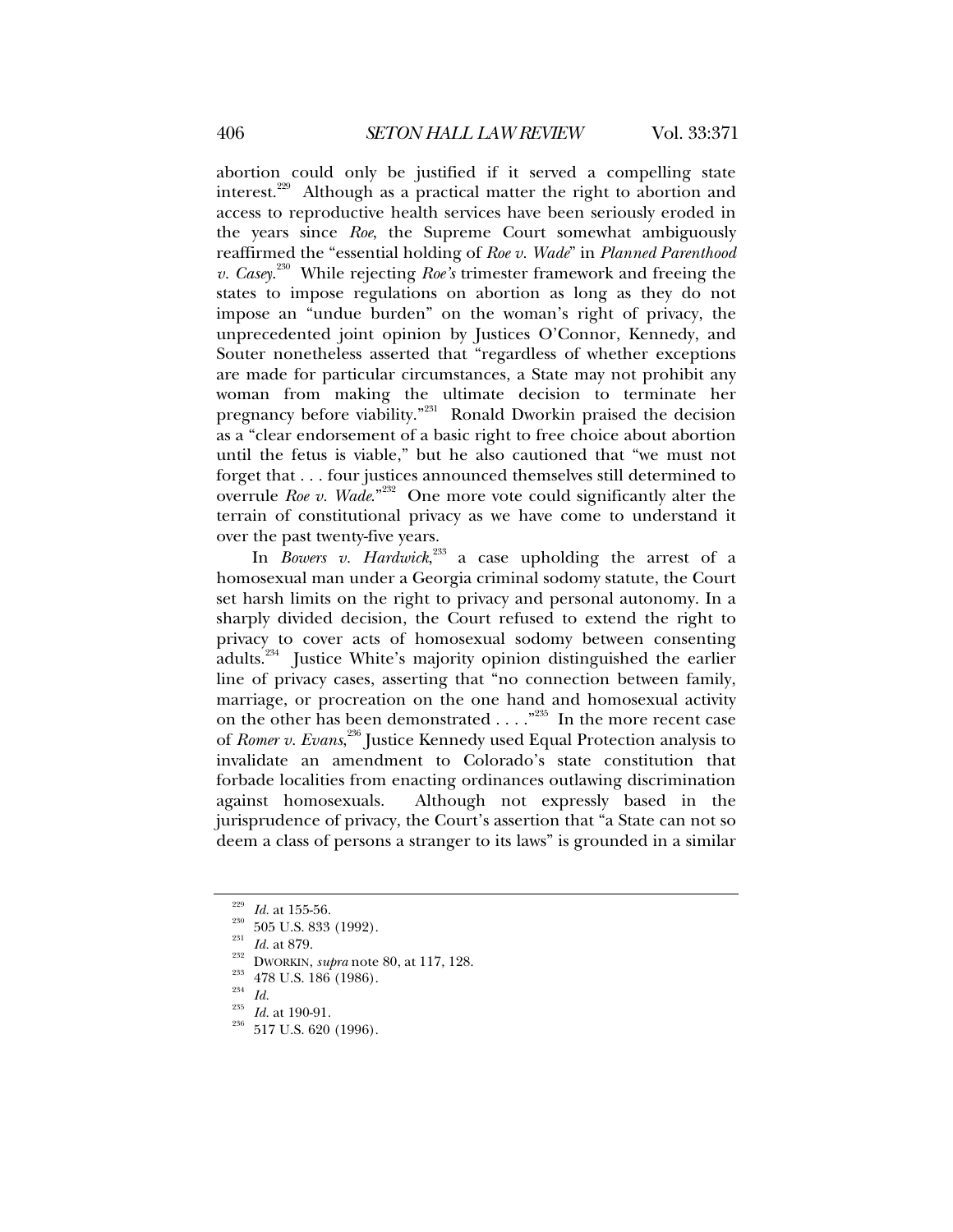concern to respect the basic humanity of all citizens.<sup>237</sup>

William Parent criticizes both *Griswold* and *Eisenstadt* for their failure to adequately define privacy.238 The "right to be left alone," he asserts, is too broad to be meaningful.<sup>239</sup> He sees the intrusions involved in the cases as more offensive to liberty than to privacy. Yet he argues against a retreat from the sort of substantive due process analysis found in the cases. Rather, he advocates the need to develop "rigorous disciplined reasoning aimed at constructing credible criteria for distinguishing justifiable from unjustifiable forms of government intrusion."<sup>240</sup>

DeCew, in turn, challenges Parent's claim that post-*Griswold* cases spuriously conflate privacy and liberty.<sup>241</sup> She argues that Parent's conception of privacy, because it simply involves personal information that is not part of a public record, is too narrow to encompass the true concerns of privacy jurisprudence.<sup>242</sup> DeCew asserts that privacy encompasses "not only information but activity and physical access as well."<sup>243</sup> She allows for cultural variation in conceptions of privacy by characterizing "the realm of the private" as a function of certain "social conventions" that help establish "whatever is not the legitimate concern of others, where those others are individuals in tort cases, the government for constitutional claims."244 This is all well and good, particularly the concern for the social construction of the realm of privacy. But DeCew's analysis leaves unanswered the question of legitimacy, how it is established, and which (and whose) social conventions count in determining it. This can only be done by considering explicitly how the courts have construed the nature of the harm(s) caused by invasions of privacy as a basis for elaborating specific reasons for why our culture has

<sup>&</sup>lt;sup>237</sup> Id. at 635.<br><sup>238</sup> William A. Parent, *A New Definition of Privacy for the Law*, 2 LAW & PHIL. 305, 316-18 (1983).

<sup>&</sup>lt;sup>239</sup> *Id.* at 321-22.<br><sup>240</sup> *Id.* at 312-16, 321. J. Braxton Craven similarly calls for a new embrace of substantive due process analysis as a continuum along which rights can be aligned as more or less "fundamental." He argues that such a continuum would allow for a constructive balancing of different rights against governmental interests and would, therefore, prevent a reversion to the jurisprudence of the *Lochner* era. Specifically, he asserts that a cluster of rights surrounding the concept of "personhood" may be recognized, in some degree, as "fundamental" without "awakening the long dormant shade of *Lochner*." J. Braxton Craven, *Personhood: The Right to Be Left Alone*, 1976 DUKE L.J. 699, 700-02 (1976).<br><sup>241</sup> DeCew, supra note 160, at 146.<br><sup>242</sup> *Id.* at 151-52.<br><sup>243</sup> *Id. Id.* at 146-47, 169-72.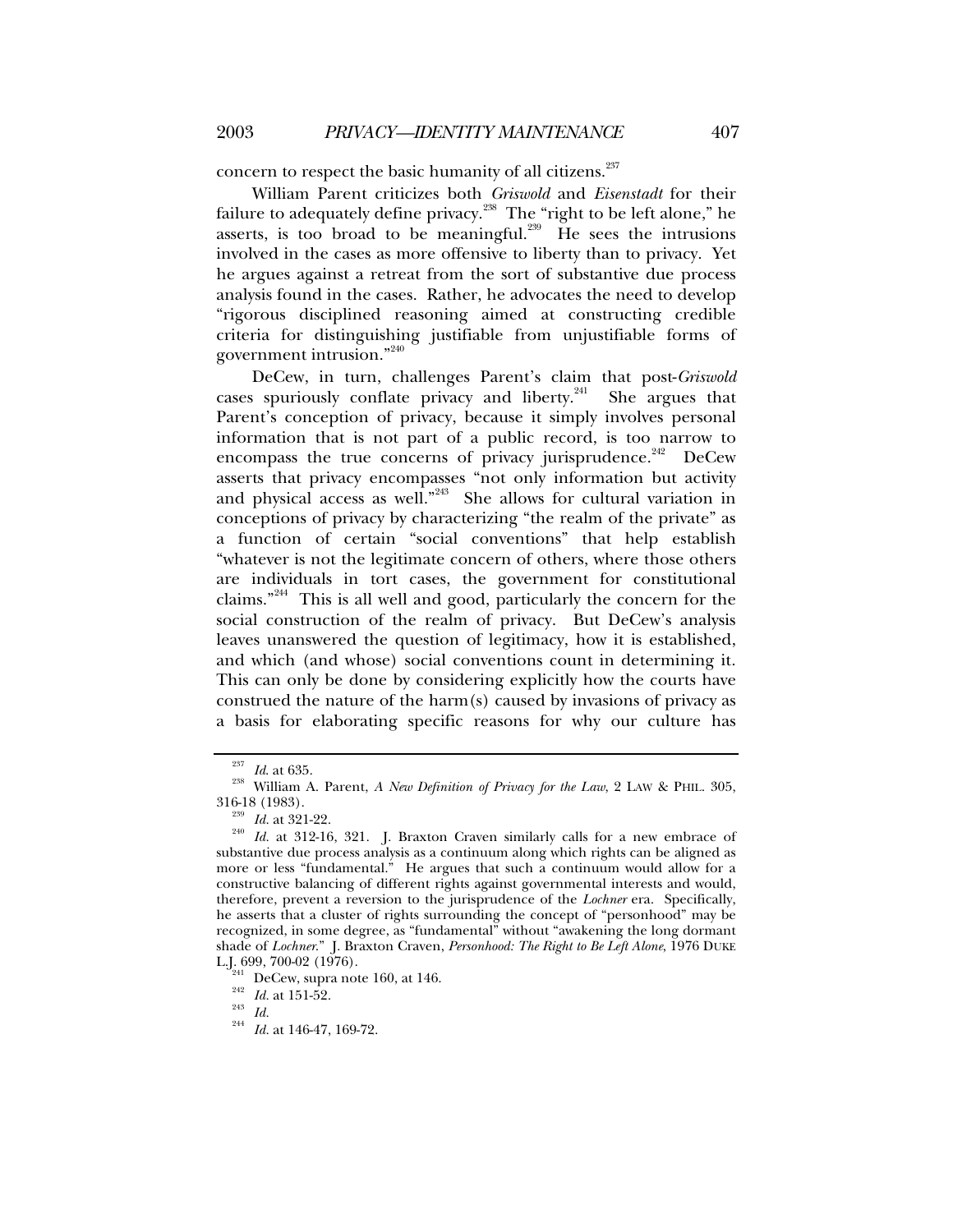historically valued privacy. This brings us back to the question of human dignity and the integrity of individual identity.

The concern for individual integrity has led many commentators, including Tribe, to characterize the right of privacy as articulated in *Griswold* and elaborated on in *Roe* as more a matter of personal autonomy than of privacy.<sup>245</sup> Grant Mindle, however, has been careful to point out some differences between Brandeis' "privacy" and Tribe's "autonomy."<sup>246</sup> Regarding the first edition of Tribe's formidable *American Constitutional Law*, Mindle asserts the following:

to Brandeis, the right to privacy is the right to conceal elements of our being from society at large. But to Laurence Tribe, his intellectual heir, privacy so defined is insufficient to guard the dignity of man. In lieu of privacy, Tribe would speak of autonomy.<sup>247</sup>

He argues that Tribe casts privacy more as a form of public expression—the right to control one's public reputation.<sup>248</sup> He identifies "the gulf that separates Brandeis' approach to privacy" from Tribe's by referring to *Stanley v. Georgia*, 249 where the Supreme Court invoked the right of privacy to strike down a law that punished private individuals for possessing obscenity. Mindle contrasts Tribe's comment that upholding the statute in *Stanley* would have led "either to a flattening or a repression of Stanley's inner self," with "Brandeis' determination to use the law to guard against the 'lowering of social standards and of morality."<sup>250</sup>

Mindle's contrast is well taken and it is important not to elide

<sup>245</sup> *See* TRIBE, *supra* note 89, at 1340-54; s*ee, e.g.*, Louis Henkin, *Privacy and Autonomy*, 74 COLUM. L. REV. 1410 (1974). Henkin asserts that the "new Right of Privacy," elaborated from *Griswold* to *Roe*, "is a zone of prima facie autonomy or presumptive immunity from regulation . . . ." *Id.* at 1425. Many commentators construe the right of privacy as autonomy in reproductive rights cases. S*ee, e.g*., Elizabeth Beardsley, *Privacy: Autonomy and Selective Disclosure*, *in* PRIVACY: NOMOS XIII 56-70 (J. Roland Pennock & John W. Chapman eds., 1971); Gross, *supra* note 14, at 169-81; INNES, *supra* note 16, at 91-95; SCHOEMAN, *supra* note 83, at 1-22; Rogers

<sup>&</sup>lt;sup>246</sup> Grant Mindle, *Liberalism*, *Privacy*, *and Autonomy*, 51 J.L. & POL. 575 (1989).<br><sup>247</sup> Id. at 592.<br><sup>248</sup> Id. Mindle also comments on the difficulty of adequately defining "privacy" and "autonomy." Therefore, he decides "in lieu of defining privacy and autonomy with reference to their subject matter . . . . I have focused instead upon their underlying presupposition—that the law should endeavor to protect Americans in their emotions and sensations." *Id*. at 576. While a reasonable approach, I believe that Mindle's identification of the presuppositions of privacy and autonomy is

<sup>&</sup>lt;sup>249</sup> 394 U.S. 577 (1969).<br><sup>250</sup> Mindle, *supra* note 247, at 592-93.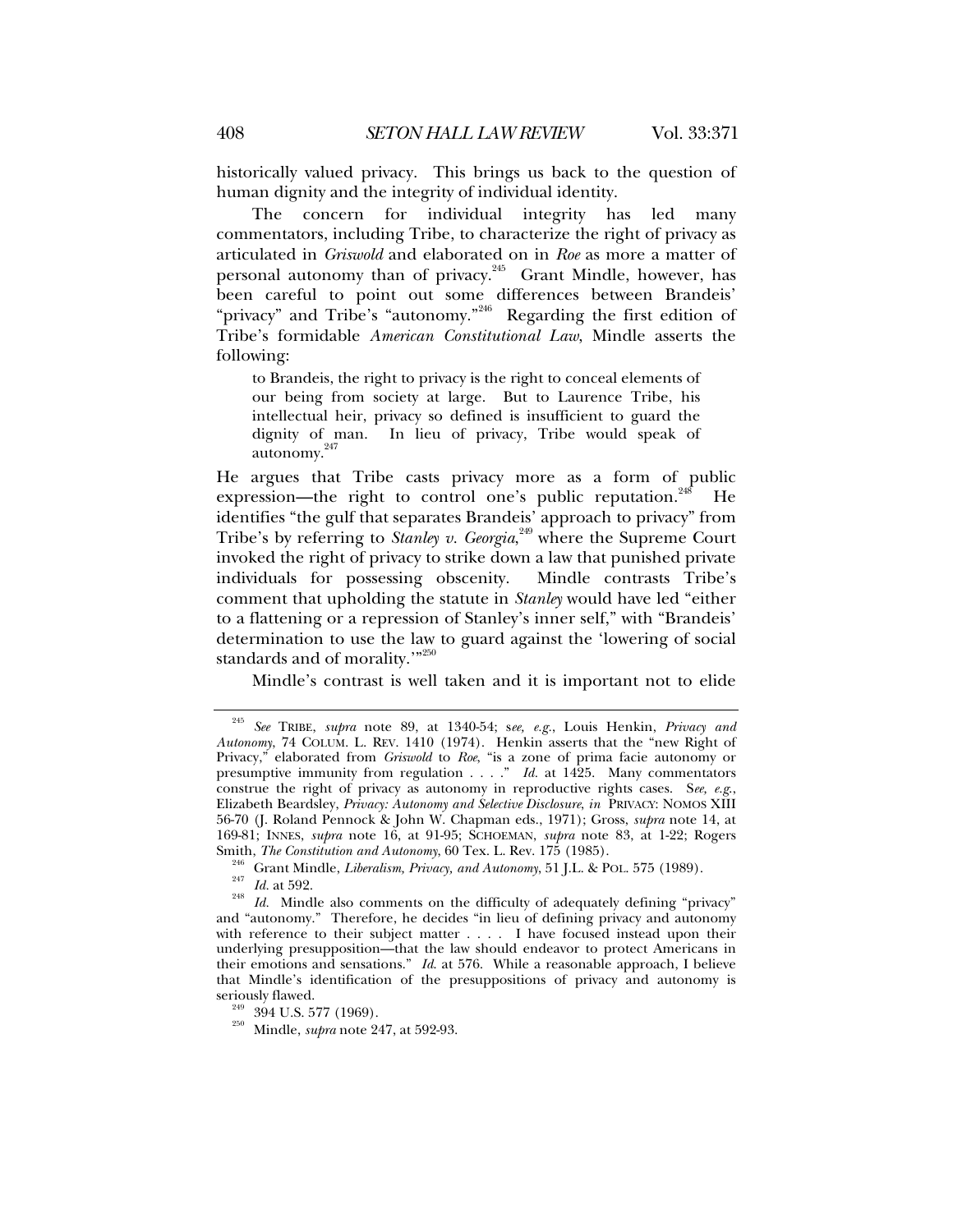the real differences between various conceptions of the right to privacy. But neither should we minimize the deeper continuities. Mindle's conclusion that Brandeis articulated the right to privacy "to guarantee the right of the individual to retire from public life, at least temporarily, and having done so to seek solace and spiritual renewal within the confines of his domestic circle,"<sup>251</sup> is not inaccurate so much as it is narrow and limited. Such concerns did animate Brandeis' immediate efforts, but his understanding of the law as a living, growing thing led him to place far more emphasis on the deeper principles of recognizing and protecting the dignity and integrity of the individual's persona or "spiritual nature." Similarly, Mindle's assertion that Brandeis' vision of privacy (as thus characterized), "is a far cry from what privacy has come to mean—the right to behave in public with little if any regard for the feelings of others,<sup>"252</sup> seems to reduce contemporary concerns for autonomy to a species of ill-mannered narcissism. Mindle's view of autonomy overlooks continuing and vibrant (if occasionally eclipsed) concerns that share, in modified form, Brandeis' concerns for dignity and individual integrity. Indeed, one might argue that autonomy matters to Tribe (and others) precisely because it is viewed as central to sustaining the type of distinctive, unique individual that Brandeis too sought to protect. Brandeis' normative ideal of a cultured, genteel individual might not comport well with Tribe's defense of *Stanley*, but each in his own way sees privacy as a means to protect not only the individual but also individuality—individual identity—from being standardized, repressed, or effaced by the forces of modern life, be they social, economic, or governmental.

# **CONCLUSION**

The concept of privacy, thus, resists any bright-line treatment, such as that given by other commentators and the courts. Their diverse stratification of privacy between differing spheres and differing definitions is not the fault of the individual critics or judges. I am not suggesting that privacy is an amorphous concept, which constantly resists typical classification and definition. Any attempt to bind privacy into one sphere is resisted by its application to another. Attempts to classify and define the right to privacy are, thus, defeated by the underlying needs to diversity and split the concept so as to make it less broad.

First, existent literature on the subject sub-textually points to a

<sup>251</sup> *Id.* at 596. 252 *Id.*